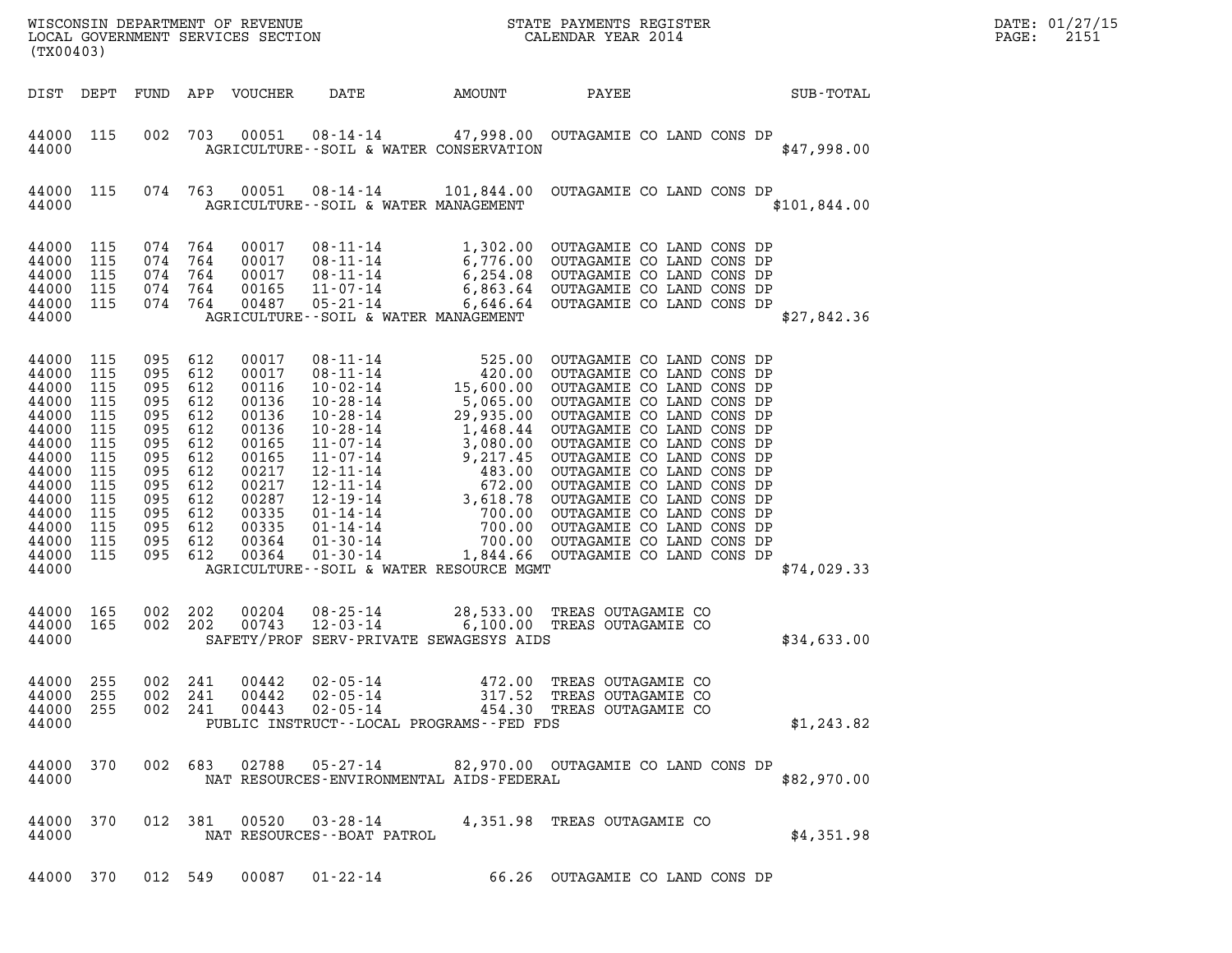| (TX00403)                                                                        |                          |                                                                |                   |                                           |                                                                                        |                                          |                                                                                                                                                                                                                                           |                 | DATE: 01/27/15<br>2152<br>$\mathtt{PAGE:}$ |
|----------------------------------------------------------------------------------|--------------------------|----------------------------------------------------------------|-------------------|-------------------------------------------|----------------------------------------------------------------------------------------|------------------------------------------|-------------------------------------------------------------------------------------------------------------------------------------------------------------------------------------------------------------------------------------------|-----------------|--------------------------------------------|
|                                                                                  |                          |                                                                |                   |                                           |                                                                                        | DIST DEPT FUND APP VOUCHER DATE AMOUNT   |                                                                                                                                                                                                                                           | PAYEE SUB-TOTAL |                                            |
| 44000 370<br>44000                                                               |                          |                                                                |                   |                                           | NAT RESOURCES--WILDLIFE DAMAGE                                                         |                                          | 012 549 00104 02-21-14 4,411.16 OUTAGAMIE CO LAND CONS DP                                                                                                                                                                                 | \$4,477.42      |                                            |
| 44000 370<br>44000                                                               |                          |                                                                |                   |                                           |                                                                                        | NAT RESOURCES--BOATING ENFORCEMENT AIDS  | 012 550 00520 03-28-14 15,079.60 TREAS OUTAGAMIE CO                                                                                                                                                                                       | \$15,079.60     |                                            |
| 44000 370<br>44000                                                               |                          |                                                                |                   |                                           |                                                                                        | NAT RESOURCES - - SNOWMOBILE ENFORCEMENT | 012 552 00135 09-29-14 11,302.33 TREAS OUTAGAMIE CO                                                                                                                                                                                       | \$11,302.33     |                                            |
| 44000 370<br>44000<br>44000<br>44000<br>44000<br>44000 370<br>44000 370<br>44000 | 370<br>370<br>370<br>370 | 012 553<br>012 553<br>012 553<br>012 553<br>012 553<br>012 553 | 012 553           |                                           |                                                                                        | NAT RESOURCES--WILDLIFE DAMAGE CLAIMS    | 00022 09-22-14 30.00 OUTAGAMIE CO LAND CONS DP<br>00022 09-22-14 12,855.10 OUTAGAMIE CO LAND CONS DP<br>00062 11-24-14 7,200.95 OUTAGAMIE CO LAND CONS DP<br>00062 11-24-14 1,140.95 OUTAGAMIE CO LAND CONS DP<br>00087 01-22-14 8,989.48 | \$36,843.12     |                                            |
| 44000                                                                            |                          |                                                                |                   |                                           |                                                                                        | NAT RESOURCES--COUNTY CONSERVATION AIDS  | 44000 370 012 563 02795 05-27-14 18,318.38 TREAS OUTAGAMIE CO                                                                                                                                                                             | \$18,318.38     |                                            |
| 44000                                                                            |                          |                                                                |                   |                                           |                                                                                        | NAT RESOURCES -- SNOWMOBILE TRAIL AIDS   | 44000 370 012 569 00525 09-17-14 48,465.45 TREAS OUTAGAMIE CO                                                                                                                                                                             | \$48,465.45     |                                            |
| 44000 370<br>44000 370<br>44000 370<br>44000                                     |                          | 012 575<br>012 575<br>012 575                                  |                   | 00253<br>01549                            | $02 - 11 - 14$                                                                         | NAT RESOURCES - - SNOWMOBILE TRAIL AIDS  | 00253 08-20-14 33,162.50 TREAS OUTAGAMIE CO<br>00377 08-28-14 36,912.50 TREAS OUTAGAMIE CO<br>23,708.17 TREAS OUTAGAMIE CO                                                                                                                | \$93,783.17     |                                            |
| 44000 370<br>44000                                                               |                          |                                                                |                   |                                           |                                                                                        | NAT RESOURCES - - RU RECYCLING GRANT     | 074 670 41886 05-23-14 518,522.57 TREAS OUTAGAMIE CO                                                                                                                                                                                      | \$518,522.57    |                                            |
| 44000 370<br>44000                                                               |                          |                                                                |                   |                                           |                                                                                        | NAT RESOURCES--RU CONSOLIDATED GRANT     | 074 673 41886 05-23-14 51,382.88 TREAS OUTAGAMIE CO                                                                                                                                                                                       | \$51,382.88     |                                            |
| 44000 370<br>44000                                                               |                          |                                                                |                   |                                           | NAT RESOURCES - - STEWARDSHIP 2000                                                     |                                          | 095 512 02539 05-13-14 836.03 TREAS OUTAGAMIE CO                                                                                                                                                                                          | \$836.03        |                                            |
| 44000 370<br>44000<br>44000<br>44000<br>44000 370                                | 370<br>370<br>370        | 095 517<br>095<br>095<br>095<br>095 517                        | 517<br>517<br>517 | 00392<br>01072<br>01564<br>01564<br>02511 | $08 - 28 - 14$<br>$11 - 12 - 14$<br>$02 - 18 - 14$<br>$02 - 18 - 14$<br>$04 - 30 - 14$ |                                          | 117,390.41 OUTAGAMIE CO LAND CONS DP<br>14,964.15 TREAS OUTAGAMIE CO<br>39,800.00 TREAS OUTAGAMIE CO<br>.00 TREAS OUTAGAMIE CO<br>11,530.04 OUTAGAMIE CO LAND CONS DP                                                                     |                 |                                            |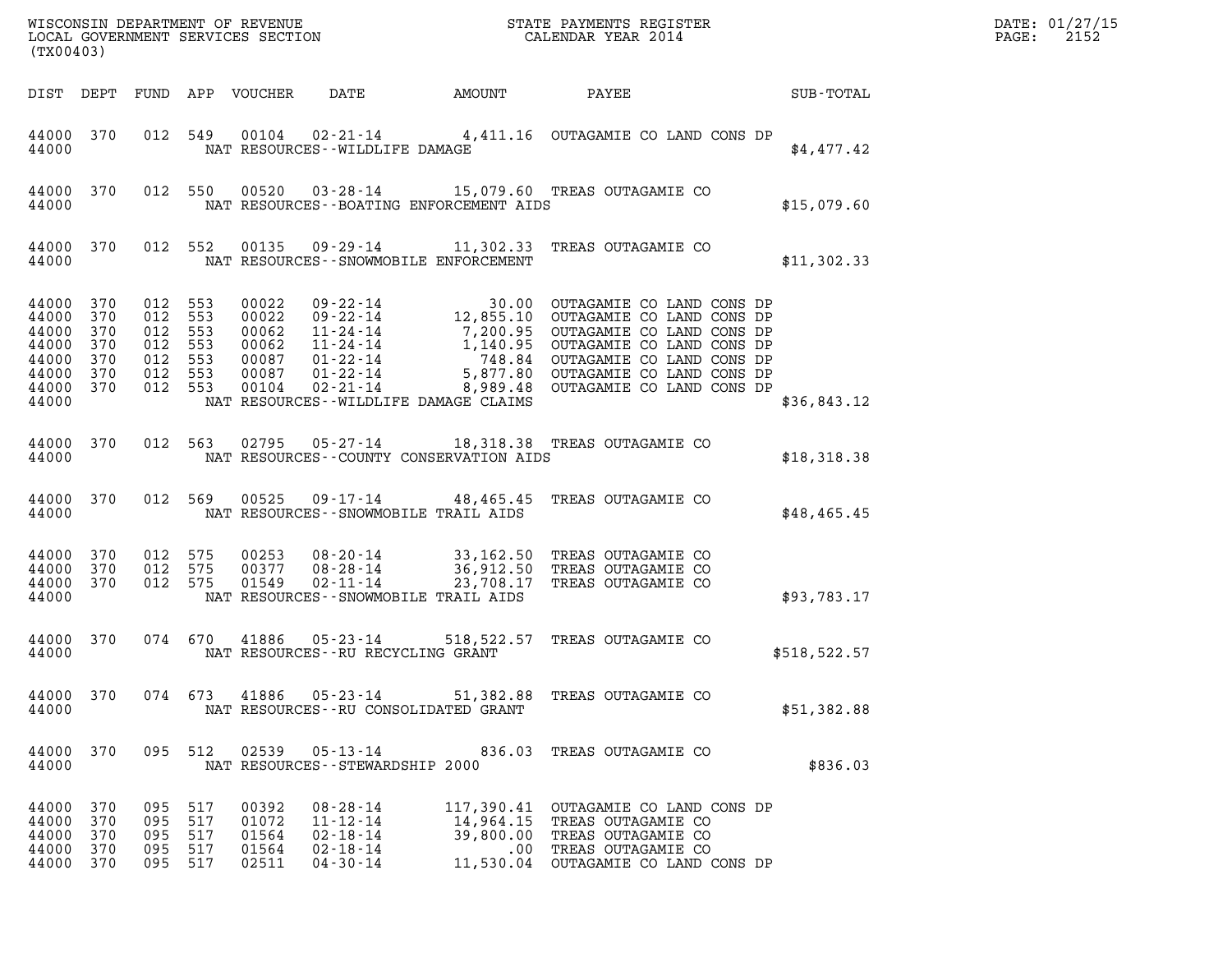| (TX00403)                                                                                                             |                                                                           |                                                                                                               |                                                                           | WISCONSIN DEPARTMENT OF REVENUE<br>LOCAL GOVERNMENT SERVICES SECTION                                     |                                                                                                                                                                                                                                                         |                                                                                                                                                       | STATE PAYMENTS REGISTER<br>CALENDAR YEAR 2014                                                                                                                                                                                                                                                                                                    |                | DATE: 01/27/15<br>2153<br>PAGE: |
|-----------------------------------------------------------------------------------------------------------------------|---------------------------------------------------------------------------|---------------------------------------------------------------------------------------------------------------|---------------------------------------------------------------------------|----------------------------------------------------------------------------------------------------------|---------------------------------------------------------------------------------------------------------------------------------------------------------------------------------------------------------------------------------------------------------|-------------------------------------------------------------------------------------------------------------------------------------------------------|--------------------------------------------------------------------------------------------------------------------------------------------------------------------------------------------------------------------------------------------------------------------------------------------------------------------------------------------------|----------------|---------------------------------|
| DIST DEPT                                                                                                             |                                                                           |                                                                                                               |                                                                           | FUND APP VOUCHER                                                                                         | DATE                                                                                                                                                                                                                                                    | AMOUNT                                                                                                                                                | PAYEE                                                                                                                                                                                                                                                                                                                                            | SUB-TOTAL      |                                 |
| 44000 370<br>44000                                                                                                    |                                                                           | 095                                                                                                           | 517                                                                       | 02546                                                                                                    | NAT RESOURCES - - POLLUTION CONTROL                                                                                                                                                                                                                     |                                                                                                                                                       | 05-06-14 52,761.71 OUTAGAMIE CO LAND CONS DP                                                                                                                                                                                                                                                                                                     | \$236,446.31   |                                 |
| 44000<br>44000                                                                                                        | 395                                                                       |                                                                                                               | 011 168                                                                   |                                                                                                          | TRANSPORTATION--ELDERLY & DISABLED                                                                                                                                                                                                                      |                                                                                                                                                       | 14044  05-05-14  343, 473.00  COUNTY OF OUTAGAMIE                                                                                                                                                                                                                                                                                                | \$343,473.00   |                                 |
| 44000<br>44000<br>44000<br>44000<br>44000<br>44000<br>44000<br>44000<br>44000<br>44000<br>44000 395<br>44000          | 395<br>395<br>395<br>395<br>395<br>395<br>395<br>395<br>395<br>395        | 011 185<br>011 185<br>011 185<br>011 185<br>011 185<br>011 185<br>011 185<br>011<br>011 185<br>011<br>011 185 | 185<br>185                                                                | 01855<br>05320<br>07469<br>10541<br>13189<br>16827<br>18073<br>20383<br>25459<br>29399<br>98508          | $03 - 03 - 14$<br>$03 - 24 - 14$<br>04-28-14<br>$05 - 27 - 14$<br>$07 - 03 - 14$<br>$07 - 16 - 14$<br>08-07-14<br>09-26-14<br>$10 - 31 - 14$<br>$01 - 06 - 14$                                                                                          | TRANSPORTATION - - HIGHWAY SAFETY - FEDERAL                                                                                                           | 01-27-14 3,093.55 TREAS OUTAGAMIE CO<br>3,093.53 TREAS OUTAGAMIE CO<br>1,082.78 TREAS OUTAGAMIE CO<br>2,336.23 TREAS OUTAGAMIE CO<br>3,306.26 TREAS OUTAGAMIE CO<br>2,058.69 TREAS OUTAGAMIE CO<br>4,282.00 TREAS OUTAGAMIE CO<br>1,830.15 TREAS OUTAGAMIE CO<br>4,058.24 TREAS OUTA<br>3,226.82 TREAS OUTAGAMIE CO<br>256.95 TREAS OUTAGAMIE CO | \$27,857.75    |                                 |
| 44000<br>44000<br>44000 395<br>44000                                                                                  | 395<br>395                                                                | 011 190<br>011 190<br>011 190                                                                                 |                                                                           | 02044<br>18044<br>28044                                                                                  | $10 - 06 - 14$                                                                                                                                                                                                                                          | TRANSPORTATION--GENERAL TRANSP AIDS-GTA                                                                                                               | 01-06-14 662, 132.62 COUNTY OF OUTAGAMIE<br>07-07-14 1, 324, 265.24 COUNTY OF OUTAGAMIE<br>662,132.65 COUNTY OF OUTAGAMIE                                                                                                                                                                                                                        | \$2,648,530.51 |                                 |
| 44000<br>44000<br>44000 395<br>44000                                                                                  | 395<br>395                                                                | 011 278<br>011 278<br>011 278                                                                                 |                                                                           | 10884<br>19274<br>98994                                                                                  | $04 - 29 - 14$<br>$07 - 23 - 14$<br>$01 - 07 - 14$                                                                                                                                                                                                      | TRANSPORTATION - - LRIP/TRIP/MSIP GRANTS                                                                                                              | 402,034.43 TREAS OUTAGAMIE CO<br>6,382.24 TREAS OUTAGAMIE CO<br>6,203.67 TREAS OUTAGAMIE CO                                                                                                                                                                                                                                                      | \$414,620.34   |                                 |
| 44000<br>44000                                                                                                        | 410                                                                       |                                                                                                               | 002 116                                                                   | 11261                                                                                                    | $11 - 05 - 14$<br>CORRECTIONS - - LOCAL AID                                                                                                                                                                                                             |                                                                                                                                                       | 197,138.52 TREAS OUTAGAMIE CO                                                                                                                                                                                                                                                                                                                    | \$197,138.52   |                                 |
| 44000 435<br>44000<br>44000<br>44000<br>44000<br>44000<br>44000<br>44000<br>44000<br>44000<br>44000<br>44000<br>44000 | 435<br>435<br>435<br>435<br>435<br>435<br>435<br>435<br>435<br>435<br>435 | 005 000<br>005<br>005<br>005<br>005<br>005<br>005<br>005<br>005<br>005<br>005<br>005                          | 000<br>000<br>000<br>000<br>000<br>000<br>000<br>000<br>000<br>000<br>000 | 90412<br>90415<br>90416<br>90417<br>90419<br>90420<br>90500<br>90502<br>90506<br>90508<br>90509<br>90510 | $01 - 01 - 14$<br>$02 - 01 - 14$<br>$03 - 01 - 14$<br>$04 - 01 - 14$<br>$05 - 01 - 14$<br>$06 - 01 - 14$<br>$07 - 01 - 14$<br>$08 - 01 - 14$<br>$09 - 01 - 14$<br>$10 - 01 - 14$<br>$11 - 01 - 14$<br>$12 - 01 - 14$<br>HEALTH SERVICES--STATE/FED AIDS | 102,267.00<br>224,924.00<br>454,776.00<br>573,936.00<br>80,029.00<br>3,160,294.00<br>212,098.00<br>164,684.00<br>44,487.00<br>119,953.00<br>59,404.00 | 190,543.00 OUTAGAMIE CO<br>OUTAGAMIE CO<br><b>OUTAGAMIE CO</b><br><b>OUTAGAMIE CO</b><br><b>OUTAGAMIE CO</b><br>OUTAGAMIE CO<br><b>OUTAGAMIE CO</b><br>OUTAGAMIE CO<br>OUTAGAMIE CO<br>OUTAGAMIE CO<br>OUTAGAMIE CO<br>OUTAGAMIE CO                                                                                                              | \$5,387,395.00 |                                 |
| 44000 437                                                                                                             |                                                                           | 005 000                                                                                                       |                                                                           | 00000                                                                                                    | $01 - 30 - 14$                                                                                                                                                                                                                                          |                                                                                                                                                       | 298,647.97 OUTAGAMIE CHILD SUPPORT                                                                                                                                                                                                                                                                                                               |                |                                 |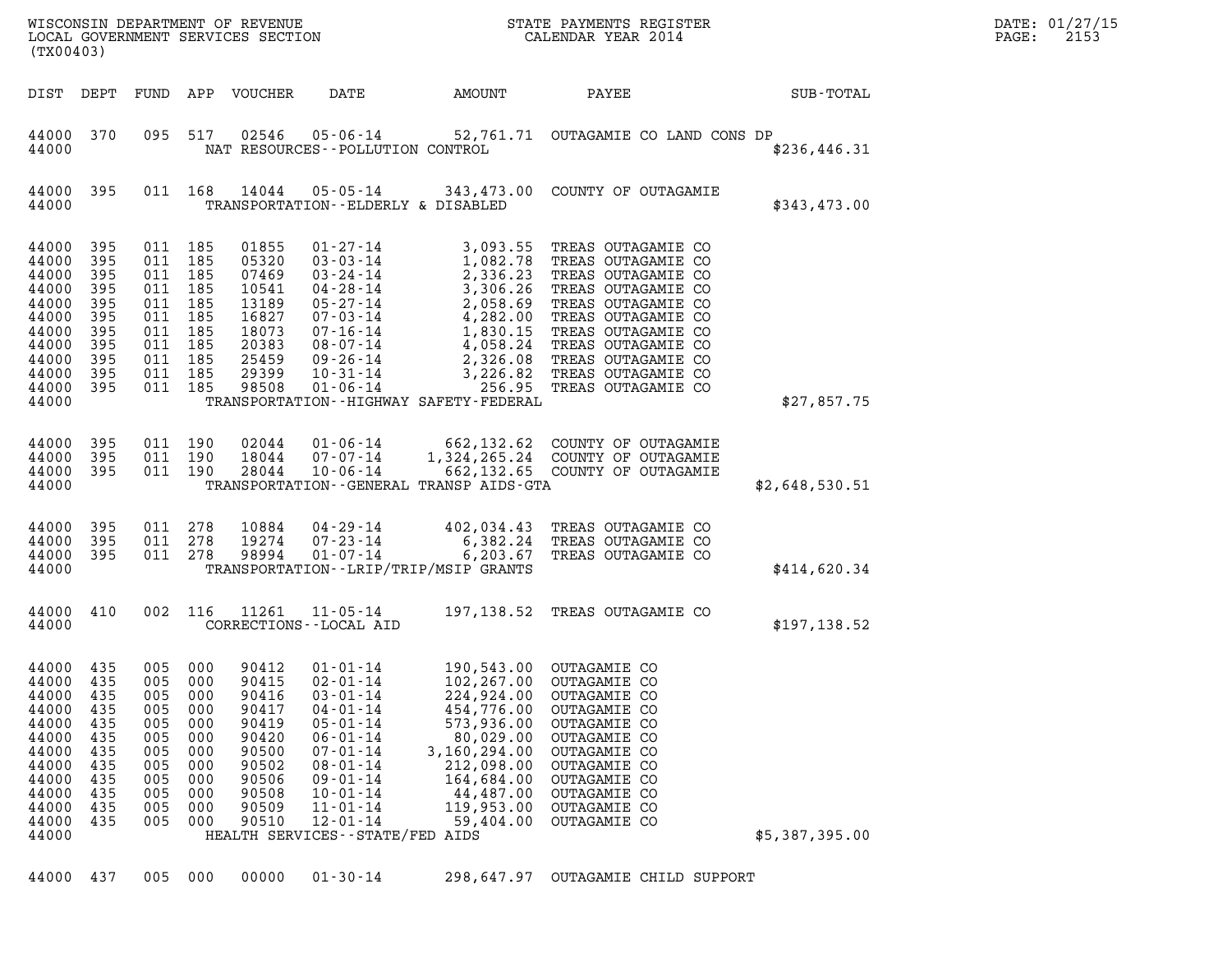DIST DEPT FUND APP VOUCHER DATE AMOUNT PAYEE SUB-TOTAL 44000 437 005 000 00000 02-05-14 106,252.48 OUTAGAMIE 44000 437 005 000 00000 02–05–14 106,252.48 OUTAGAMIE<br>44000 437 005 000 00000 03–05–14 504,637.84 OUTAGAMIE<br>44000 437 005 000 00000 04–07–14 60.525.17 OUTAGAMIE 44000 437 005 000 00000 02-05-14 106,252.48 OUTAGAMIE<br>44000 437 005 000 00000 03-05-14 504,637.84 OUTAGAMIE<br>44000 437 005 000 00000 04-07-14 60,525.17 OUTAGAMIE<br>44000 437 005 000 00000 04-10-14 71,795.55 OUTAGAMIECH: 44000 437 005 000 00000 02-05-14 106,252.48 OUTAGAMIE<br>44000 437 005 000 00000 03-05-14 504,637.84 OUTAGAMIE<br>44000 437 005 000 00000 04-07-14 60,525.17 OUTAGAMIE<br>44000 437 005 000 00000 04-10-14 71,795.55 OUTAGAMIE CHILD SU 44000 437 005 000 00000 03-05-14 504,637.84 OUTAGAMIE<br>44000 437 005 000 00000 04-07-14 60,525.17 OUTAGAMIE<br>44000 437 005 000 00000 04-10-14 71,795.55 OUTAGAMIE CHILD SUPPORT<br>44000 437 005 000 00000 04-30-14 427,473.90 OUTA  $44000$   $437$   $005$   $000$   $00000$   $04$ - $07$ - $14$   $60$ ,525.17 OUTAGAMIE CH:<br> $44000$   $437$   $005$   $000$   $00000$   $04$ - $10$ - $14$   $71$ ,795.55 OUTAGAMIE CH:<br> $44000$   $437$   $005$   $000$   $00000$   $04$ - $30$ - $14$   $427$ , $473$ .90.36 OUTA  $\begin{array}{cccc} 44000&437&005&000&00000&04\cdot10\cdot14&71\,,795.55&\text{OUTAGAMIE CH:}\\ 44000&437&005&000&00000&04\cdot30\cdot14&427\,,473.90&\text{OUTAGAMIE CH:}\\ 44000&437&005&000&00000&05\cdot05\cdot14&5300.36&\text{OUTAGAMIE}\\ 44000&437&005&000&00000&06\cdot05\cdot14&50\,,863.92$ 44000 437 005 000 00000 04-30-14 427,473.90 OUTAGAMIE CHILD SUPPORT<br>44000 437 005 000 00000 05-05-14 45,300.36 OUTAGAMIE<br>44000 437 005 000 00000 06-05-14 50,863.92 OUTAGAMIE<br>44000 437 005 000 00000 06-11-14 23,535.04 OUTAG  $44000$   $437$   $005$   $000$   $00000$   $06$ - $05$ - $14$   $5300.36$  OUTAGAMIE<br> $44000$   $437$   $005$   $000$   $00000$   $06$ - $05$ - $14$   $50,863.92$  OUTAGAMIE<br> $44000$   $437$   $005$   $000$   $00000$   $07$ - $07$ - $14$   $26,511.82$  OUTAGAMIE<br> $44000$   $4$  $44000$   $437$   $005$   $000$   $00000$   $06$ - $05$ - $14$   $23,535.04$  OUTAGAMIE CH:<br> $44000$   $437$   $005$   $000$   $00000$   $06$ - $11$ - $14$   $23,535.04$  OUTAGAMIE CH:<br> $44000$   $437$   $005$   $000$   $00000$   $07$ - $08$ - $14$   $26,911.82$  OUTAGAMIE<br> 44000 437 005 000 00000 06-11-14 23,535.04 OUTAGAMIE CHILD SUPPORT<br>44000 437 005 000 00000 07-07-14 26,911.82 OUTAGAMIE<br>44000 437 005 000 00000 07-08-14 28,272.79 OUTAGAMIE<br>44000 437 005 000 00000 08-05-14 495,213.92 OUTAG  $44000$   $437$   $005$   $000$   $00000$   $07$ - $07$ - $14$   $26$ , $911$ . $82$  OUTAGAMIE<br> $44000$   $437$   $005$   $000$   $00000$   $07$ - $08$ - $14$   $28$ , $272$ . $79$  OUTAGAMIE<br> $44000$   $437$   $005$   $000$   $00000$   $08$ - $05$ - $14$   $60$ , $653$ . $73$  OUTAGA  $44000$   $437$   $005$   $000$   $00000$   $07$ - $08$ - $14$   $495,213.92$  OUTAGAMIE CH:<br> $44000$   $437$   $005$   $000$   $00000$   $07$ - $30$ - $14$   $495,213.92$  OUTAGAMIE CH:<br> $44000$   $437$   $005$   $000$   $00000$   $08$ - $29$ - $14$   $1,451,784.77$  OUTAG  $44000$   $437$   $005$   $000$   $00000$   $07-30-14$   $495,213.92$  OUTAGAMIE CH:<br> $44000$   $437$   $005$   $000$   $00000$   $08-05-14$   $60,653.73$  OUTAGAMIE<br> $44000$   $437$   $005$   $000$   $00000$   $08-29-14$   $1,451,784.77$  OUTAGAMIE<br> $44000$   $437$  $\begin{array}{cccc} 44000&437&005&000&00000&08\cdot 05\cdot 14&60,653.73&\text{OUTAGAMIE} \ 44000&437&005&000&00000&08\cdot 29\cdot 14&1,451,784.77&\text{OUTAGAMIE} \ 44000&437&005&000&00000&09\cdot 05\cdot 14&47,277.43&\text{OUTAGAMIE} \ 44000&437&005&000&00000&10\cdot 06\cdot 14&5$  $\begin{array}{cccc} 44000&437&005&000&00000&08\texttt{-}29\texttt{-}14&1,451,784.77&\texttt{OUTAGAMIE}\ 44000&437&005&000&00000&09\texttt{-}05\texttt{-}14&47,277.43&\texttt{OUTAGAMIE}\ 44000&437&005&000&00000&10\texttt{-}36\texttt{-}14&56,606.86&\texttt{OUTAGAMIE}\ 44000&437&005&000&00000&10$ 44000 437 005 000 00000 09-05-14 47,277.43 OUTAGAMIE<br>44000 437 005 000 00000 10-06-14 56,606.86 OUTAGAMIE<br>44000 437 005 000 00000 10-30-14 283,509.45 OUTAGAMIE CHILD SUPPORT<br>44000 437 005 000 00000 11-03-14 8,109.00 OUTAGA 44000 437 005 000 00000 10-06-14 56,606.86 OUTAGAMIE<br>44000 437 005 000 00000 10-30-14 283,509.45 OUTAGAMIE CHILD SUPPORT<br>44000 437 005 000 00000 11-03-14 8,109.00 OUTAGAMIE CHILD SUPPORT<br>44000 437 005 000 00000 11-04-14 10  $\begin{array}{cccc} 44000&437&005&000&00000&10\cdot 30\cdot 14&283,509.45& \text{OUTAGAMIE CH:}\\ 44000&437&005&000&00000&11\cdot 03\cdot 14&8,109.00& \text{OUTAGAME CH:}\\ 44000&437&005&000&00000&11\cdot 04\cdot 14&408,386.22& \text{OUTAGAME CH:}\\ 44000&437&005&000&00000&11\cdot 10\cdot 14&68$  $44000$   $437$  005 000 00000 11-03-14 8,109.00 OUTAGAMIE CHILD SUPPORT<br> $44000$   $437$  005 000 00000 11-04-14 108,386.22 OUTAGAMIE CHILD SUPPORT<br> $44000$   $437$  005 000 00000 11-05-14 68,680.45 OUTAGAMIE CHILD SUPPORT<br> $44000$   $44000$   $437$  005 000 00000 11-04-14 108,386.22 OUTAGAMIE CHILD SUPPORT<br> $44000$   $437$  005 000 00000 11-05-14 48,680.45 OUTAGAMIE<br> $44000$   $437$  005 000 00000 11-12-14 68,051.50 OUTAGAMIE CHILD SUPPORT<br> $44000$   $437$  005 000  $44000$   $437$   $005$   $000$   $00000$   $11-05-14$   $48,680.45$  OUTAGAMIE CH:<br> $44000$   $437$   $005$   $000$   $00000$   $11-10-14$   $68,051.59$  OUTAGAMIE CH:<br> $44000$   $437$   $005$   $000$   $00000$   $11-2-14$   $59,337.50$  OUTAGAMIE CH:<br> $44000$  44000 437 005 000 00000 11-10-14 68,051.59 OUTAGAMIE CHILD SUPPORT<br>44000 437 005 000 00000 11-12-14 59,337.50 OUTAGAMIE CHILD SUPPORT<br>44000 437 005 000 00000 12-05-14 52,395.18 OUTAGAMIE<br>44000 44000 455 002 202 01515 02-21-14 524.40 TREAS OUTAGAMIE CNTY 44000 455 002 202 02602 11-19-14 2,541.60 TREAS OUTAGAMIE CNTY 44000 455 002 202 01515 02-21-14 524.40 TREAS OUTAGAMIE CNTY<br>44000 455 002 202 02602 11-19-14 2,541.60 TREAS OUTAGAMIE CNTY<br>44000 455 002 202 02619 04-18-14 1,016.64 TREAS OUTAGAMIE CNTY<br>44000 JUSTICE--LAW ENFORCEMENT TRAI 44000 455 002 202 01515 02-21-14 524.40 TREAS OUTAGAMIE CNTY<br>44000 455 002 202 02602 11-19-14 2,541.60 TREAS OUTAGAMIE CNTY<br>44000 455 002 202 02619 04-18-14 1,016.64 TREAS OUTAGAMIE CNTY \$4,082.64<br>44000 44000 455 002 221 13 07-30-14 1,600.00 TREAS OUTAGAMIE CNTY 44000 455 002 221 13 07-30-14 1,600.00 TREAS OUTAGAMIE CNTY \$1,600.00<br>44000 JUSTICE--LAW ENFORCEMENT SERVICES AID 44000 455 002 231 01651 02-24-14 22,560.00 TREAS OUTAGAMIE CNTY 44000 455 002 231 01651 02–24–14 22,560.00 TREAS OUTAGAMIE CNTY<br>44000 455 002 231 01815 02–26–14 320.00 TREAS OUTAGAMIE CNTY<br>44000 JUSTICE--LAW ENFORCEMENT TRAINING 44000 455 002 231 01651 02–24–14 22,560.00 TREAS-OUTAGAMIE-CNTY<br>44000 455 002 231 01815 02–26–14 320.00 TREAS-OUTAGAMIE-CNTY \$22,880.00<br>44000 JUSTICE--LAW\_ENFORCEMENT\_TRAINING 44000 455 002 251 00367 08-06-14 2,842.24 TREAS OUTAGAMIE CO 44000 455 002 251 00765 01-08-14 15,902.17 TREAS OUTAGAMIE CO 44000 455 002 251 00367 08-06-14 2,842.24 TREAS OUTAGAMIE CO<br>44000 455 002 251 00765 01-08-14 15,902.17 TREAS OUTAGAMIE CO<br>44000 455 002 251 02201 04-09-14 51,847.14 TREAS OUTAGAMIE CO<br>44000 455 002 251 02248 11-05-14 15,7 44000 455 002 251 00367 08-06-14 2,842.24 TREAS OUTAGAMIE CO<br>44000 455 002 251 00765 01-08-14 15,902.17 TREAS OUTAGAMIE CO<br>44000 455 002 251 022048 11-05-14 51,847.14 TREAS OUTAGAMIE CO<br>44000 455 002 251 02248 11-05-14 15, 44000 455 002 251 00765 01-08-14 15,902.17 TREAS OUTAGAMIE CO<br>44000 455 002 251 02201 04-09-14 51,847.14 TREAS OUTAGAMIE CO<br>44000 455 002 251 02248 11-05-14 15,745.99 TREAS OUTAGAMIE CO<br>44000 455 002 251 02380 03-31-14 1,5 44000 455 002 251 02201 04-09-14 51,847.14 TREAS OUTAGAMIE CO<br>44000 455 002 251 02248 11-05-14 15,745.99 TREAS OUTAGAMIE CO<br>44000 455 002 251 02380 03-31-14 1,536.00 TREAS OUTAGAMIE CNTY<br>44000 455 002 251 02380 03-31-14 7, 44000 455 002 251 02248 11-05-14 15,745.99 TREAS OUTAGAMIE CO<br>44000 455 002 251 02380 03-31-14 1,536.00 TREAS OUTAGAMIE CNTY<br>44000 455 002 251 02380 03-31-14 7,993.00 TREAS OUTAGAMIE CNTY<br>44000 455 002 251 02750 05-12-14 9 44000 455 002 251 02380 03-31-14 1,536.00 TREAS-OUTAGAMIE-CNTY<br>44000 455 002 251 02380 03-31-14 7,993.00 TREAS-OUTAGAMIE-CNTY<br>44000 455 002 251 02750 05-12-14 9,874.71 TREAS-OUTAGAMIE-CO \$105,741.25<br>44000 44000 455 002 263 004 01-10-14 32,075.00 TREAS OUTAGAMIE CO 44000 JUSTICE--TRIBAL LAW ENFORCEMENT \$32,075.00 44000 455 002 271 02225 11-05-14 4,332.20 TREAS OUTAGAMIE CO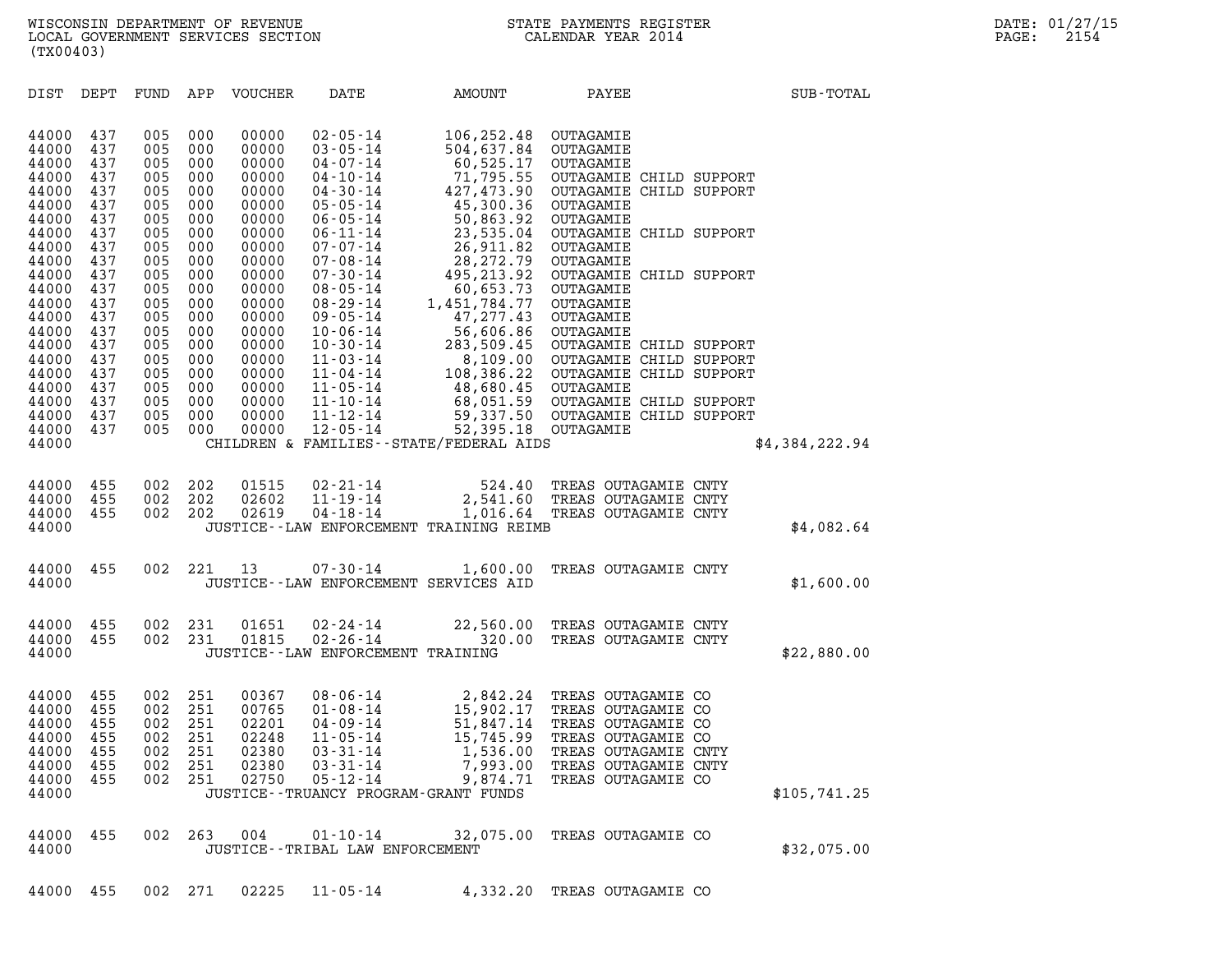| (TX00403)                                                   |                                        |                                        |                                        |                                                    |                                                                                                                                           |                                                       |                                                                                                                                                                                                         |                  |
|-------------------------------------------------------------|----------------------------------------|----------------------------------------|----------------------------------------|----------------------------------------------------|-------------------------------------------------------------------------------------------------------------------------------------------|-------------------------------------------------------|---------------------------------------------------------------------------------------------------------------------------------------------------------------------------------------------------------|------------------|
| DIST                                                        | DEPT                                   |                                        |                                        | FUND APP VOUCHER                                   | DATE                                                                                                                                      | AMOUNT                                                | PAYEE                                                                                                                                                                                                   | <b>SUB-TOTAL</b> |
| 44000                                                       |                                        |                                        |                                        |                                                    |                                                                                                                                           | JUSTICE - - TREATMENT ALT/DIVERSION GRANT             |                                                                                                                                                                                                         | \$4,332.20       |
| 44000<br>44000<br>44000                                     | 455<br>455                             | 002<br>002                             | 532<br>532                             | 009                                                | 07-22-14<br>$03 - 10 - 14$                                                                                                                | JUSTICE - - VICTIM/WITNESS ASSISTANCE SERV            | 58,907.88 TREAS OUTAGAMIE CO<br>59,270.22 TREAS OUTAGAMIE CO                                                                                                                                            | \$118, 178.10    |
| 44000<br>44000<br>44000<br>44000<br>44000<br>44000<br>44000 | 455<br>455<br>455<br>455<br>455<br>455 | 002<br>002<br>002<br>002<br>002<br>002 | 542<br>542<br>542<br>542<br>542<br>542 | 01250<br>01253<br>02182<br>02293<br>04082<br>04082 | $02 - 18 - 14$<br>$09 - 18 - 14$<br>$04 - 04 - 14$<br>$11 - 06 - 14$<br>$07 - 16 - 14$<br>$07 - 16 - 14$<br>JUSTICE - - VICTIM ASSISTANCE |                                                       | 20,374.53 TREAS OUTAGAMIE CNTY<br>18,249.45 TREAS OUTAGAMIE CNTY<br>13,617.65 TREAS OUTAGAMIE CNTY<br>21,748.25 TREAS OUTAGAMIE CNTY<br>3,296.35 TREAS OUTAGAMIE CNTY<br>14,101.87 TREAS OUTAGAMIE CNTY | \$91,388.10      |
| 44000<br>44000<br>44000                                     | 465<br>465                             | 002<br>002                             | 308<br>308                             | 00128<br>00608                                     | $11 - 20 - 14$<br>$01 - 09 - 14$                                                                                                          | MILITARY AFFAIRS-EMER MGMT-RESPONSE EQMT              | 6,314.00 TREAS OUTAGAMIE CO<br>7,416.00 TREAS OUTAGAMIE CO                                                                                                                                              | \$13,730.00      |
| 44000<br>44000                                              | 465                                    | 002                                    | 337                                    | 01568                                              | $07 - 09 - 14$                                                                                                                            | MILITARY AFFAIRS-EMERGENCY MGMT PLANNING              | 37,707.00 TREAS OUTAGAMIE CO                                                                                                                                                                            | \$37,707.00      |
| 44000<br>44000<br>44000                                     | 465<br>465                             | 002<br>002                             | 342<br>342                             | 01633                                              | $01000 01 - 15 - 14$<br>$07 - 11 - 14$                                                                                                    | 49,242.20<br>MILITARY AFFAIRS-EMERGENCY MGMT-FED FUND | 53,754.70 TREAS OUTAGAMIE CO<br>TREAS OUTAGAMIE CO                                                                                                                                                      | \$102,996.90     |
| 44000<br>44000                                              | 465                                    | 072                                    | 364                                    | 00946                                              | 01-10-14                                                                                                                                  | 38,834.00<br>MILITARY AFFAIRS-EMER MGMT-PLANNING AID  | TREAS OUTAGAMIE CO                                                                                                                                                                                      | \$38,834.00      |
| 44000<br>44000                                              | 485                                    | 002                                    | 127                                    | 06287                                              | 06-19-14<br>VETERANS AFFAIRS GRANTS                                                                                                       | 1,300.00                                              | TREAS OUTAGAMIE CO                                                                                                                                                                                      | \$1,300.00       |
| 44000<br>44000                                              | 485                                    | 082                                    | 267                                    | 06287                                              | $06 - 19 - 14$                                                                                                                            | 5,850.00<br>VETERANS AFFAIRS -- GRANTS TO COUNTIES    | TREAS OUTAGAMIE CO                                                                                                                                                                                      | \$5,850.00       |
| 44000<br>44000                                              | 485                                    |                                        | 083 370                                | 06287                                              | $06 - 19 - 14$                                                                                                                            | 5,850.00<br>VETERANS AFFAIRS -- GRANTS TO COUNTIES    | TREAS OUTAGAMIE CO                                                                                                                                                                                      | \$5,850.00       |
| 44000<br>44000<br>44000<br>44000<br>44000<br>44000          | 505<br>505<br>505<br>505<br>505<br>505 | 002<br>002<br>002<br>002<br>002<br>002 | 155<br>155<br>155<br>155<br>155<br>155 | 60060<br>60060<br>60134<br>60134<br>60176<br>60176 | 08-07-14<br>08-07-14<br>09-09-14<br>09 - 09 - 14<br>09-24-14<br>09-24-14                                                                  | 5,218.85<br>1,631.66                                  | 3,727.96 TREAS OUTAGAMIE CO<br>5,757.24 TREAS OUTAGAMIE CO<br>TREAS OUTAGAMIE CO<br>TREAS OUTAGAMIE CO<br>3,533.86 TREAS OUTAGAMIE CO<br>5,978.65 TREAS OUTAGAMIE CO                                    |                  |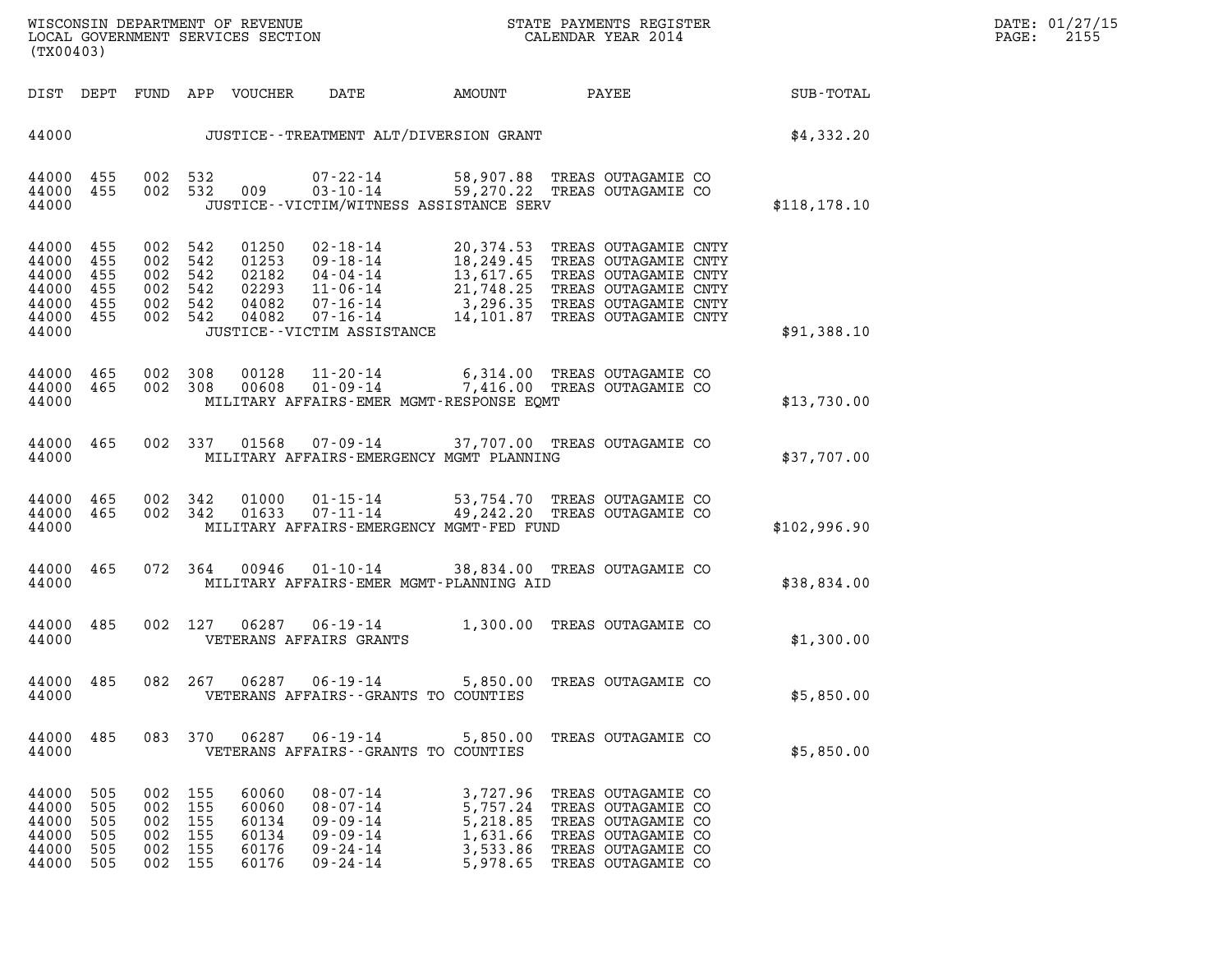| (TX00403)                                                                                                                                                                        |                                                                                                                                          |                                                                                                                                          |                                                                                                                                          |                                                                                                                                                                                  |                                                                                                                                                                |                                                                                                        |                                                                                                                                                                                                                                                                                                                                                                                                                                                                        |              |
|----------------------------------------------------------------------------------------------------------------------------------------------------------------------------------|------------------------------------------------------------------------------------------------------------------------------------------|------------------------------------------------------------------------------------------------------------------------------------------|------------------------------------------------------------------------------------------------------------------------------------------|----------------------------------------------------------------------------------------------------------------------------------------------------------------------------------|----------------------------------------------------------------------------------------------------------------------------------------------------------------|--------------------------------------------------------------------------------------------------------|------------------------------------------------------------------------------------------------------------------------------------------------------------------------------------------------------------------------------------------------------------------------------------------------------------------------------------------------------------------------------------------------------------------------------------------------------------------------|--------------|
| DIST                                                                                                                                                                             | DEPT                                                                                                                                     | FUND APP                                                                                                                                 |                                                                                                                                          | VOUCHER                                                                                                                                                                          | DATE                                                                                                                                                           | AMOUNT                                                                                                 | <b>PAYEE</b>                                                                                                                                                                                                                                                                                                                                                                                                                                                           | SUB-TOTAL    |
| 44000<br>44000<br>44000<br>44000<br>44000<br>44000<br>44000<br>44000<br>44000<br>44000<br>44000<br>44000<br>44000<br>44000<br>44000<br>44000<br>44000<br>44000<br>44000          | 505<br>505<br>505<br>505<br>505<br>505<br>505<br>505<br>505<br>505<br>505<br>505<br>505<br>505<br>505<br>505<br>505<br>505               | 002<br>002<br>002<br>002<br>002<br>002<br>002<br>002<br>002<br>002<br>002<br>002<br>002<br>002<br>002<br>002<br>002<br>002               | 155<br>155<br>155<br>155<br>155<br>155<br>155<br>155<br>155<br>155<br>155<br>155<br>155<br>155<br>155<br>155<br>155<br>155               | 60229<br>60229<br>60327<br>60327<br>60386<br>60386<br>60446<br>60446<br>60599<br>60599<br>60599<br>60667<br>60667<br>60667<br>60738<br>60738<br>60815<br>60815                   |                                                                                                                                                                | DOA-HOUSING ASSISTANCE-FEDERAL FUNDS                                                                   |                                                                                                                                                                                                                                                                                                                                                                                                                                                                        | \$170,950.66 |
| 44000<br>44000<br>44000<br>44000<br>44000<br>44000<br>44000<br>44000<br>44000<br>44000                                                                                           | 505<br>505<br>505<br>505<br>505<br>505<br>505<br>505<br>505                                                                              | 002<br>002<br>002<br>002<br>002<br>002<br>002<br>002<br>002                                                                              | 743<br>743<br>743<br>743<br>743<br>743<br>743<br>743<br>743                                                                              | 02800<br>03224<br>03796<br>05752<br>07839<br>07839<br>09138<br>09138<br>10092                                                                                                    | DOA--HOUSING ASSISTANCE GRANTS                                                                                                                                 |                                                                                                        | 11-03-14<br>17,462.00 TREAS OUTAGAMIE CO<br>11-18-14<br>7,233.00 TREAS OUTAGAMIE CO<br>12-10-14<br>22,688.00 TREAS OUTAGAMIE CO<br>02-12-14<br>10.00 TREAS OUTAGAMIE CN<br>04-21-14<br>14,838.00 TREAS OUTAGAMIE CO<br>07-16-14<br>708.00 TREAS OUTA<br>10.00 TREAS OUTAGAMIE CNTY                                                                                                                                                                                     | \$80, 251.00 |
| 44000<br>44000<br>44000<br>44000<br>44000<br>44000<br>44000<br>44000<br>44000<br>44000<br>44000<br>44000<br>44000<br>44000<br>44000<br>44000<br>44000<br>44000<br>44000<br>44000 | 505<br>505<br>505<br>505<br>505<br>505<br>505<br>505<br>505<br>505<br>505<br>505<br>505<br>505<br>505<br>505<br>505<br>505<br>505<br>505 | 035<br>035<br>035<br>035<br>035<br>035<br>035<br>035<br>035<br>035<br>035<br>035<br>035<br>035<br>035<br>035<br>035<br>035<br>035<br>035 | 371<br>371<br>371<br>371<br>371<br>371<br>371<br>371<br>371<br>371<br>371<br>371<br>371<br>371<br>371<br>371<br>371<br>371<br>371<br>371 | 60060<br>60060<br>60060<br>60134<br>60134<br>60134<br>60176<br>60176<br>60176<br>60229<br>60229<br>60229<br>60327<br>60327<br>60386<br>60386<br>60386<br>60446<br>60446<br>60446 | $11 - 26 - 14$<br>$12 - 12 - 14$<br>$12 - 12 - 14$<br>$01 - 08 - 14$<br>$01 - 08 - 14$<br>$01 - 08 - 14$<br>$02 - 07 - 14$<br>$02 - 07 - 14$<br>$02 - 07 - 14$ | 3,877.09<br>3,123.57<br>3,877.08<br>2,783.49<br>1,561.04<br>911.42<br>6,132.62<br>6,499.12<br>2,365.17 | 08-07-14<br>08-07-14<br>3,775.62<br>3,775.62<br>TREAS OUTAGAMIE CO<br>08-07-14<br>3,430.13<br>TREAS OUTAGAMIE CO<br>09-09-14<br>3,819.13<br>TREAS OUTAGAMIE CO<br>09-09-14<br>2,714.86<br>TREAS OUTAGAMIE CO<br>09-24-14<br>2,505.89<br>TREAS OUTAGAMIE CO<br>09<br>TREAS OUTAGAMIE CO<br>TREAS OUTAGAMIE CO<br>TREAS OUTAGAMIE CO<br>TREAS OUTAGAMIE CO<br>TREAS OUTAGAMIE CO<br>TREAS OUTAGAMIE CO<br>TREAS OUTAGAMIE CO<br>TREAS OUTAGAMIE CO<br>TREAS OUTAGAMIE CO |              |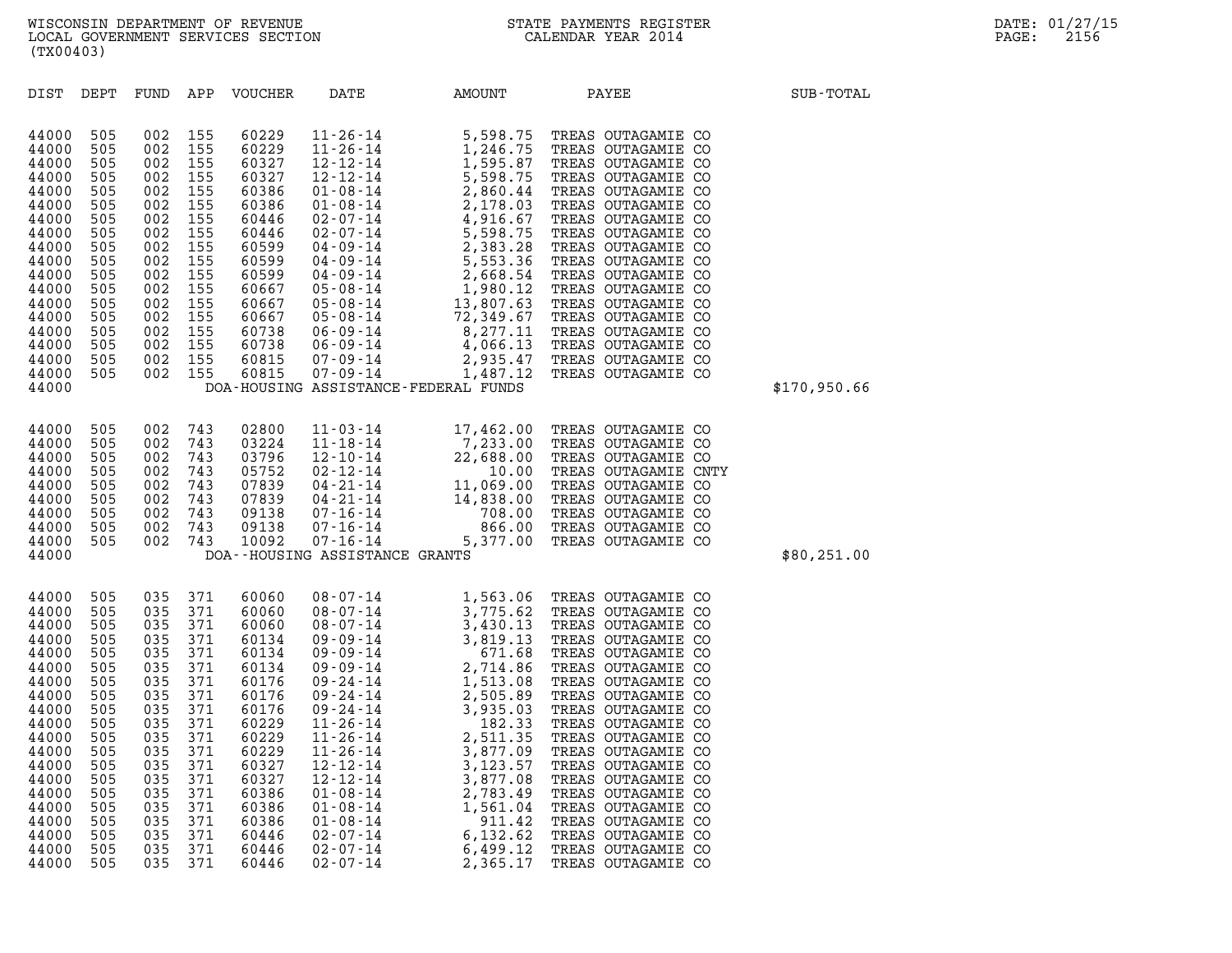| (TX00403)                                                                                                                                                             |                                                                                                                                          |                                                                                        |                                                                                                                                                                                                               |                                                                                                                     |                                                                                                                                                                                                                          |                   |
|-----------------------------------------------------------------------------------------------------------------------------------------------------------------------|------------------------------------------------------------------------------------------------------------------------------------------|----------------------------------------------------------------------------------------|---------------------------------------------------------------------------------------------------------------------------------------------------------------------------------------------------------------|---------------------------------------------------------------------------------------------------------------------|--------------------------------------------------------------------------------------------------------------------------------------------------------------------------------------------------------------------------|-------------------|
| DIST<br>DEPT                                                                                                                                                          | APP<br>FUND                                                                                                                              | VOUCHER                                                                                | DATE                                                                                                                                                                                                          | AMOUNT                                                                                                              | PAYEE                                                                                                                                                                                                                    | <b>SUB-TOTAL</b>  |
| 44000<br>505<br>505<br>44000<br>44000<br>505<br>44000<br>505<br>44000<br>505<br>44000<br>505<br>44000<br>505<br>44000<br>505<br>44000<br>505<br>505<br>44000<br>44000 | 035<br>371<br>035<br>371<br>035<br>371<br>035<br>371<br>035<br>371<br>035<br>371<br>371<br>035<br>035<br>371<br>035<br>371<br>371<br>035 | 60599<br>60599<br>60667<br>60667<br>60738<br>60738<br>60738<br>60815<br>60815<br>60815 | $04 - 09 - 14$<br>$04 - 09 - 14$<br>$05 - 08 - 14$<br>$05 - 08 - 14$<br>$06 - 09 - 14$<br>$06 - 09 - 14$<br>$06 - 09 - 14$<br>$07 - 09 - 14$<br>$07 - 09 - 14$<br>$07 - 09 - 14$<br>DOA--PUBLIC BENEFITS FUND | 3,831.70<br>2,365.17<br>7,736.24<br>6,514.66<br>2,718.73<br>11,657.82<br>4,648.69<br>1,997.70<br>2,964.26<br>637.61 | TREAS OUTAGAMIE CO<br>TREAS OUTAGAMIE CO<br>TREAS OUTAGAMIE CO<br>TREAS OUTAGAMIE CO<br>TREAS OUTAGAMIE CO<br>TREAS OUTAGAMIE CO<br>TREAS OUTAGAMIE CO<br>TREAS OUTAGAMIE CO<br>TREAS OUTAGAMIE CO<br>TREAS OUTAGAMIE CO | \$102,825.34      |
| 505<br>44000<br>44000                                                                                                                                                 | 089<br>166                                                                                                                               | 05130                                                                                  | $01 - 28 - 14$<br>DOA--LAND INFORMATION FUND                                                                                                                                                                  | 1,000.00                                                                                                            | TREAS OUTAGAMIE CO                                                                                                                                                                                                       | \$1,000.00        |
| 44000<br>835<br>44000<br>835<br>44000                                                                                                                                 | 002<br>105<br>002<br>105                                                                                                                 | 44075<br>81181                                                                         | $07 - 28 - 14$<br>$11 - 17 - 14$<br>REVENUE - - STATE SHARED REVENUES                                                                                                                                         | 2,483,027.26                                                                                                        | 434,082.46 TREAS OUTAGAMIE CO<br>TREAS OUTAGAMIE CO                                                                                                                                                                      | \$2,917,109.72    |
| 835<br>44000<br>44000                                                                                                                                                 | 002<br>109                                                                                                                               | 01044                                                                                  | $07 - 28 - 14$<br>REVENUE--EXEMPT COMPUTER AID                                                                                                                                                                | 453,659.00                                                                                                          | TREAS OUTAGAMIE CO                                                                                                                                                                                                       | \$453,659.00      |
| 44000<br>835<br>44000<br>835<br>44000                                                                                                                                 | 002<br>302<br>302<br>002                                                                                                                 | 10085<br>11085                                                                         | 07-28-14<br>$07 - 28 - 14$                                                                                                                                                                                    | 13,636,747.54<br>2,582,310.23<br>REVENUE-FIRST DOLLAR/SCHOOL LEVY CREDITS                                           | TREAS OUTAGAMIE CO<br>TREAS OUTAGAMIE CO                                                                                                                                                                                 | \$16, 219, 057.77 |
| 44000<br>835<br>44000                                                                                                                                                 | 021<br>363                                                                                                                               | 37366                                                                                  | $03 - 24 - 14$<br>REVENUE - - LOTTERY CREDIT -                                                                                                                                                                | 3,474,323.94                                                                                                        | TREAS OUTAGAMIE CO                                                                                                                                                                                                       | \$3,474,323.94    |
| 44000                                                                                                                                                                 |                                                                                                                                          |                                                                                        | DISTRICT TOTAL APPROPRIATIONS                                                                                                                                                                                 |                                                                                                                     |                                                                                                                                                                                                                          | \$38,819,330.43   |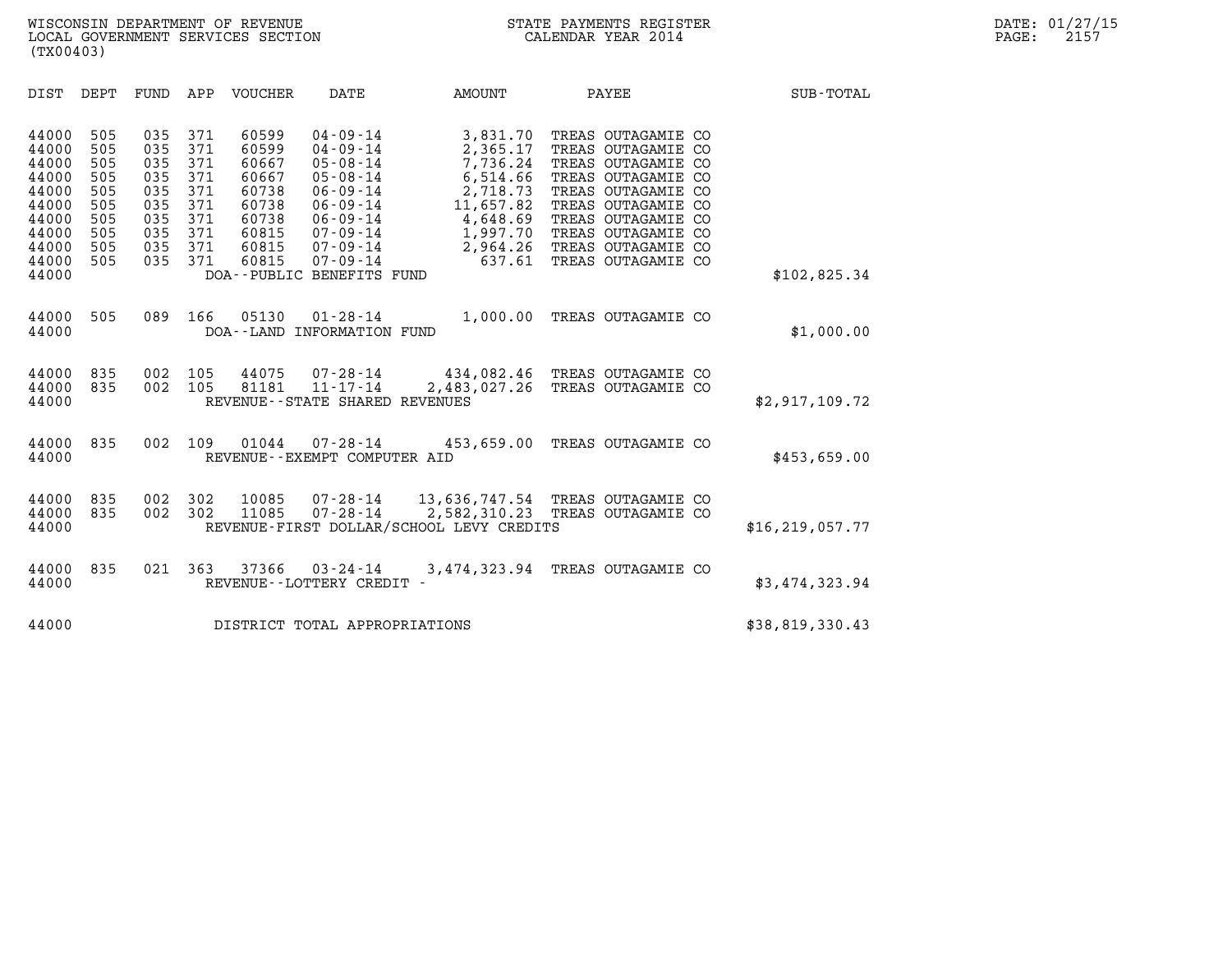| WISCONSIN DEPARTMENT OF REVENUE<br>LOCAL GOVERNMENT SERVICES SECTION | STATE PAYMENTS REGISTER<br>CALENDAR YEAR 2014 | DATE: 01/27/15<br>2158<br>PAGE: |
|----------------------------------------------------------------------|-----------------------------------------------|---------------------------------|

| WISCONSIN DEPARTMENT OF REVENUE<br>STATE PAYMENTS REGISTER<br>LOCAL GOVERNMENT SERVICES SECTION<br>CALENDAR YEAR 2014<br>(TX00403) |                          |                          |                          |                                  |                                                                       |                                                                   |                                                                                                                                  |              |  |  |
|------------------------------------------------------------------------------------------------------------------------------------|--------------------------|--------------------------|--------------------------|----------------------------------|-----------------------------------------------------------------------|-------------------------------------------------------------------|----------------------------------------------------------------------------------------------------------------------------------|--------------|--|--|
| DIST                                                                                                                               | DEPT                     | FUND                     | APP                      | VOUCHER                          | DATE                                                                  | AMOUNT                                                            | PAYEE                                                                                                                            | SUB-TOTAL    |  |  |
| 44002<br>44002                                                                                                                     | 165                      | 002                      | 225                      | 01107                            |                                                                       | $06 - 30 - 14$ 3, 737.67<br>SAFETY/PROF SERV--FIRE INSURANCE DUES | TREAS TN BLACK CREEK                                                                                                             | \$3,737.67   |  |  |
| 44002<br>44002<br>44002                                                                                                            | 370<br>370               | 000<br>000               | 001<br>001               | 01DNR<br>02DNR                   | $06 - 19 - 14$<br>$09 - 11 - 14$                                      | NAT RESOURCES-SEVERANCE/YIELD/WITHDRAWAL                          | 263.87 TREAS TOWN BLACK CREEK<br>163.87 TREAS TOWN DUACA CAPEA<br>476.95 TREAS TOWN BLACK CREEK                                  | \$740.82     |  |  |
| 44002<br>44002                                                                                                                     | 370                      |                          | 002 503                  | 17029                            | 02-14-14                                                              | 1,354.66<br>NAT RESOURCES--AIDS IN LIEU OF TAXES                  | TREAS TN BLACK CREEK<br>TOWN SHARE 158.89                                                                                        | \$1,354.66   |  |  |
| 44002<br>44002                                                                                                                     | 370                      | 012                      | 571                      | 37941                            |                                                                       | NAT RESOURCES - - FOREST CROP/MFL/CO FOREST                       | 06-16-14 519.31 TREAS TN BLACK CREEK                                                                                             | \$519.31     |  |  |
| 44002<br>44002<br>44002<br>44002<br>44002                                                                                          | 395<br>395<br>395<br>395 | 011<br>011<br>011<br>011 | 191<br>191<br>191<br>191 | 05106<br>11106<br>21106<br>31106 | $01 - 06 - 14$<br>04-07-14<br>07-07-14<br>$10 - 06 - 14$              | TRANSPORTATION--GENERAL TRANSP AIDS-GTA                           | 22,667.77 TOWN OF BLACK CREEK<br>22,667.77 TOWN OF BLACK CREEK<br>22,667.77 TOWN OF BLACK CREEK<br>22,667.80 TOWN OF BLACK CREEK | \$90.671.11  |  |  |
| 44002<br>44002                                                                                                                     | 435                      | 005                      | 162                      | 01HSD                            |                                                                       | HS--AMBULANCE FUNDING ASSISTANCE GRANTS                           | 09-08-14 4,587.89 TREAS TOWN BLACK CREEK                                                                                         | \$4,587.89   |  |  |
| 44002<br>44002                                                                                                                     | 435                      | 005                      | 163                      | 01LGS                            |                                                                       | HS--PREPAID MEDICAL TRANSPORT REIMBURSE                           | 11-17-14 1,000.00 BLACK CREEK RESCUE SERVICE                                                                                     | \$1,000.00   |  |  |
| 44002<br>44002<br>44002                                                                                                            | 835<br>835               | 002<br>002               | 105<br>105               | 44044<br>81150                   | $07 - 28 - 14$<br>$11 - 17 - 14$<br>REVENUE - - STATE SHARED REVENUES |                                                                   | 4,909.56 TREAS TN BLACK CREEK<br>26,819.18 TREAS TN BLACK CREEK                                                                  | \$31,728.74  |  |  |
| 44002<br>44002                                                                                                                     | 835                      | 002                      | 109                      | 03009                            | $07 - 28 - 14$<br>REVENUE--EXEMPT COMPUTER AID                        |                                                                   | 36.00 TREAS TN BLACK CREEK                                                                                                       | \$36.00      |  |  |
| 44002                                                                                                                              |                          |                          |                          |                                  | DISTRICT TOTAL APPROPRIATIONS                                         |                                                                   |                                                                                                                                  | \$134,376.20 |  |  |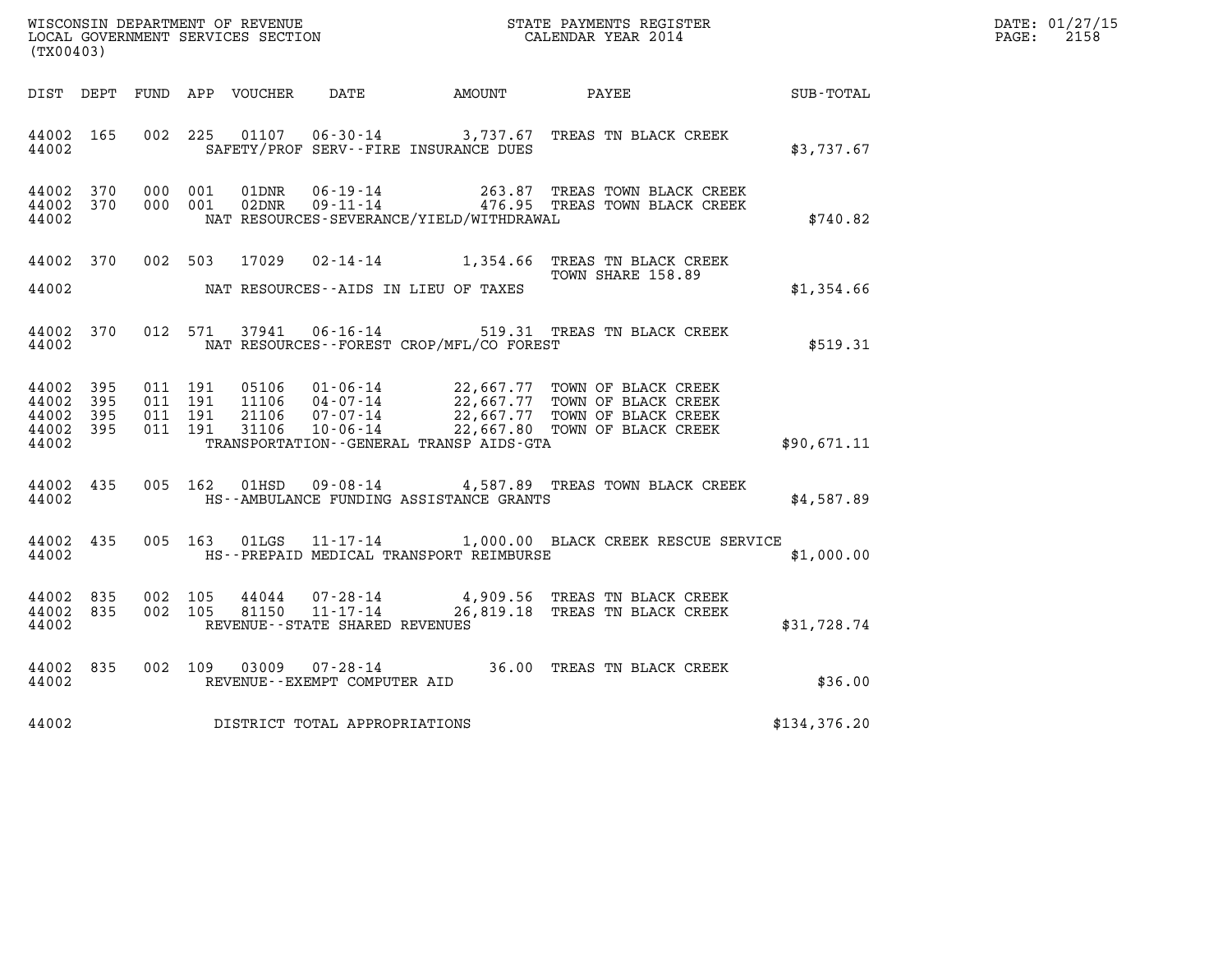| (TX00403)                                         |                    |                    |                                          |                         |                                                  |                                             | ${\tt WISCONSIM\ DEPARTMENT\ OF\ REVENUE}\qquad \qquad {\tt STATE\ PAYMENTS\ REGISTER}\nonumber\\ {\tt LOCAL\ GOVERNMENT\ SERVICES\ SECTION}\qquad \qquad {\tt CALENDAR\ YEAR\ 2014}$ |                                                    | DATE: 01/27/15<br>$\mathtt{PAGE:}$<br>2159 |
|---------------------------------------------------|--------------------|--------------------|------------------------------------------|-------------------------|--------------------------------------------------|---------------------------------------------|---------------------------------------------------------------------------------------------------------------------------------------------------------------------------------------|----------------------------------------------------|--------------------------------------------|
|                                                   |                    |                    |                                          |                         |                                                  |                                             |                                                                                                                                                                                       | DIST DEPT FUND APP VOUCHER DATE AMOUNT PAYEE TOTAL |                                            |
| 44004 165<br>44004                                |                    |                    |                                          |                         |                                                  | SAFETY/PROF SERV--FIRE INSURANCE DUES       | 002 225 01108 06-30-14 3,324.37 TREAS TN BOVINA                                                                                                                                       | \$3,324.37                                         |                                            |
| 44004                                             | 44004 370          |                    | 000 001                                  |                         |                                                  | NAT RESOURCES-SEVERANCE/YIELD/WITHDRAWAL    | 01DNR  06-19-14  24,092.56 TREAS TOWN BOVINA                                                                                                                                          | \$24,092.56                                        |                                            |
| 44004 370<br>44004 370<br>44004 370               |                    |                    | 002 503<br>002 503<br>002 503            |                         |                                                  |                                             | 17030  02-14-14  8,233.48  TREAS TN BOVINA<br>17030  02-14-14  2,417.01  TREAS TN BOVINA<br>17030  02-14-14  7,808.10  TREAS TN BOVINA                                                |                                                    |                                            |
| 44004                                             |                    |                    |                                          |                         |                                                  | NAT RESOURCES--AIDS IN LIEU OF TAXES        | TOWN SHARE 1167.44                                                                                                                                                                    | \$18,458.59                                        |                                            |
|                                                   | 44004 370<br>44004 |                    |                                          |                         |                                                  | NAT RESOURCES - - FOREST CROP/MFL/CO FOREST | 012 571 37942 06-16-14 464.12 TREAS TN BOVINA                                                                                                                                         | \$464.12                                           |                                            |
| 44004 370<br>44004<br>44004 370<br>44004          | 370                | 012 579<br>012 579 | 012 579                                  | 19598<br>19598<br>19598 |                                                  | NAT RESOURCES--AIDS IN LIEU OF TAXES        | 04-16-14 1,391.71 TREAS TN BOVINA<br>04-16-14 1.20 TREAS TN BOVINA<br>04-16-14 229.30 TREAS TN BOVINA                                                                                 | \$1,622.21                                         |                                            |
| 44004 395<br>44004<br>44004 395<br>44004<br>44004 | 395<br>395         |                    | 011 191<br>011 191<br>011 191<br>011 191 |                         | $21107$ $07 - 07 - 14$<br>$21107$ $10 - 06 - 14$ | TRANSPORTATION--GENERAL TRANSP AIDS-GTA     | 05107 01-06-14 16,473.99 TOWN OF BOVINA<br>11107 04-07-14 16,473.99 TOWN OF BOVINA<br>16,473.99 TOWN OF BOVINA<br>16,474.00 TOWN OF BOVINA                                            | \$65,895.97                                        |                                            |
| 44004                                             | 44004 395          |                    |                                          |                         |                                                  | TRANSPORTATION - - LRIP/TRIP/MSIP GRANTS    | 011 278 29454 10-29-14 31,943.00 TREAS TN BOVINA                                                                                                                                      | \$31,943.00                                        |                                            |
| 44004 835<br>44004 835<br>44004                   |                    |                    | 002 105<br>002 105                       | 44045                   | 81151 11-17-14<br>REVENUE--STATE SHARED REVENUES |                                             | 07-28-14 4,751.59 TREAS TN BOVINA<br>26,932.55 TREAS TN BOVINA                                                                                                                        | \$31,684.14                                        |                                            |
| 44004                                             | 44004 835          |                    |                                          |                         | REVENUE--EXEMPT COMPUTER AID                     |                                             | 002 109 03010 07-28-14 1.00 TREAS TN BOVINA                                                                                                                                           | \$1.00                                             |                                            |
| 44004                                             |                    |                    |                                          |                         | DISTRICT TOTAL APPROPRIATIONS                    |                                             |                                                                                                                                                                                       | \$177,485.96                                       |                                            |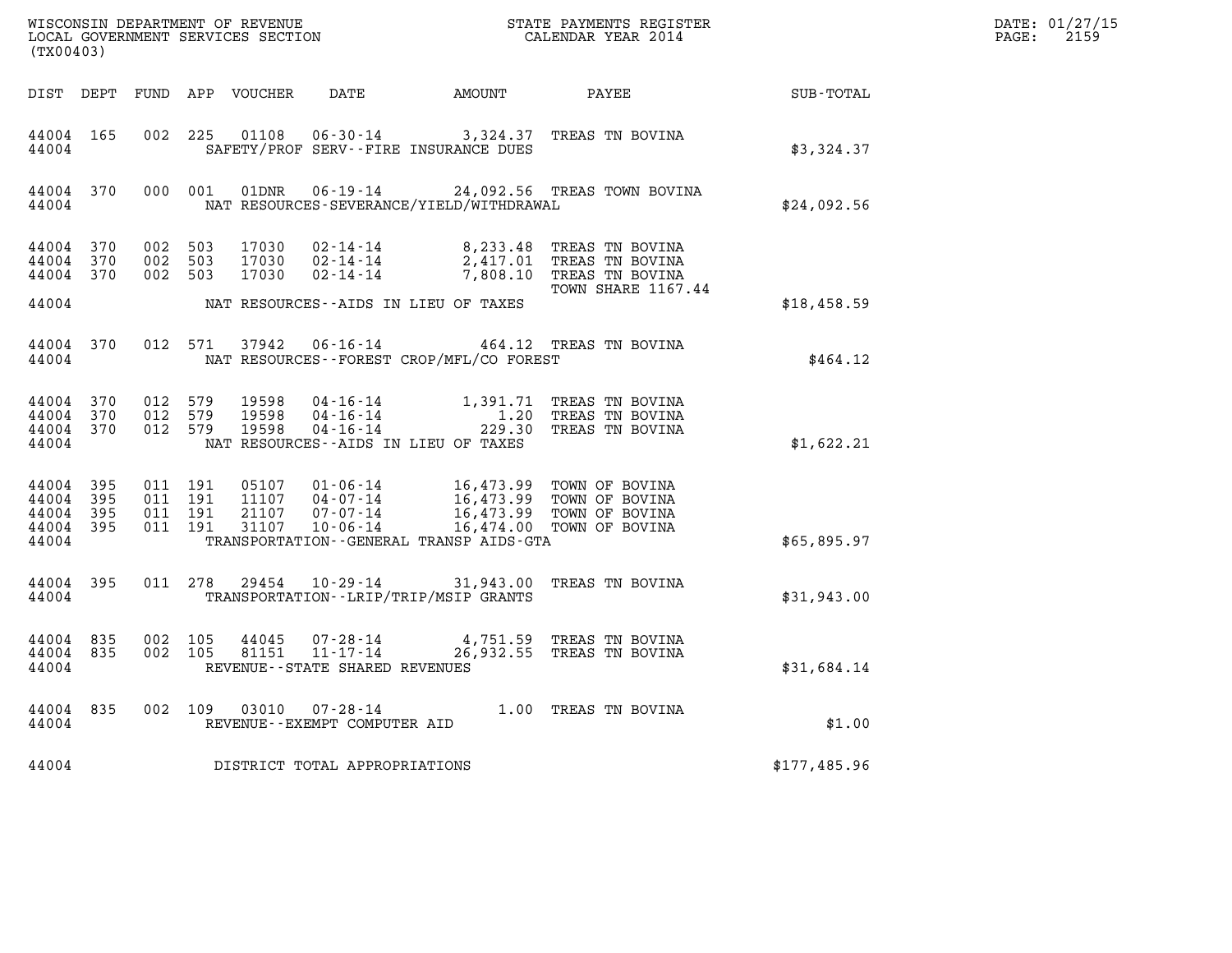| (TX00403)                                 |                          |                                      |                    | WISCONSIN DEPARTMENT OF REVENUE<br>LOCAL GOVERNMENT SERVICES SECTION |                                                  |                                          | STATE PAYMENTS REGISTER<br>CALENDAR YEAR 2014                                                                                 |              | DATE: 01/27/15<br>$\mathtt{PAGE:}$<br>2160 |
|-------------------------------------------|--------------------------|--------------------------------------|--------------------|----------------------------------------------------------------------|--------------------------------------------------|------------------------------------------|-------------------------------------------------------------------------------------------------------------------------------|--------------|--------------------------------------------|
|                                           |                          |                                      |                    | DIST DEPT FUND APP VOUCHER DATE                                      |                                                  | AMOUNT                                   | <b>PAYEE</b>                                                                                                                  | SUB-TOTAL    |                                            |
| 44006                                     | 44006 165                |                                      |                    |                                                                      |                                                  | SAFETY/PROF SERV--FIRE INSURANCE DUES    | 002 225 01109 06-30-14 23,270.58 TREAS TN BUCHANAN                                                                            | \$23, 270.58 |                                            |
| 44006                                     | 44006 370                |                                      |                    |                                                                      |                                                  | NAT RESOURCES--FOREST CROP/MFL/CO FOREST | 012 571 37943 06-16-14 20.13 TREAS TN BUCHANAN                                                                                | \$20.13      |                                            |
| 44006<br>44006<br>44006<br>44006<br>44006 | 395<br>395<br>395<br>395 | 011 191<br>011 191<br>011<br>011 191 | 191                | 05108<br>11108<br>21108<br>31108                                     | 04-07-14<br>07-07-14<br>$10 - 06 - 14$           | TRANSPORTATION--GENERAL TRANSP AIDS-GTA  | 01-06-14 25,698.42 TOWN OF BUCHANAN<br>25,698.42 TOWN OF BUCHANAN<br>25,698.42 TOWN OF BUCHANAN<br>25,698.42 TOWN OF BUCHANAN | \$102,793.68 |                                            |
| 44006                                     | 44006 505                |                                      | 002 174            |                                                                      |                                                  | DOA--TRANSMISSION LINE FEE DISTRIBUTION  | 58920  04-30-14   1,613.00  TREAS TN BUCHANAN                                                                                 | \$1,613.00   |                                            |
| 44006<br>44006                            | 44006 835<br>835         |                                      | 002 105<br>002 105 | 81152                                                                | $11 - 17 - 14$<br>REVENUE--STATE SHARED REVENUES |                                          | 44046 07-28-14 10,796.59 TREAS TN BUCHANAN<br>62,971.56 TREAS TN BUCHANAN                                                     | \$73,768.15  |                                            |
| 44006                                     | 44006 835                |                                      |                    |                                                                      | REVENUE--EXEMPT COMPUTER AID                     |                                          | 002 109 03011 07-28-14 2,772.00 TREAS TN BUCHANAN                                                                             | \$2,772.00   |                                            |
| 44006                                     |                          |                                      |                    |                                                                      | DISTRICT TOTAL APPROPRIATIONS                    |                                          |                                                                                                                               | \$204,237.54 |                                            |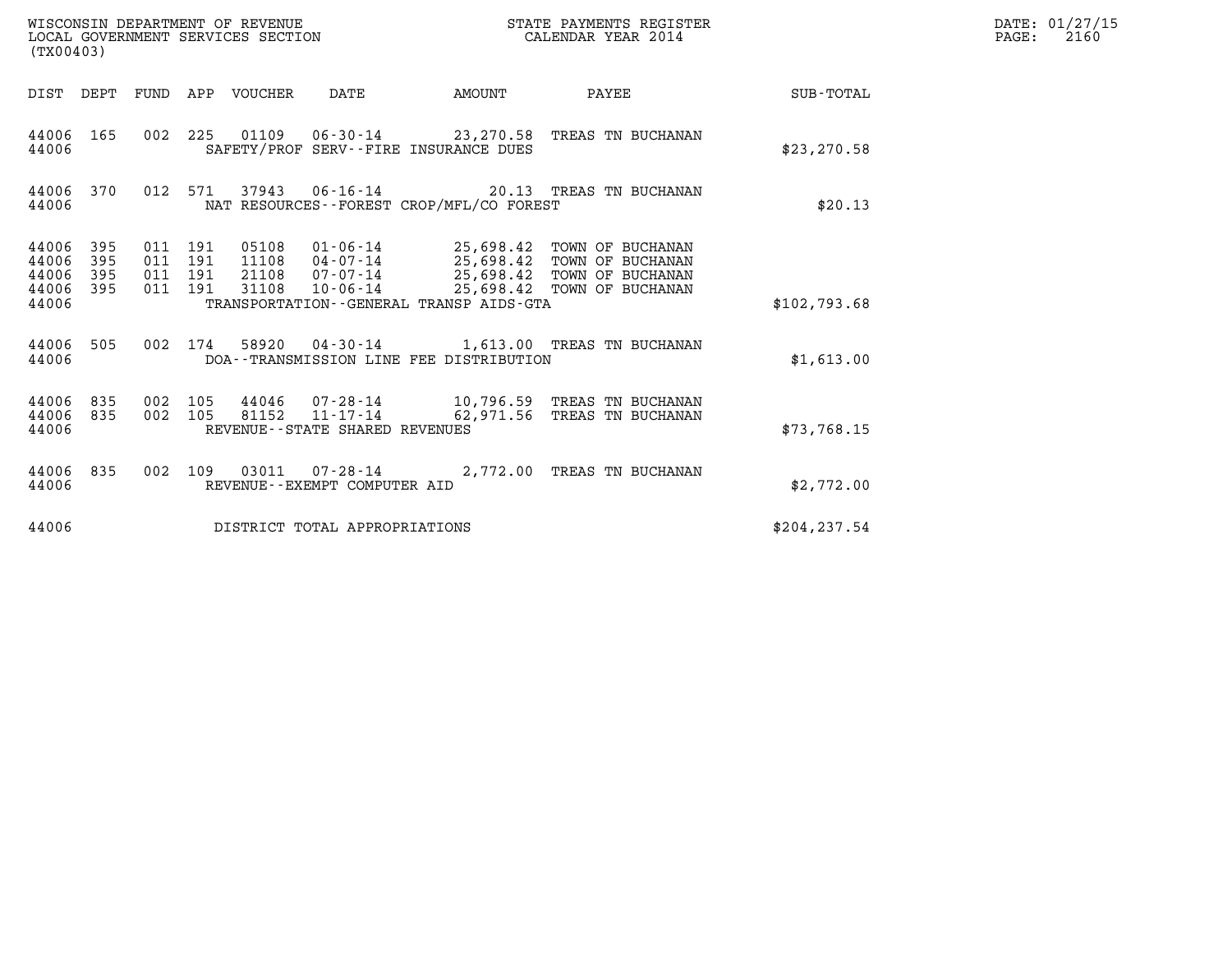| (TX00403)                                 |                          |                                          |         |                            |                                |                                          | DATE: 01/27/15<br>2161<br>$\mathtt{PAGE}$ :                                                                                                                                                                      |              |  |
|-------------------------------------------|--------------------------|------------------------------------------|---------|----------------------------|--------------------------------|------------------------------------------|------------------------------------------------------------------------------------------------------------------------------------------------------------------------------------------------------------------|--------------|--|
|                                           |                          |                                          |         | DIST DEPT FUND APP VOUCHER | DATE                           |                                          | AMOUNT PAYEE                                                                                                                                                                                                     | SUB-TOTAL    |  |
| 44008 165<br>44008                        |                          |                                          |         |                            |                                | SAFETY/PROF SERV--FIRE INSURANCE DUES    | 002 225 01110 06-30-14 12,812.30 TREAS TN CENTER                                                                                                                                                                 | \$12,812.30  |  |
| 44008                                     | 44008 370                |                                          | 000 001 | 03DNR                      |                                | NAT RESOURCES-SEVERANCE/YIELD/WITHDRAWAL | 11-04-14 229.41 TREAS TOWN CENTER                                                                                                                                                                                | \$229.41     |  |
| 44008                                     |                          |                                          |         |                            |                                | NAT RESOURCES--AIDS IN LIEU OF TAXES     | 44008 370 002 503 17031 02-14-14 1,781.40 TREAS TN CENTER<br>TOWN SHARE 132.36                                                                                                                                   | \$1,781.40   |  |
| 44008 370<br>44008                        |                          |                                          | 012 571 |                            |                                | NAT RESOURCES--FOREST CROP/MFL/CO FOREST | 37944  06-16-14  62.79  TREAS TN CENTER                                                                                                                                                                          | \$62.79      |  |
| 44008<br>44008<br>44008<br>44008<br>44008 | 395<br>395<br>395<br>395 | 011 191<br>011 191<br>011 191<br>011 191 |         |                            |                                | TRANSPORTATION--GENERAL TRANSP AIDS-GTA  | 05109  01-06-14  33,649.71  TOWN OF CENTER<br>11109  04-07-14  33,649.71  TOWN OF CENTER<br>21109  07-07-14  33,649.71  TOWN OF CENTER<br>31109  10-06-14  33,649.73  TOWN OF CENTER<br>33,649.73 TOWN OF CENTER | \$134,598.86 |  |
| 44008<br>44008 835<br>44008               | 835                      |                                          |         |                            | REVENUE--STATE SHARED REVENUES |                                          | 002 105 44047 07-28-14 5,739.70 TREAS TN CENTER<br>002 105 81153 11-17-14 33,753.14 TREAS TN CENTER                                                                                                              | \$39,492.84  |  |
| 44008 835<br>44008                        |                          |                                          | 002 109 |                            | REVENUE--EXEMPT COMPUTER AID   |                                          | 03012  07-28-14  41.00 TREAS TN CENTER                                                                                                                                                                           | \$41.00      |  |
| 44008 835<br>44008                        |                          |                                          |         |                            | REVENUE--LOTTERY CREDIT -      |                                          | 021  363  36251  03-24-14  812.57  TREAS TN CENTER                                                                                                                                                               | \$812.57     |  |
| 44008                                     |                          |                                          |         |                            | DISTRICT TOTAL APPROPRIATIONS  |                                          |                                                                                                                                                                                                                  | \$189,831.17 |  |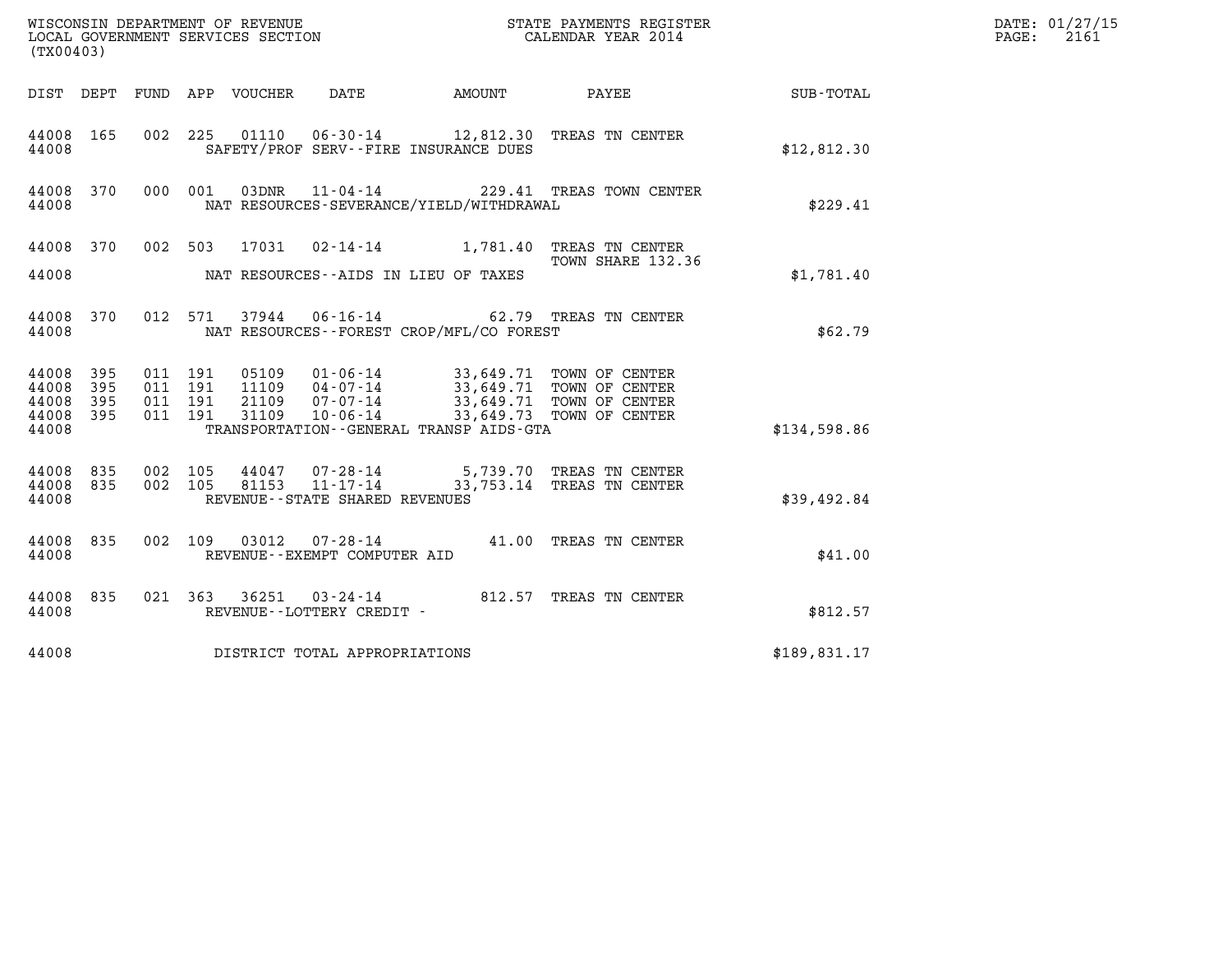| (TX00403)                                                 |     |                                          | LOCAL GOVERNMENT SERVICES SECTION | WISCONSIN DEPARTMENT OF REVENUE<br>LOCAL GOVERNMENT SERVICES SECTION |                                          | STATE PAYMENTS REGISTER<br>CALENDAR YEAR 2014                                                                                                                      |                 | DATE: 01/27/15<br>PAGE: 2162 |
|-----------------------------------------------------------|-----|------------------------------------------|-----------------------------------|----------------------------------------------------------------------|------------------------------------------|--------------------------------------------------------------------------------------------------------------------------------------------------------------------|-----------------|------------------------------|
|                                                           |     |                                          | DIST DEPT FUND APP VOUCHER DATE   |                                                                      | AMOUNT                                   |                                                                                                                                                                    | PAYEE SUB-TOTAL |                              |
| 44010 165<br>44010                                        |     |                                          |                                   |                                                                      | SAFETY/PROF SERV--FIRE INSURANCE DUES    | 002 225 01111 06-30-14 3,378.28 TREAS TN CICERO                                                                                                                    | \$3,378.28      |                              |
| 44010 370<br>44010 370<br>44010                           |     | 000 001<br>000 001                       |                                   |                                                                      | NAT RESOURCES-SEVERANCE/YIELD/WITHDRAWAL | 01DNR  06-19-14  460.01 TREAS TOWN CICERO<br>02DNR  09-11-14  1,198.86 TREAS TOWN CICERO                                                                           | \$1,658.87      |                              |
| 44010 370<br>44010                                        |     |                                          |                                   |                                                                      | NAT RESOURCES--AIDS IN LIEU OF TAXES     | 002 503 17196 02-25-14 106.52 TREAS TN CICERO<br>TOWN SHARE 12.98                                                                                                  | \$106.52        |                              |
| 44010 370<br>44010                                        |     | 012 571                                  | 37945                             |                                                                      | NAT RESOURCES--FOREST CROP/MFL/CO FOREST | 06-16-14 344.12 TREAS TN CICERO                                                                                                                                    | \$344.12        |                              |
| 44010 395<br>44010 395<br>44010 395<br>44010 395<br>44010 |     | 011 191<br>011 191<br>011 191<br>011 191 | 31110                             | $10 - 06 - 14$                                                       | TRANSPORTATION--GENERAL TRANSP AIDS-GTA  | 05110  01-06-14  25,462.21  TOWN OF CICERO<br>11110  04-07-14  25,462.21  TOWN OF CICERO<br>21110  07-07-14  25,462.21  TOWN OF CICERO<br>25,462.24 TOWN OF CICERO | \$101,848.87    |                              |
| 44010 395<br>44010                                        |     | 011 278                                  |                                   |                                                                      | TRANSPORTATION - - LRIP/TRIP/MSIP GRANTS | 00657  01-10-14  160,222.12  TREAS TN CICERO                                                                                                                       | \$160, 222.12   |                              |
| 44010<br>44010 835<br>44010                               | 835 | 002 105<br>002 105                       | 81154                             | REVENUE - - STATE SHARED REVENUES                                    |                                          | 44048  07-28-14  8,832.07  TREAS TN CICERO<br>81154  11-17-14  50,048.39  TREAS TN CICERO                                                                          | \$58,880.46     |                              |
| 44010                                                     |     |                                          |                                   | DISTRICT TOTAL APPROPRIATIONS                                        |                                          |                                                                                                                                                                    | \$326,439.24    |                              |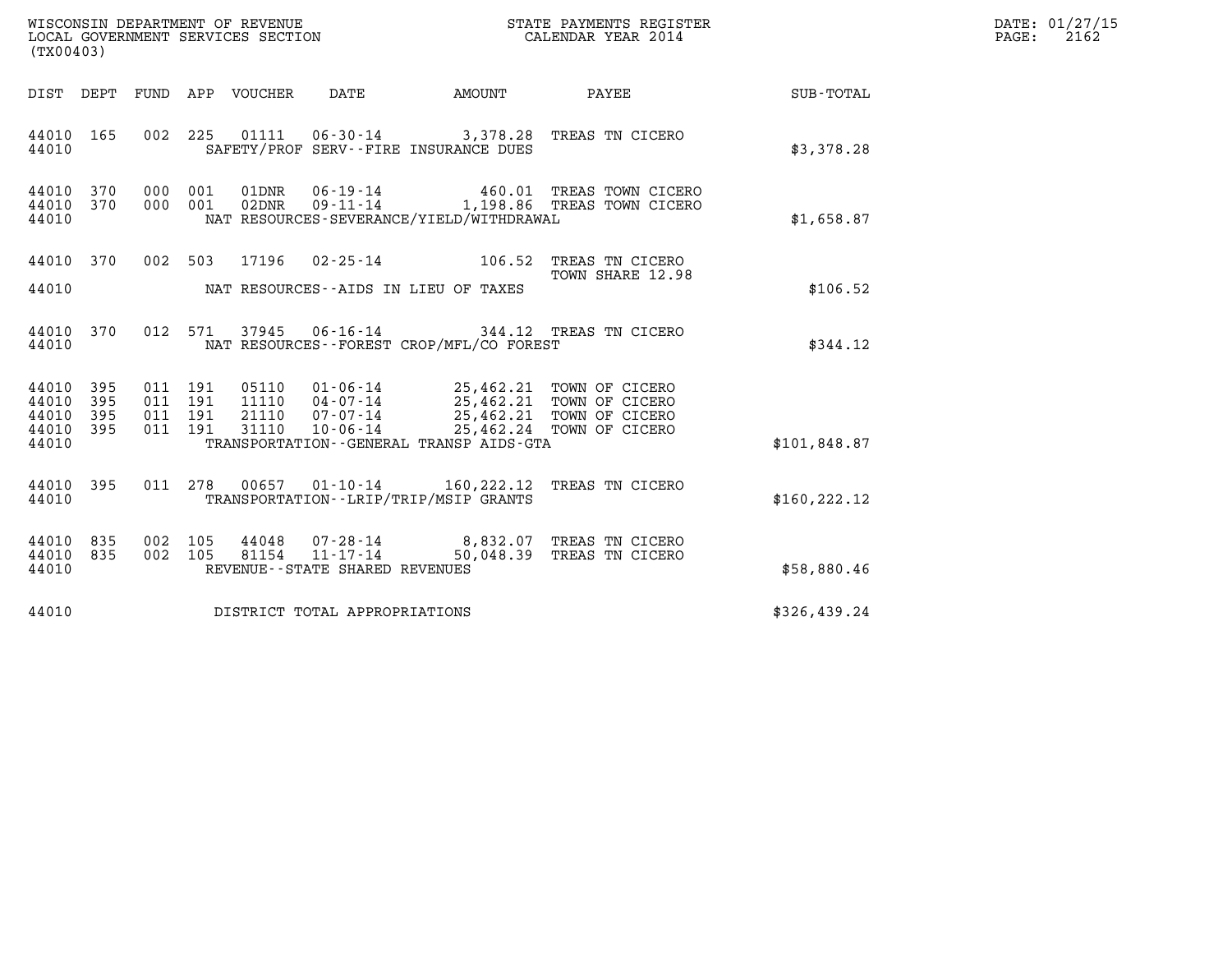| (TX00403)                                                             |                                          | WISCONSIN DEPARTMENT OF REVENUE<br>LOCAL GOVERNMENT SERVICES SECTION |                                                                                                                                                                                         | STATE PAYMENTS REGISTER<br>CALENDAR YEAR 2014 |              | DATE: 01/27/15<br>$\mathtt{PAGE:}$<br>2163 |
|-----------------------------------------------------------------------|------------------------------------------|----------------------------------------------------------------------|-----------------------------------------------------------------------------------------------------------------------------------------------------------------------------------------|-----------------------------------------------|--------------|--------------------------------------------|
|                                                                       |                                          | DIST DEPT FUND APP VOUCHER DATE                                      |                                                                                                                                                                                         | AMOUNT PAYEE                                  | SUB-TOTAL    |                                            |
| 44012 165<br>44012                                                    |                                          |                                                                      | 002 225 01112 06-30-14 9,308.23 TREAS TN DALE<br>SAFETY/PROF SERV--FIRE INSURANCE DUES                                                                                                  |                                               | \$9,308.23   |                                            |
| 44012 370<br>44012                                                    |                                          |                                                                      | 012 571 37946 06-16-14 199.21 TREAS TN DALE<br>NAT RESOURCES--FOREST CROP/MFL/CO FOREST                                                                                                 |                                               | \$199.21     |                                            |
| 44012 370<br>44012                                                    |                                          |                                                                      | 012 579 19599 04-16-14 124.17 TREAS TN DALE<br>NAT RESOURCES--AIDS IN LIEU OF TAXES                                                                                                     |                                               | \$124.17     |                                            |
| 44012<br>395<br>44012<br>395<br>44012<br>395<br>44012<br>395<br>44012 | 011 191<br>011 191<br>011 191<br>011 191 | 31111                                                                | 05111  01-06-14  24,451.35  TOWN OF DALE<br>11111  04-07-14  24,451.35  TOWN OF DALE<br>21111  07-07-14  24,451.35  TOWN OF DALE<br>10-06-14<br>TRANSPORTATION--GENERAL TRANSP AIDS-GTA | 24,451.35 TOWN OF DALE                        | \$97,805.40  |                                            |
| 44012 835<br>835<br>44012<br>44012                                    | 002 105<br>002 105                       |                                                                      | 44049 07-28-14 7,191.18 TREAS TN DALE<br>$81155$ $11 - 17 - 14$<br>REVENUE - - STATE SHARED REVENUES                                                                                    | 40,872.51 TREAS TN DALE                       | \$48,063.69  |                                            |
| 44012 835<br>44012                                                    |                                          |                                                                      | 002 109 03013 07-28-14 167.00 TREAS TN DALE<br>REVENUE - - EXEMPT COMPUTER AID                                                                                                          |                                               | \$167.00     |                                            |
| 44012                                                                 |                                          |                                                                      | DISTRICT TOTAL APPROPRIATIONS                                                                                                                                                           |                                               | \$155,667.70 |                                            |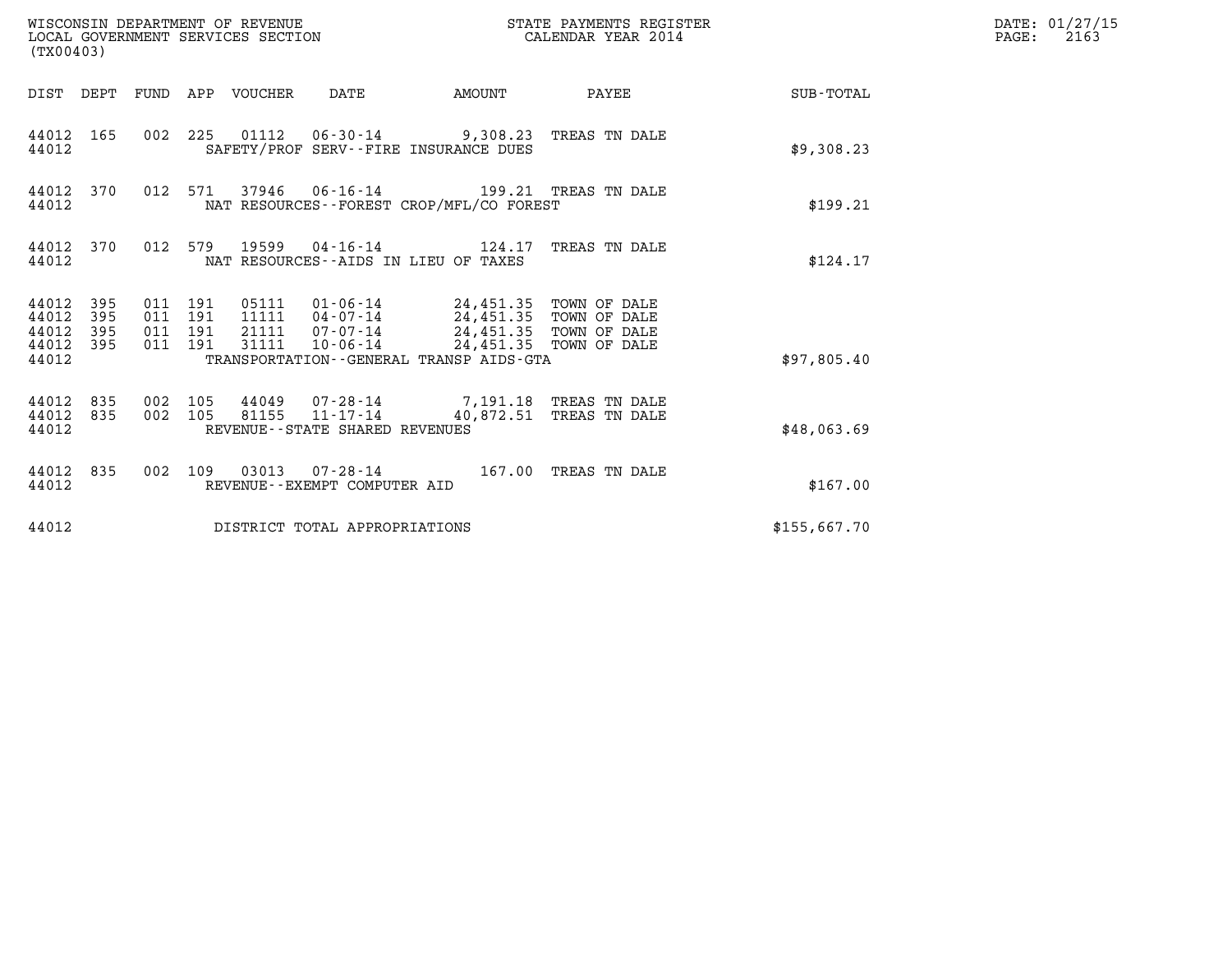| WISCONSIN DEPARTMENT OF REVENUE   | STATE PAYMENTS REGISTER | DATE: 01/27/15 |
|-----------------------------------|-------------------------|----------------|
| LOCAL GOVERNMENT SERVICES SECTION | CALENDAR YEAR 2014      | 2164<br>PAGE:  |

| (TX00403)                                        |  |  |                                     |                                             | WISCONSIN DEPARTMENT OF REVENUE                             STATE PAYMENTS REGISTER LOCAL GOVERNMENT SERVICES SECTION                             CALENDAR YEAR 2014                                                                                                         |              | DATE: 01/27/15<br>$\mathtt{PAGE:}$<br>2164 |
|--------------------------------------------------|--|--|-------------------------------------|---------------------------------------------|------------------------------------------------------------------------------------------------------------------------------------------------------------------------------------------------------------------------------------------------------------------------------|--------------|--------------------------------------------|
|                                                  |  |  |                                     |                                             | DIST DEPT FUND APP VOUCHER DATE AMOUNT PAYEE                                                                                                                                                                                                                                 | SUB-TOTAL    |                                            |
| 44014 165                                        |  |  |                                     | 44014 SAFETY/PROF SERV--FIRE INSURANCE DUES | 002 225 01113 06-30-14 1,689.14 TREAS TN DEER CREEK                                                                                                                                                                                                                          | \$1,689.14   |                                            |
| 44014 370<br>44014 370<br>44014 370<br>44014     |  |  |                                     | NAT RESOURCES-SEVERANCE/YIELD/WITHDRAWAL    | 000 001 01DNR 06-19-14 205.34 TREAS TOWN DEER CREEK<br>000 001 02DNR 09-11-14 623.63 TREAS TOWN DEER CREEK<br>000 001 03DNR 11-04-14 250.78 TREAS TOWN DEER CREEK                                                                                                            | \$1,079.75   |                                            |
| 44014 370<br>44014 370                           |  |  |                                     |                                             | 002 503 17032 02-14-14 738.46 TREAS TN DEER CREEK<br>002 503 17032 02-14-14 3,007.26 TREAS TN DEER CREEK                                                                                                                                                                     |              |                                            |
|                                                  |  |  |                                     | 44014 NAT RESOURCES--AIDS IN LIEU OF TAXES  | TOWN SHARE 336.71                                                                                                                                                                                                                                                            | \$3,745.72   |                                            |
|                                                  |  |  |                                     |                                             | 44014 370 012 571 37947 06-16-14 357.05 TREAS TN DEER CREEK<br>44014 MAT RESOURCES--FOREST CROP/MFL/CO FOREST                                                                                                                                                                | \$357.05     |                                            |
|                                                  |  |  |                                     | 44014 NAT RESOURCES--AIDS IN LIEU OF TAXES  | $\begin{array}{cccc} 44014 & 370 & 012 & 579 & 19600 & 04\cdot 16\cdot 14 & & & 755.12 & \text{TREAS TN DEER CREEK}\\ 44014 & 370 & 012 & 579 & 19600 & 04\cdot 16\cdot 14 & & & 1,155.62 & \text{TREAS TN DEER CREEK} \end{array}$                                          | \$1,910.74   |                                            |
| 44014 395<br>44014 395<br>44014 395<br>44014 395 |  |  |                                     |                                             | 011 191 05112 01-06-14 17,454.66 TOWN OF DEER CREEK<br>011 191 11112 04-07-14 17,454.66 TOWN OF DEER CREEK<br>011 191 21112 07-07-14 17,454.66 TOWN OF DEER CREEK<br>011 191 31112 10-06-14 17,454.68 TOWN OF DEER CREEK<br>44014 TRANSPORTATION - GENERAL TRANSP AIDS - GTA | \$69,818.66  |                                            |
|                                                  |  |  |                                     |                                             | 44014 505 002 174 58920 04-30-14 48,196.00 TREAS TN DEER CREEK<br>44014 DOA--TRANSMISSION LINE FEE DISTRIBUTION                                                                                                                                                              | \$48,196.00  |                                            |
| 44014                                            |  |  | REVENUE--STATE SHARED REVENUES      |                                             | 44014 835 002 105 44050 07-28-14 8,585.73 TREAS TN DEER CREEK<br>44014 835 002 105 81156 11-17-14 48,653.16 TREAS TN DEER CREEK                                                                                                                                              | \$57,238.89  |                                            |
|                                                  |  |  | 44014 DISTRICT TOTAL APPROPRIATIONS |                                             |                                                                                                                                                                                                                                                                              | \$184,035.95 |                                            |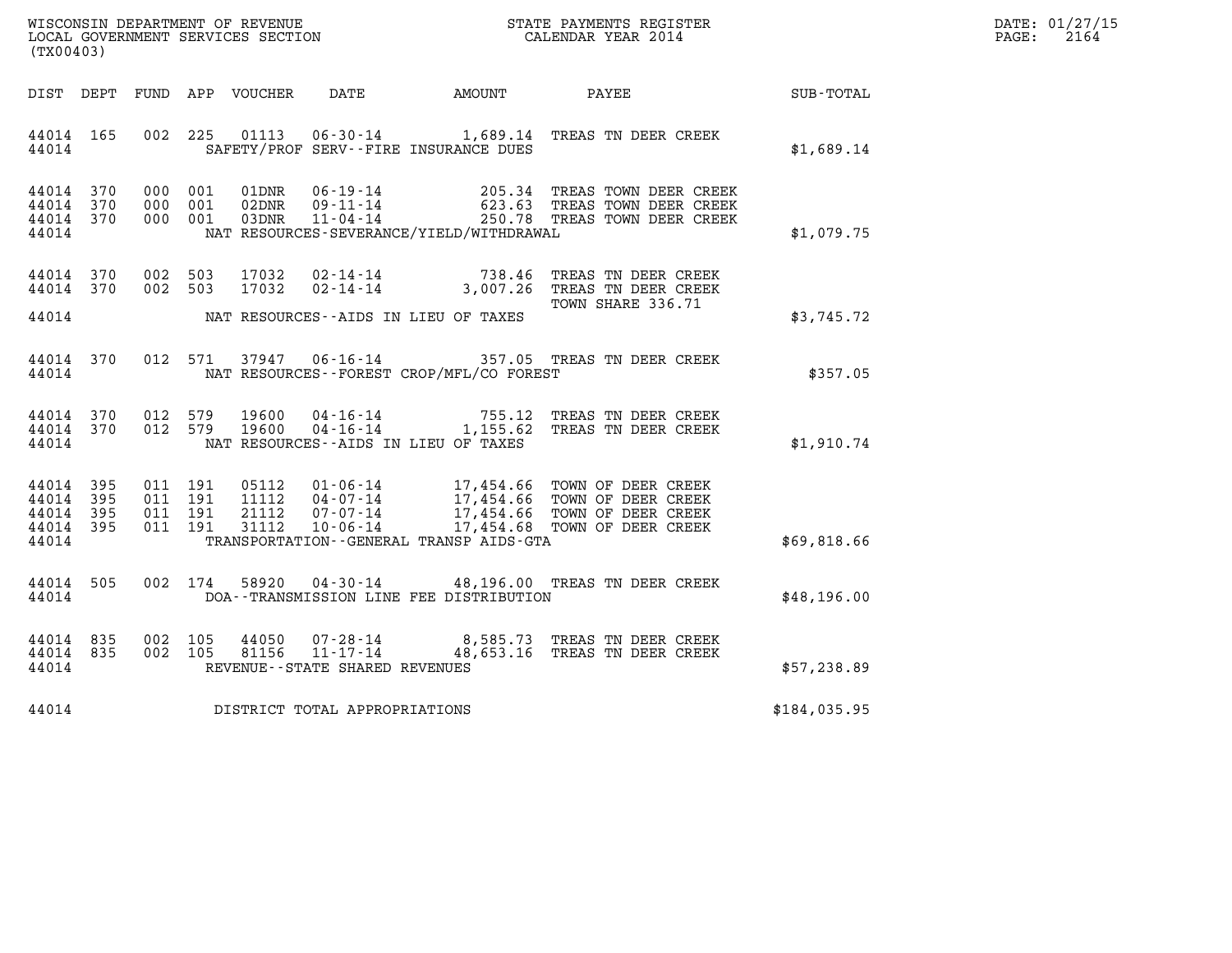| WISCONSIN DEPARTMENT OF REVENUE   | STATE PAYMENTS REGISTER | DATE: 01/27/15 |
|-----------------------------------|-------------------------|----------------|
| LOCAL GOVERNMENT SERVICES SECTION | CALENDAR YEAR 2014      | 2165<br>PAGE:  |

| (TX00403)                                 |                          |                          |                          |                                  |                                                                       |                                                                        |                                                                                                      |               |  |
|-------------------------------------------|--------------------------|--------------------------|--------------------------|----------------------------------|-----------------------------------------------------------------------|------------------------------------------------------------------------|------------------------------------------------------------------------------------------------------|---------------|--|
| DIST                                      | DEPT                     | FUND                     | APP                      | VOUCHER                          | DATE                                                                  | AMOUNT                                                                 | PAYEE                                                                                                | SUB-TOTAL     |  |
| 44016<br>44016                            | 165                      | 002                      | 225                      | 01114                            | $06 - 30 - 14$<br>SAFETY/PROF SERV--FIRE INSURANCE DUES               | 9,218.38                                                               | TREAS TN ELLINGTON                                                                                   | \$9,218.38    |  |
| 44016<br>44016                            | 370<br>370               | 002<br>002               | 503<br>503               | 17033<br>17033                   | $02 - 14 - 14$<br>$02 - 14 - 14$                                      | 16,941.06<br>31,987.15                                                 | TREAS TN ELLINGTON<br>TREAS TN ELLINGTON<br>TOWN SHARE 4352.04                                       |               |  |
| 44016                                     |                          |                          |                          |                                  | NAT RESOURCES -- AIDS IN LIEU OF TAXES                                |                                                                        |                                                                                                      | \$48,928.21   |  |
| 44016<br>44016                            | 370                      | 012                      | 571                      | 37948                            | $06 - 16 - 14$                                                        | 214.08<br>NAT RESOURCES - - FOREST CROP/MFL/CO FOREST                  | TREAS TN ELLINGTON                                                                                   | \$214.08      |  |
| 44016<br>44016<br>44016<br>44016<br>44016 | 395<br>395<br>395<br>395 | 011<br>011<br>011<br>011 | 191<br>191<br>191<br>191 | 05113<br>11113<br>21113<br>31113 | $01 - 06 - 14$<br>$04 - 07 - 14$<br>$07 - 07 - 14$<br>$10 - 06 - 14$  | 30,797.05<br>30,797.08<br>TRANSPORTATION - - GENERAL TRANSP AIDS - GTA | TOWN OF ELLINGTON<br>30,797.05 TOWN OF ELLINGTON<br>30,797.05 TOWN OF ELLINGTON<br>TOWN OF ELLINGTON | \$123, 188.23 |  |
| 44016<br>44016                            | 395                      | 011                      | 278                      | 01944                            | $01 - 23 - 14$<br>TRANSPORTATION - - LRIP/TRIP/MSIP GRANTS            | 258,328.37                                                             | TREAS TN ELLINGTON                                                                                   | \$258, 328.37 |  |
| 44016<br>44016<br>44016                   | 835<br>835               | 002<br>002               | 105<br>105               | 44051<br>81157                   | $07 - 28 - 14$<br>$11 - 17 - 14$<br>REVENUE - - STATE SHARED REVENUES | 9,793.44<br>56,484.38                                                  | TREAS TN ELLINGTON<br>TREAS TN ELLINGTON                                                             | \$66, 277.82  |  |
| 44016<br>44016                            | 835                      | 002                      | 109                      | 03014                            | $07 - 28 - 14$<br>REVENUE--EXEMPT COMPUTER AID                        | 19.00                                                                  | TREAS TN ELLINGTON                                                                                   | \$19.00       |  |
| 44016<br>44016                            | 835                      | 002                      | 501                      | 00003                            | $02 - 03 - 14$                                                        | 89.26<br>DOA-PAYMENT FOR MUNICIPAL SERVICES AID                        | TREAS TN ELLINGTON                                                                                   | \$89.26       |  |
| 44016                                     |                          |                          |                          |                                  | DISTRICT TOTAL APPROPRIATIONS                                         |                                                                        |                                                                                                      | \$506,263.35  |  |
|                                           |                          |                          |                          |                                  |                                                                       |                                                                        |                                                                                                      |               |  |

LOCAL GOVERNMENT SERVICES SECTION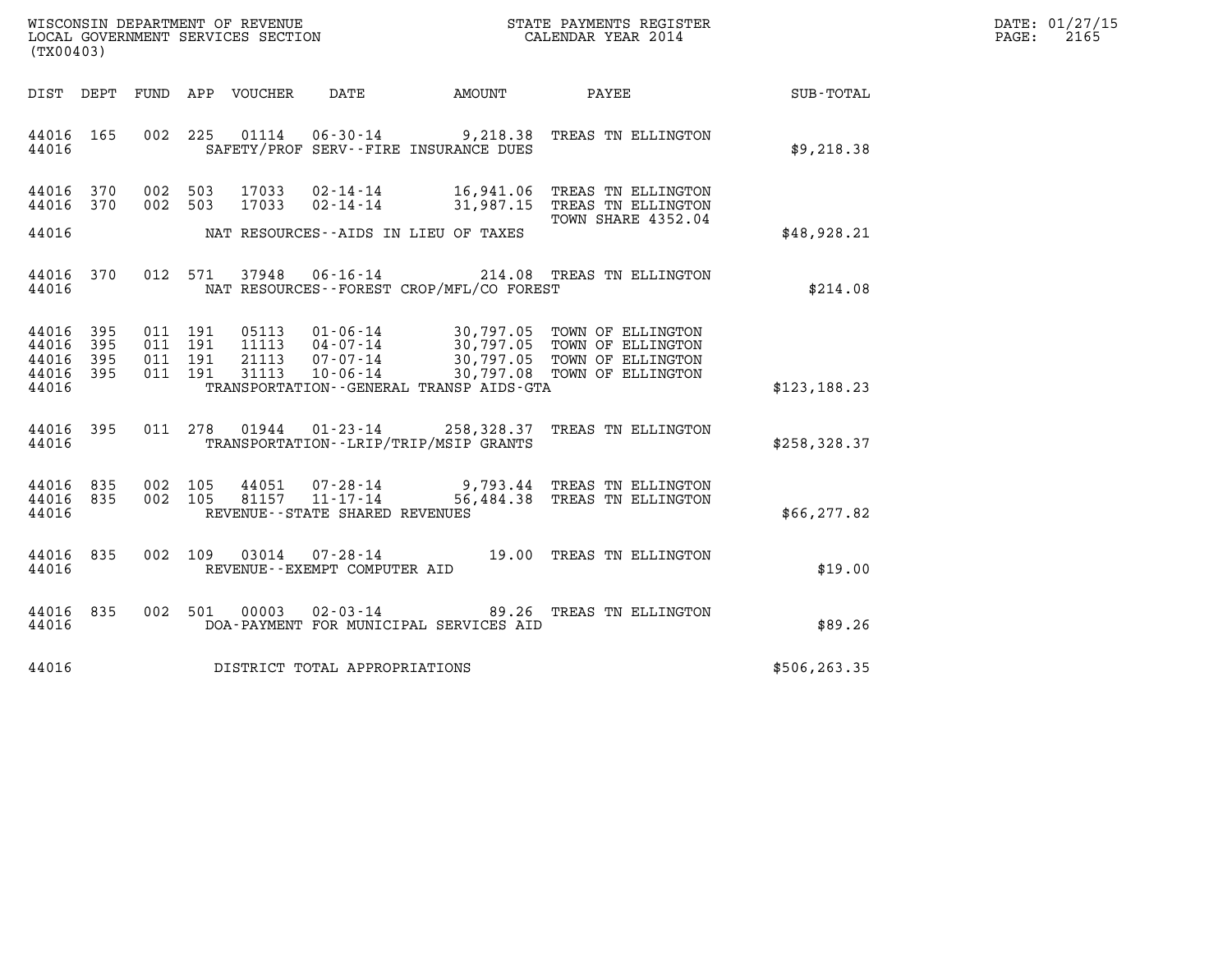| (TX00403)                                     |                     |                                          |                            | WISCONSIN DEPARTMENT OF REVENUE<br>LOCAL GOVERNMENT SERVICES SECTION |                                             | STATE PAYMENTS REGISTER<br>CALENDAR YEAR 2014                                                                                                                                        |                 | DATE: 01/27/15<br>$\mathtt{PAGE:}$<br>2166 |
|-----------------------------------------------|---------------------|------------------------------------------|----------------------------|----------------------------------------------------------------------|---------------------------------------------|--------------------------------------------------------------------------------------------------------------------------------------------------------------------------------------|-----------------|--------------------------------------------|
|                                               |                     |                                          | DIST DEPT FUND APP VOUCHER | DATE                                                                 | AMOUNT                                      |                                                                                                                                                                                      | PAYEE SUB-TOTAL |                                            |
| 44018 165<br>44018                            |                     | 002 225                                  | 01115                      | SAFETY/PROF SERV--FIRE INSURANCE DUES                                |                                             | 06-30-14 19,317.28 TREAS TN FREEDOM                                                                                                                                                  | \$19,317.28     |                                            |
| 44018 370<br>44018                            |                     |                                          | 012 571                    | 37949 06-16-14                                                       | NAT RESOURCES - - FOREST CROP/MFL/CO FOREST | 6.00 TREAS TN FREEDOM                                                                                                                                                                | \$6.00          |                                            |
| 44018 395<br>44018<br>44018<br>44018<br>44018 | 395<br>- 395<br>395 | 011 191<br>011 191<br>011 191<br>011 191 |                            |                                                                      | TRANSPORTATION--GENERAL TRANSP AIDS-GTA     | 05114  01-06-14  52,470.47 TOWN OF FREEDOM<br>11114  04-07-14  52,470.47 TOWN OF FREEDOM<br>21114  07-07-14  52,470.47 TOWN OF FREEDOM<br>31114  10-06-14  52,470.50 TOWN OF FREEDOM | \$209.881.91    |                                            |
| 44018 455<br>44018                            |                     |                                          |                            | JUSTICE -- LAW ENFORCEMENT TRAINING                                  |                                             | 002 231 01396 02-19-14 480.00 TREAS TN FREEDOM                                                                                                                                       | \$480.00        |                                            |
| 44018 465<br>44018                            |                     |                                          |                            |                                                                      | MILITARY AFFAIRS - - EMERGENCY MANAGEMENT   | 072 365 00699 02-11-14 27,069.94 TREAS TN FREEDOM                                                                                                                                    | \$27,069.94     |                                            |
| 44018 835<br>44018 835<br>44018               |                     | 002 105<br>002 105                       | 81158                      | $11 - 17 - 14$<br>REVENUE - - STATE SHARED REVENUES                  |                                             | 44052 07-28-14 26,840.92 TREAS TN FREEDOM<br>160,007.70 TREAS TN FREEDOM                                                                                                             | \$186,848.62    |                                            |
| 44018 835<br>44018                            |                     |                                          | 002 109 03015              | REVENUE--EXEMPT COMPUTER AID                                         |                                             | 07-28-14 642.00 TREAS TN FREEDOM                                                                                                                                                     | \$642.00        |                                            |
| 44018 835<br>44018                            |                     |                                          |                            | REVENUE--LOTTERY CREDIT -                                            |                                             | 021 363 36252 03-24-14 4,839.24 TREAS TN FREEDOM                                                                                                                                     | \$4,839.24      |                                            |
| 44018                                         |                     |                                          |                            | DISTRICT TOTAL APPROPRIATIONS                                        |                                             |                                                                                                                                                                                      | \$449,084.99    |                                            |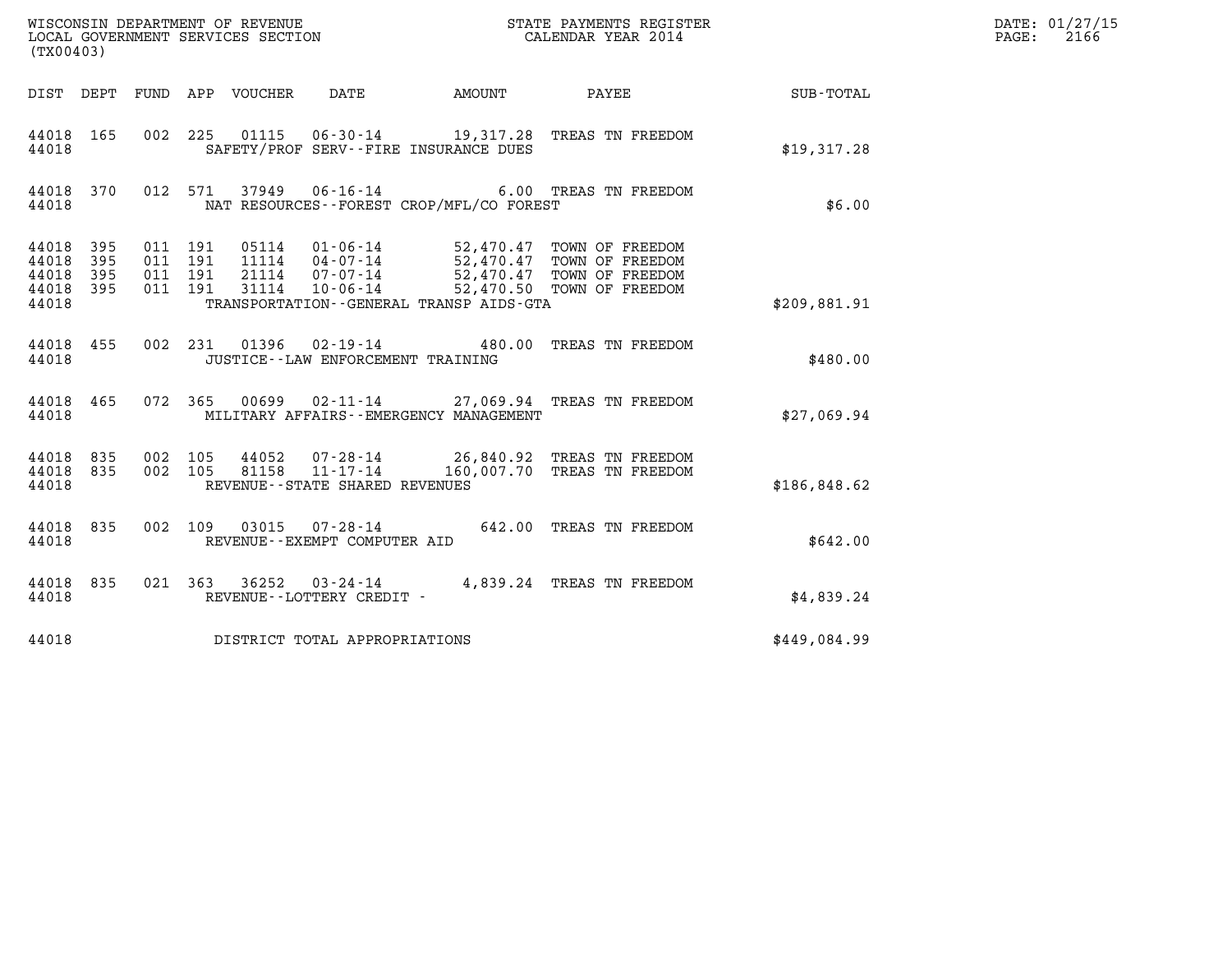| (TX00403)                                                                                      |                                               |                               |                                                                |                            | WISCONSIN DEPARTMENT OF REVENUE<br>LOCAL GOVERNMENT SERVICES SECTION<br>(TWO 402) CALENDAR YEAR 2014 |                                             | DATE: 01/27/15<br>$\mathtt{PAGE:}$<br>2167                                                                                                                                                                                             |              |  |
|------------------------------------------------------------------------------------------------|-----------------------------------------------|-------------------------------|----------------------------------------------------------------|----------------------------|------------------------------------------------------------------------------------------------------|---------------------------------------------|----------------------------------------------------------------------------------------------------------------------------------------------------------------------------------------------------------------------------------------|--------------|--|
|                                                                                                |                                               |                               |                                                                | DIST DEPT FUND APP VOUCHER | DATE                                                                                                 | AMOUNT                                      | PAYEE SUB-TOTAL                                                                                                                                                                                                                        |              |  |
| 44020                                                                                          | 44020 165                                     |                               |                                                                |                            |                                                                                                      | SAFETY/PROF SERV--FIRE INSURANCE DUES       | 002 225 01116 06-30-14 91,393.19 TREAS TN GRAND CHUTE                                                                                                                                                                                  | \$91,393.19  |  |
| 44020                                                                                          | 44020 370                                     |                               | 000 001                                                        |                            |                                                                                                      | NAT RESOURCES-SEVERANCE/YIELD/WITHDRAWAL    | 01DNR  06-19-14  535.89 TREAS TOWN GRAND CHUTE                                                                                                                                                                                         | \$535.89     |  |
| 44020                                                                                          | 44020 370                                     |                               |                                                                |                            |                                                                                                      | NAT RESOURCES - - FOREST CROP/MFL/CO FOREST | 012 571 37950 06-16-14 50.28 TREAS TN GRAND CHUTE                                                                                                                                                                                      | \$50.28      |  |
| 44020<br>44020<br>44020<br>44020<br>44020<br>44020<br>44020<br>44020 395<br>44020 395<br>44020 | 395<br>395<br>395<br>395<br>395<br>395<br>395 | 011 185<br>011 185<br>011 185 | 011 185<br>011 185<br>011 185<br>011 185<br>011 185<br>011 185 |                            |                                                                                                      | TRANSPORTATION - - HIGHWAY SAFETY - FEDERAL | 03285 02-10-14 689.36 TREAS TN GRAND CHUTE<br>06709 03-17-14 1,020.02 TREAS TN GRAND CHUTE<br>09952 04-21-14 1,270.00 TREAS TN GRAND CHUTE<br>12504 05-19-14 744.08 TREAS TN GRAND CHUTE<br>16066 06-26-14 721.68 TREAS TN GRAND CHUTE | \$12,014.54  |  |
| 44020 395<br>44020<br>44020 395<br>44020 395<br>44020                                          | 395                                           |                               | 011 191<br>011 191<br>011 191<br>011 191                       |                            |                                                                                                      | TRANSPORTATION--GENERAL TRANSP AIDS-GTA     | 05115  01-06-14  188,973.18  TOWN OF GRAND CHUTE<br>11115  04-07-14  188,973.18  TOWN OF GRAND CHUTE<br>21115  07-07-14  188,973.18  TOWN OF GRAND CHUTE<br>31115  10-06-14  188,973.21  TOWN OF GRAND CHUTE                           | \$755,892.75 |  |
| 44020                                                                                          | 44020 395                                     |                               | 011 278                                                        |                            |                                                                                                      | TRANSPORTATION--LRIP/TRIP/MSIP GRANTS       | 12407  05-14-14  38,411.10  TREAS TN GRAND CHUTE                                                                                                                                                                                       | \$38,411.10  |  |
| 44020                                                                                          | 44020 455                                     |                               | 002 231                                                        | 01414                      | JUSTICE - - LAW ENFORCEMENT TRAINING                                                                 |                                             | 02-19-14 4,320.00 TREAS TN GRAND CHUTE                                                                                                                                                                                                 | \$4,320.00   |  |
| 44020 455<br>44020                                                                             |                                               |                               | 002 542                                                        |                            | $03343$ $12 - 29 - 14$<br>JUSTICE - - VICTIM ASSISTANCE                                              |                                             | 2,051.00 TREAS TN GRAND CHUTE                                                                                                                                                                                                          | \$2,051.00   |  |
| 44020 465<br>44020                                                                             |                                               |                               |                                                                |                            |                                                                                                      | MILITARY AFFAIRS--EMERGENCY MANAGEMENT      | 072 365 00701 02-11-14 63,156.86 TREAS TN GRAND CHUTE                                                                                                                                                                                  | \$63,156.86  |  |
| 44020 835<br>44020 835<br>44020                                                                |                                               |                               | 002 105<br>002 105                                             | 44053<br>81159             | $07 - 28 - 14$<br>$11 - 17 - 14$<br>REVENUE - - STATE SHARED REVENUES                                |                                             | 40,490.98 TREAS TN GRAND CHUTE<br>230,354.35 TREAS TN GRAND CHUTE                                                                                                                                                                      | \$270,845.33 |  |
| 44020 835                                                                                      |                                               |                               | 002 109                                                        | 03016                      | 07-28-14                                                                                             |                                             | 67,544.00 TREAS TN GRAND CHUTE                                                                                                                                                                                                         |              |  |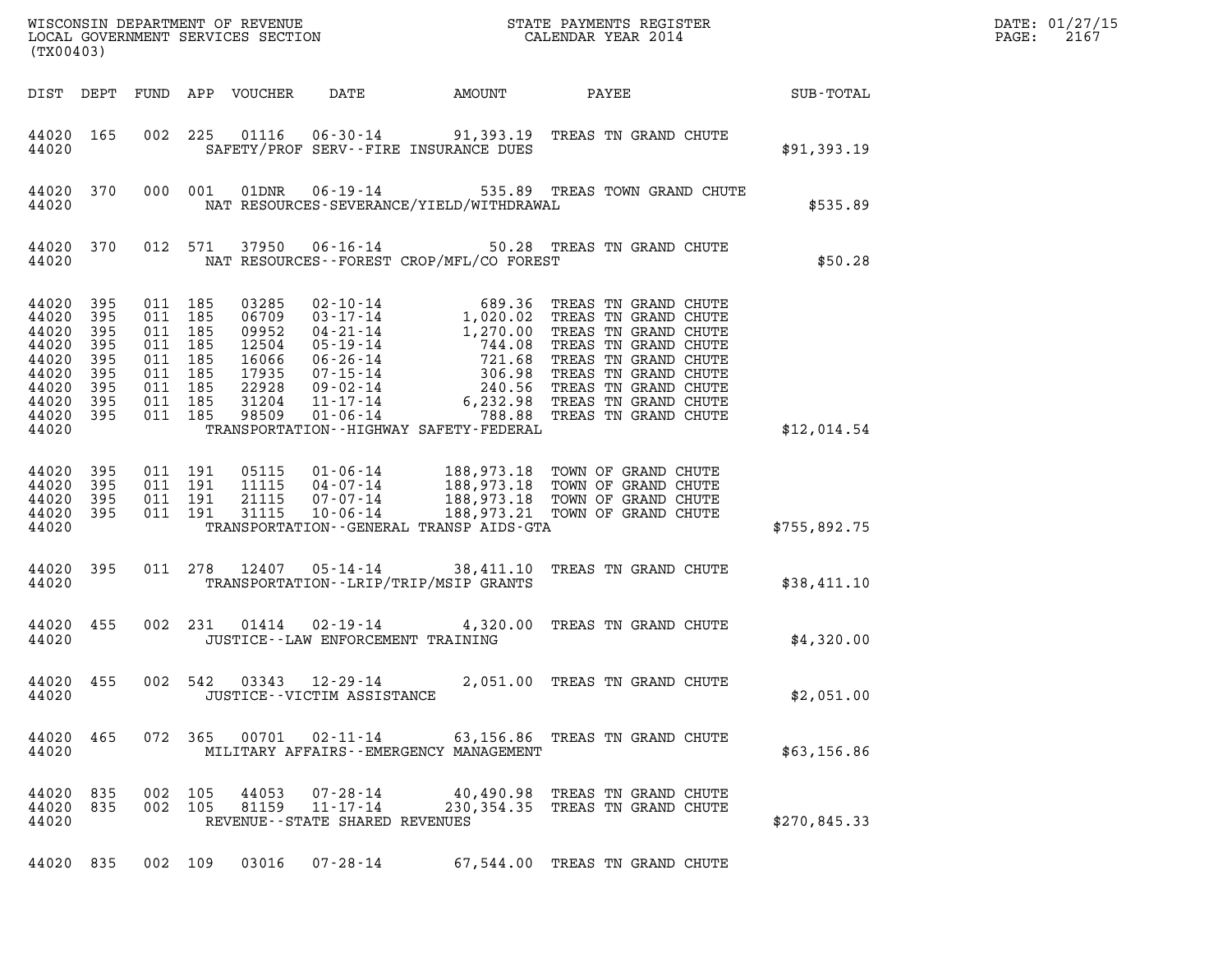| WISCONSIN DEPARTMENT OF REVENUE<br>LOCAL GOVERNMENT SERVICES SECTION<br>(TX00403) |                              |      |     |         |                               |        | STATE PAYMENTS REGISTER<br>CALENDAR YEAR 2014 |                | $\mathtt{PAGE}$ : | DATE: 01/27/15<br>2168 |
|-----------------------------------------------------------------------------------|------------------------------|------|-----|---------|-------------------------------|--------|-----------------------------------------------|----------------|-------------------|------------------------|
| DIST                                                                              | DEPT                         | FUND | APP | VOUCHER | DATE                          | AMOUNT | PAYEE                                         | SUB-TOTAL      |                   |                        |
| 44020                                                                             | REVENUE--EXEMPT COMPUTER AID |      |     |         |                               |        |                                               | \$67,544.00    |                   |                        |
| 44020                                                                             |                              |      |     |         | DISTRICT TOTAL APPROPRIATIONS |        |                                               | \$1,306,214.94 |                   |                        |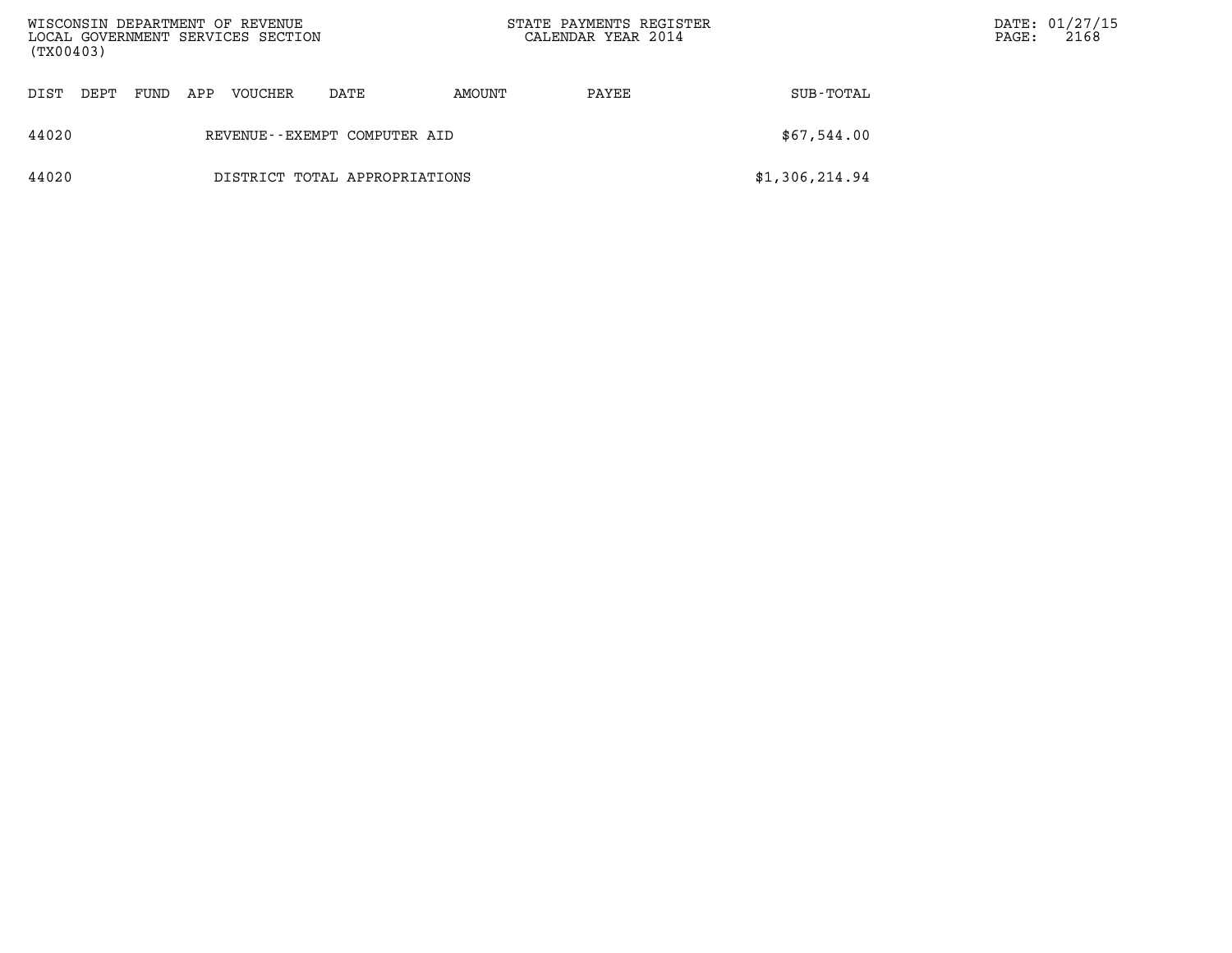| WISCONSIN DEPARTMENT OF REVENUE   | STATE PAYMENTS REGISTER | DATE: 01/27/15 |
|-----------------------------------|-------------------------|----------------|
| LOCAL GOVERNMENT SERVICES SECTION | CALENDAR YEAR 2014      | 2169<br>PAGE:  |

| (TX00403)                        |                          |                          |                          |                                  |                                                                 |                                                                       |                                                                                                                    |                  |
|----------------------------------|--------------------------|--------------------------|--------------------------|----------------------------------|-----------------------------------------------------------------|-----------------------------------------------------------------------|--------------------------------------------------------------------------------------------------------------------|------------------|
| DIST                             | DEPT                     | FUND                     | APP                      | VOUCHER                          | DATE                                                            | AMOUNT                                                                | PAYEE                                                                                                              | <b>SUB-TOTAL</b> |
| 44022<br>44022                   | 165                      | 002                      | 225                      | 01117                            | $06 - 30 - 14$                                                  | SAFETY/PROF SERV--FIRE INSURANCE DUES                                 | 45,211.41 TREAS TN GREENVILLE                                                                                      | \$45,211.41      |
| 44022                            | 370                      | 002                      | 503                      | 17034                            | $02 - 14 - 14$                                                  | 2,349.23                                                              | TREAS TN GREENVILLE<br>TOWN SHARE 254.66                                                                           |                  |
| 44022                            |                          |                          |                          |                                  |                                                                 | NAT RESOURCES--AIDS IN LIEU OF TAXES                                  |                                                                                                                    | \$2,349.23       |
| 44022<br>44022                   | 370                      | 012                      | 571                      | 37951                            | $06 - 16 - 14$                                                  | NAT RESOURCES - - FOREST CROP/MFL/CO FOREST                           | 124.40 TREAS TN GREENVILLE                                                                                         | \$124.40         |
| 44022<br>44022<br>44022<br>44022 | 395<br>395<br>395<br>395 | 011<br>011<br>011<br>011 | 191<br>191<br>191<br>191 | 05116<br>11116<br>21116<br>31116 | 01-06-14<br>$04 - 07 - 14$<br>07-07-14<br>$10 - 06 - 14$        | 54,682.11                                                             | 54,682.11 TOWN OF GREENVILLE<br>54,682.11 TOWN OF GREENVILLE<br>54,682.11 TOWN OF GREENVILLE<br>TOWN OF GREENVILLE |                  |
| 44022                            |                          |                          |                          |                                  |                                                                 | TRANSPORTATION--GENERAL TRANSP AIDS-GTA                               |                                                                                                                    | \$218,728.44     |
| 44022<br>44022                   | 465                      | 072                      | 365                      |                                  |                                                                 | 00816 03-03-14 34,855.25<br>MILITARY AFFAIRS - - EMERGENCY MANAGEMENT | TREAS TN GREENVILLE                                                                                                | \$34,855.25      |
| 44022<br>44022<br>44022          | 835<br>835               | 002<br>002               | 105<br>105               | 44054<br>81160                   | 07-28-14<br>$11 - 17 - 14$<br>REVENUE - - STATE SHARED REVENUES | 71,417.11                                                             | 12,556.40 TREAS TN GREENVILLE<br>TREAS TN GREENVILLE                                                               | \$83,973.51      |
| 44022<br>44022                   | 835                      | 002                      | 109                      | 03017                            | $07 - 28 - 14$<br>REVENUE - - EXEMPT COMPUTER AID               |                                                                       | 49,708.00 TREAS TN GREENVILLE                                                                                      | \$49,708.00      |
| 44022<br>44022                   | 835                      | 021                      | 363                      |                                  | $36253$ $03 - 24 - 14$<br>REVENUE - - LOTTERY CREDIT -          | 5,865.87                                                              | TREAS TN GREENVILLE                                                                                                | \$5,865.87       |
| 44022                            |                          |                          |                          |                                  | DISTRICT TOTAL APPROPRIATIONS                                   |                                                                       |                                                                                                                    | \$440,816.11     |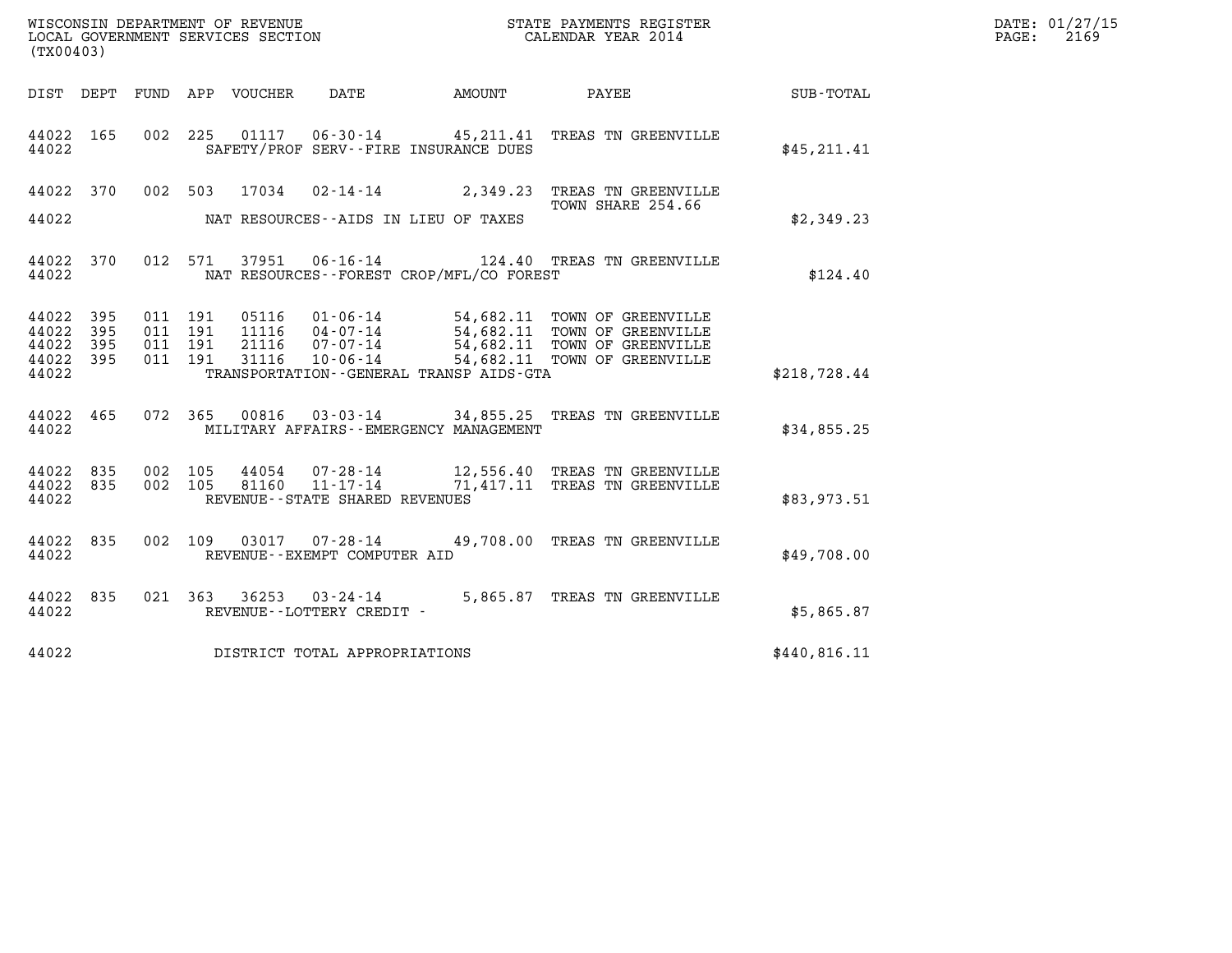| (TX00403)                                         |                   |                               |         |                |                                   |                                              | WISCONSIN DEPARTMENT OF REVENUE<br>LOCAL GOVERNMENT SERVICES SECTION TERM CONFERING CALENDAR YEAR 2014 |                  | DATE: 01/27/15<br>$\mathtt{PAGE:}$<br>2170 |
|---------------------------------------------------|-------------------|-------------------------------|---------|----------------|-----------------------------------|----------------------------------------------|--------------------------------------------------------------------------------------------------------|------------------|--------------------------------------------|
|                                                   |                   |                               |         |                |                                   | DIST DEPT FUND APP VOUCHER DATE AMOUNT PAYEE |                                                                                                        | <b>SUB-TOTAL</b> |                                            |
| 44024                                             | 44024 165         |                               |         |                |                                   | SAFETY/PROF SERV--FIRE INSURANCE DUES        | 002 225 01118 06-30-14 4,564.27 TREAS TN HORTONIA                                                      | \$4,564.27       |                                            |
| 44024                                             | 44024 370         |                               | 000 001 |                |                                   | NAT RESOURCES-SEVERANCE/YIELD/WITHDRAWAL     | 01DNR  06-19-14  572.24 TREAS TOWN HORTONIA                                                            | \$572.24         |                                            |
|                                                   | 44024 370         |                               | 002 503 |                |                                   |                                              | 17197  02-25-14  850.70  TREAS TN HORTONIA<br>TOWN SHARE 129.44                                        |                  |                                            |
| 44024                                             |                   |                               |         |                |                                   | NAT RESOURCES--AIDS IN LIEU OF TAXES         |                                                                                                        | \$850.70         |                                            |
|                                                   | 44024             |                               |         |                |                                   | NAT RESOURCES--FOREST CROP/MFL/CO FOREST     | 44024 370 012 571 37952 06-16-14 134.40 TREAS TN HORTONIA                                              | \$134.40         |                                            |
| 44024 370<br>44024                                | 44024 370 012 579 | 012 579                       |         | 19601<br>19601 |                                   | NAT RESOURCES--AIDS IN LIEU OF TAXES         | 04-16-14 3.71 TREAS TN HORTONIA<br>04-16-14 37.13 TREAS TN HORTONIA                                    | \$40.84          |                                            |
| 44024 395<br>44024<br>44024<br>44024 395<br>44024 | - 395<br>-395     | 011 191<br>011 191<br>011 191 | 011 191 |                |                                   | TRANSPORTATION - - GENERAL TRANSP AIDS - GTA |                                                                                                        | \$42,509.36      |                                            |
| 44024 835<br>44024 835<br>44024                   |                   | 002 105<br>002 105            |         | 44055<br>81161 | REVENUE - - STATE SHARED REVENUES |                                              | 07-28-14 595.09 TREAS TN HORTONIA<br>11-17-14 10,000.54 TREAS TN HORTONIA                              | \$10,595.63      |                                            |
| 44024                                             | 44024 835         |                               |         |                | REVENUE--EXEMPT COMPUTER AID      |                                              | 002 109 03018 07-28-14 1,788.00 TREAS TN HORTONIA                                                      | \$1,788.00       |                                            |
| 44024                                             |                   |                               |         |                | DISTRICT TOTAL APPROPRIATIONS     |                                              |                                                                                                        | \$61,055.44      |                                            |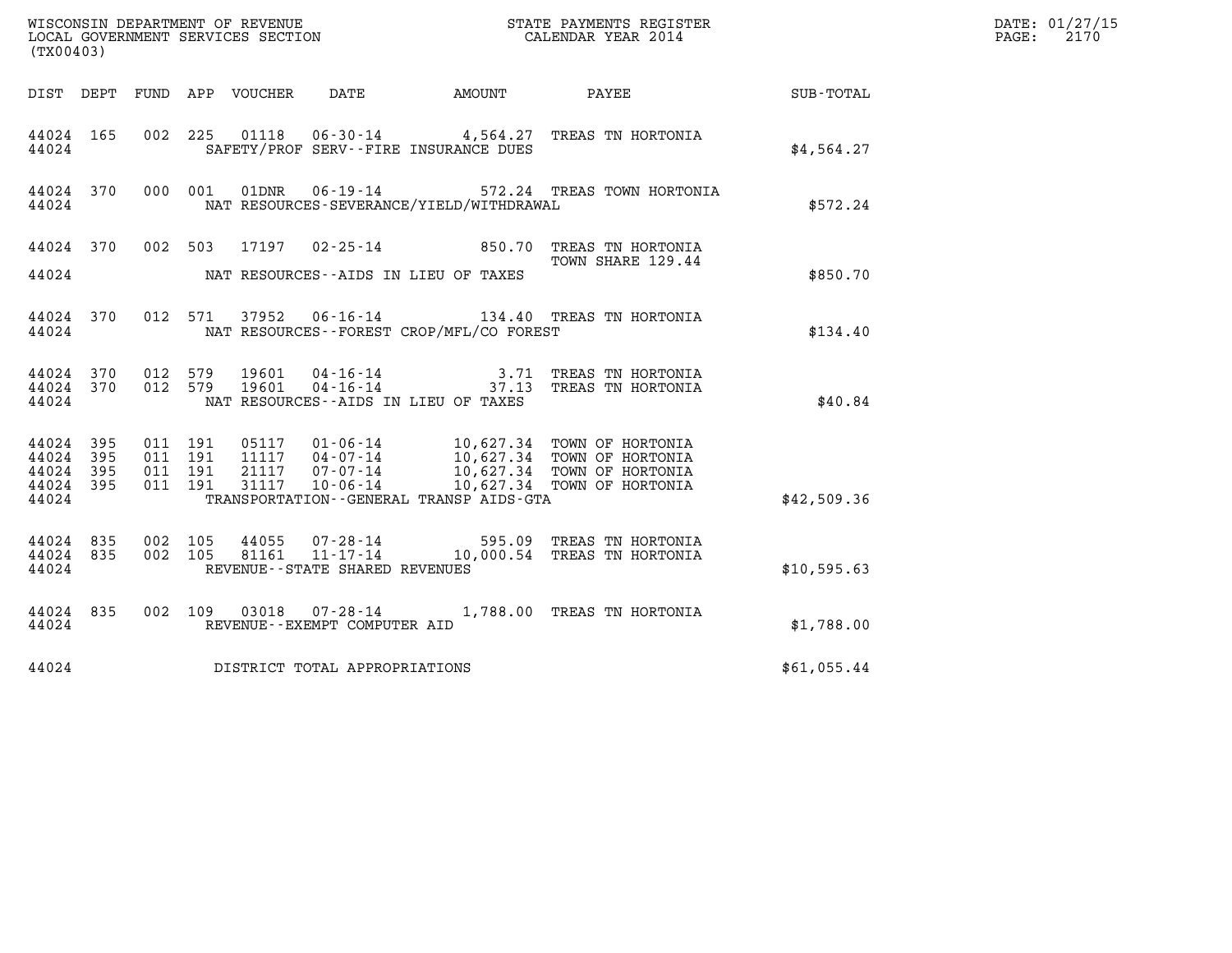| (TX00403)                                        |                     |                                          |         |                                 |                                            | STATE PAYMENTS REGISTER                     |                                                                                                                                                                         |              | DATE: 01/27/15<br>$\mathtt{PAGE:}$<br>2171 |
|--------------------------------------------------|---------------------|------------------------------------------|---------|---------------------------------|--------------------------------------------|---------------------------------------------|-------------------------------------------------------------------------------------------------------------------------------------------------------------------------|--------------|--------------------------------------------|
|                                                  |                     |                                          |         | DIST DEPT FUND APP VOUCHER DATE |                                            | <b>EXAMPLE THE AMOUNT</b>                   | PAYEE                                                                                                                                                                   | SUB-TOTAL    |                                            |
| 44026 165<br>44026                               |                     |                                          |         |                                 |                                            | SAFETY/PROF SERV--FIRE INSURANCE DUES       | 002 225 01119 06-30-14 5,193.20 TREAS TN KAUKAUNA                                                                                                                       | \$5,193.20   |                                            |
| 44026 370<br>44026                               |                     |                                          | 012 571 |                                 | 37953 06-16-14                             | NAT RESOURCES - - FOREST CROP/MFL/CO FOREST | 6.80 TREAS TN KAUKAUNA                                                                                                                                                  | \$6.80       |                                            |
| 44026<br>44026<br>44026<br>44026<br>395<br>44026 | - 395<br>395<br>395 | 011 191<br>011 191<br>011 191<br>011 191 |         | 31118                           | $10 - 06 - 14$                             | TRANSPORTATION--GENERAL TRANSP AIDS-GTA     | 05118  01-06-14  19,058.29 TOWN OF KAUKAUNA<br>11118  04-07-14  19,058.29 TOWN OF KAUKAUNA<br>21118  07-07-14  19,058.29 TOWN OF KAUKAUNA<br>19,058.30 TOWN OF KAUKAUNA | \$76, 233.17 |                                            |
| 44026 395<br>44026                               |                     |                                          |         |                                 |                                            | TRANSPORTATION - - LRIP/TRIP/MSIP GRANTS    | 011 278 30244 11-05-14 22,192.00 TREAS TN KAUKAUNA                                                                                                                      | \$22,192.00  |                                            |
| 44026 505<br>44026                               |                     |                                          | 002 174 |                                 |                                            | DOA--TRANSMISSION LINE FEE DISTRIBUTION     | 58920  04-30-14  925.00 TREAS TN KAUKAUNA                                                                                                                               | \$925.00     |                                            |
| 44026 835<br>44026<br>44026                      | 835                 | 002 105<br>002 105                       |         | 81162                           | 11-17-14<br>REVENUE--STATE SHARED REVENUES |                                             | 44056 07-28-14 64,309.03 TREAS TN KAUKAUNA<br>365,258.86 TREAS TN KAUKAUNA                                                                                              | \$429,567.89 |                                            |
| 44026 835<br>44026                               |                     |                                          |         |                                 | REVENUE--EXEMPT COMPUTER AID               |                                             | 002 109 03019 07-28-14 30.00 TREAS TN KAUKAUNA                                                                                                                          | \$30.00      |                                            |
| 44026                                            |                     |                                          |         |                                 | DISTRICT TOTAL APPROPRIATIONS              |                                             |                                                                                                                                                                         | \$534,148.06 |                                            |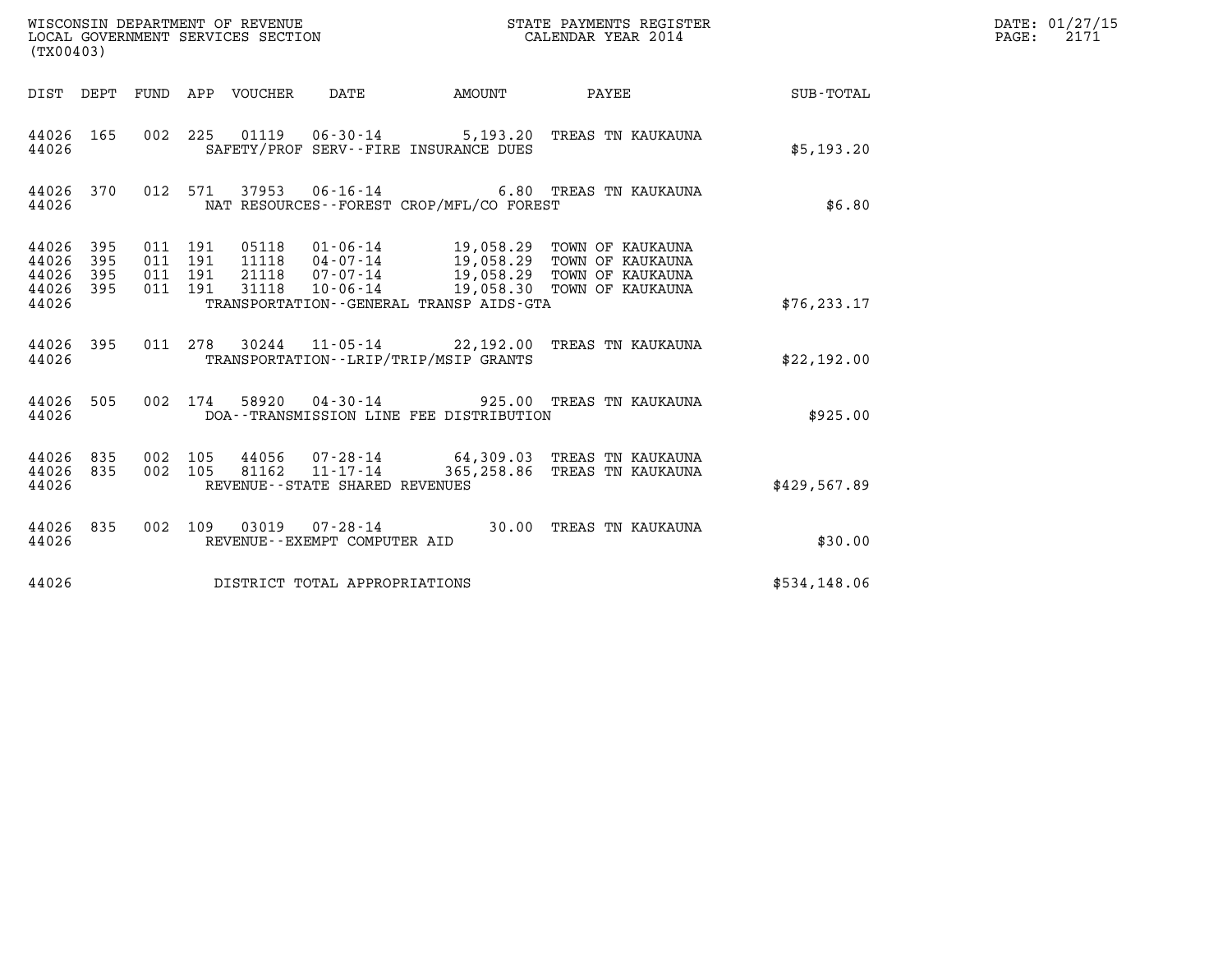| WISCONSIN DEPARTMENT OF REVENUE<br>LOCAL GOVERNMENT SERVICES SECTION<br>CALENDAR YEAR 2014<br>(TX00403) |                          |                                          |         |                                  |                                                     |                                              |                                                                                                                                                      | DATE: 01/27/15<br>$\mathtt{PAGE:}$<br>2172 |  |
|---------------------------------------------------------------------------------------------------------|--------------------------|------------------------------------------|---------|----------------------------------|-----------------------------------------------------|----------------------------------------------|------------------------------------------------------------------------------------------------------------------------------------------------------|--------------------------------------------|--|
|                                                                                                         |                          |                                          |         |                                  |                                                     | DIST DEPT FUND APP VOUCHER DATE AMOUNT PAYEE |                                                                                                                                                      | SUB-TOTAL                                  |  |
| 44028 165<br>44028                                                                                      |                          | 002 225                                  |         |                                  |                                                     | SAFETY/PROF SERV--FIRE INSURANCE DUES        | 01120  06-30-14  2,407.92  TREAS TN LIBERTY                                                                                                          | \$2,407.92                                 |  |
| 44028 370<br>44028                                                                                      |                          |                                          | 000 001 |                                  |                                                     | NAT RESOURCES-SEVERANCE/YIELD/WITHDRAWAL     | 01DNR  06-19-14  755.50 TREAS TOWN LIBERTY                                                                                                           | \$755.50                                   |  |
| 44028<br>44028<br>44028                                                                                 | 370<br>370<br>370        | 002 503<br>002 503<br>002 503            |         | 17035<br>17035                   |                                                     |                                              | 17035 02-14-14 8,892.97 TREAS TN LIBERTY<br>02-14-14 8,862.19 TREAS TN LIBERTY<br>02-14-14 2,492.33 TREAS TN LIBERTY                                 |                                            |  |
| 44028                                                                                                   |                          |                                          |         |                                  |                                                     | NAT RESOURCES--AIDS IN LIEU OF TAXES         | TOWN SHARE 547.32                                                                                                                                    | \$20.247.49                                |  |
| 44028 370<br>44028                                                                                      |                          |                                          |         |                                  |                                                     | NAT RESOURCES - - FOREST CROP/MFL/CO FOREST  | 012 571 37954 06-16-14 524.22 TREAS TN LIBERTY                                                                                                       | \$524.22                                   |  |
| 44028 370<br>44028                                                                                      |                          |                                          |         |                                  |                                                     | NAT RESOURCES--AIDS IN LIEU OF TAXES         | 012 579 19602 04-16-14 453.74 TREAS TN LIBERTY                                                                                                       | \$453.74                                   |  |
| 44028<br>44028<br>44028<br>44028<br>44028                                                               | 395<br>395<br>395<br>395 | 011 191<br>011 191<br>011 191<br>011 191 |         | 05119<br>11119<br>21119<br>31119 |                                                     | TRANSPORTATION--GENERAL TRANSP AIDS-GTA      | 01-06-14 12,352.69 TOWN OF LIBERTY<br>04-07-14 12,352.69 TOWN OF LIBERTY<br>07-07-14 12,352.69 TOWN OF LIBERTY<br>10-06-14 12,352.71 TOWN OF LIBERTY | \$49,410.78                                |  |
| 44028<br>44028<br>44028                                                                                 | 835<br>835               | 002 105<br>002 105                       |         | 81163                            | $11 - 17 - 14$<br>REVENUE - - STATE SHARED REVENUES |                                              | 44057 07-28-14 2,641.93 TREAS TN LIBERTY<br>14,970.96 TREAS TN LIBERTY                                                                               | \$17,612.89                                |  |
| 44028 835<br>44028                                                                                      |                          |                                          |         |                                  | REVENUE--EXEMPT COMPUTER AID                        |                                              | 002 109 03020 07-28-14 9.00 TREAS TN LIBERTY                                                                                                         | \$9.00                                     |  |
| 44028                                                                                                   |                          |                                          |         |                                  | DISTRICT TOTAL APPROPRIATIONS                       |                                              |                                                                                                                                                      | \$91,421.54                                |  |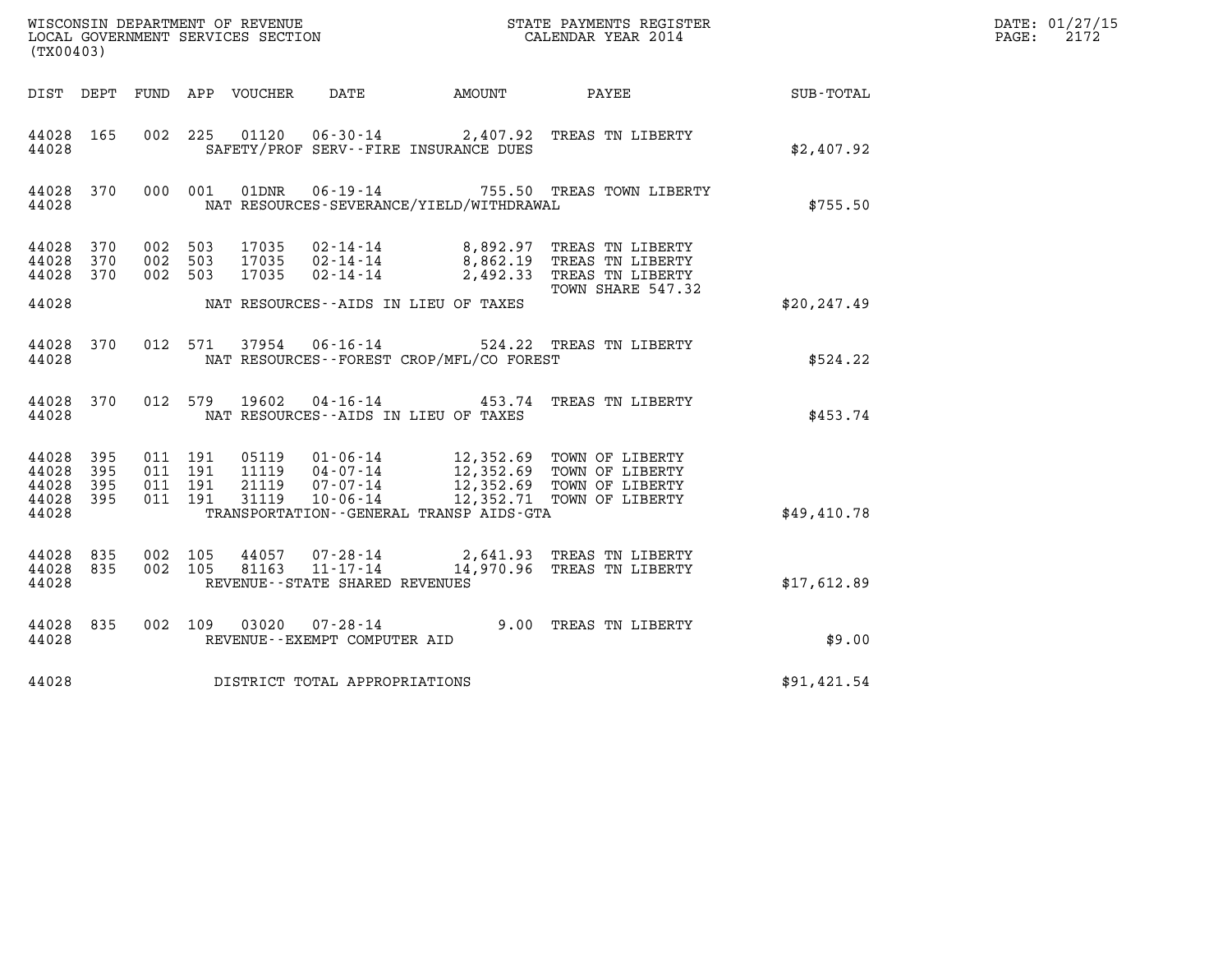| DATE: | 01/27/15 |
|-------|----------|
| PAGE: | 2173     |

| (TX00403)                                                       | WISCONSIN DEPARTMENT OF REVENUE<br>LOCAL GOVERNMENT SERVICES SECTION<br>CALENDAR YEAR 2014                                                                                                                                                                                   |                                                                       |              | DATE: 01/27/15<br>$\mathtt{PAGE:}$<br>2173 |
|-----------------------------------------------------------------|------------------------------------------------------------------------------------------------------------------------------------------------------------------------------------------------------------------------------------------------------------------------------|-----------------------------------------------------------------------|--------------|--------------------------------------------|
|                                                                 | DIST DEPT FUND APP VOUCHER DATE AMOUNT PAYEE PAYEE SUB-TOTAL                                                                                                                                                                                                                 |                                                                       |              |                                            |
| 44030 165<br>44030                                              | 01121  06-30-14  2,641.53  TREAS TN MAINE<br>002 225<br>SAFETY/PROF SERV--FIRE INSURANCE DUES                                                                                                                                                                                |                                                                       | \$2,641.53   |                                            |
| 44030<br>370<br>44030<br>370<br>44030 370<br>44030              | 000 001<br>01DNR 06-19-14 674.56 TREAS TOWN MAINE<br>02DNR 09-11-14 1,504.50 TREAS TOWN MAINE<br>02DNR 09-25-14 978.50 TREAS TOWN MAINE<br>000 001<br>000 001<br>NAT RESOURCES-SEVERANCE/YIELD/WITHDRAWAL                                                                    |                                                                       | \$3,157.56   |                                            |
| 44030 370<br>44030                                              | 002 503 17036<br>NAT RESOURCES--AIDS IN LIEU OF TAXES                                                                                                                                                                                                                        | 02-14-14 39,989.52 TREAS TN MAINE<br>TOWN SHARE 3130.88               | \$39,989.52  |                                            |
| 44030 370<br>44030                                              | 37955 06-16-14 689.27 TREAS TN MAINE<br>012 571<br>NAT RESOURCES--FOREST CROP/MFL/CO FOREST                                                                                                                                                                                  |                                                                       | \$689.27     |                                            |
| 44030 370<br>44030 370<br>44030                                 | 012 579<br>19603<br>012 579<br>19603<br>NAT RESOURCES--AIDS IN LIEU OF TAXES                                                                                                                                                                                                 | 04-16-14 1,009.25 TREAS TN MAINE<br>04-16-14 1,732.60 TREAS TN MAINE  | \$2,741.85   |                                            |
| 44030<br>395<br>44030<br>395<br>44030 395<br>44030 395<br>44030 | 05120  01-06-14  16,105.07  TOWN OF MAINE<br>11120  04-07-14  16,105.07  TOWN OF MAINE<br>21120  07-07-14  16,105.07  TOWN OF MAINE<br>31120  10-06-14  16,105.10  TOWN OF MAINE<br>011 191<br>011 191<br>011 191<br>011 191<br>TRANSPORTATION - - GENERAL TRANSP AIDS - GTA |                                                                       | \$64,420.31  |                                            |
| 44030 835<br>44030 835<br>44030                                 | 002 105<br>44058<br>002 105<br>81164<br>REVENUE - - STATE SHARED REVENUES                                                                                                                                                                                                    | 07-28-14 5,503.85 TREAS TN MAINE<br>11-17-14 31,188.46 TREAS TN MAINE | \$36,692.31  |                                            |
| 44030<br>835<br>44030                                           | 002 109<br>03021<br>REVENUE--EXEMPT COMPUTER AID                                                                                                                                                                                                                             | 07-28-14 1.00 TREAS TN MAINE                                          | \$1.00       |                                            |
| 44030<br>835<br>44030                                           | 002 501 00003<br>DOA-PAYMENT FOR MUNICIPAL SERVICES AID                                                                                                                                                                                                                      | 02-03-14 142.55 TREAS TN MAINE                                        | \$142.55     |                                            |
|                                                                 | 44030 DISTRICT TOTAL APPROPRIATIONS                                                                                                                                                                                                                                          |                                                                       | \$150,475.90 |                                            |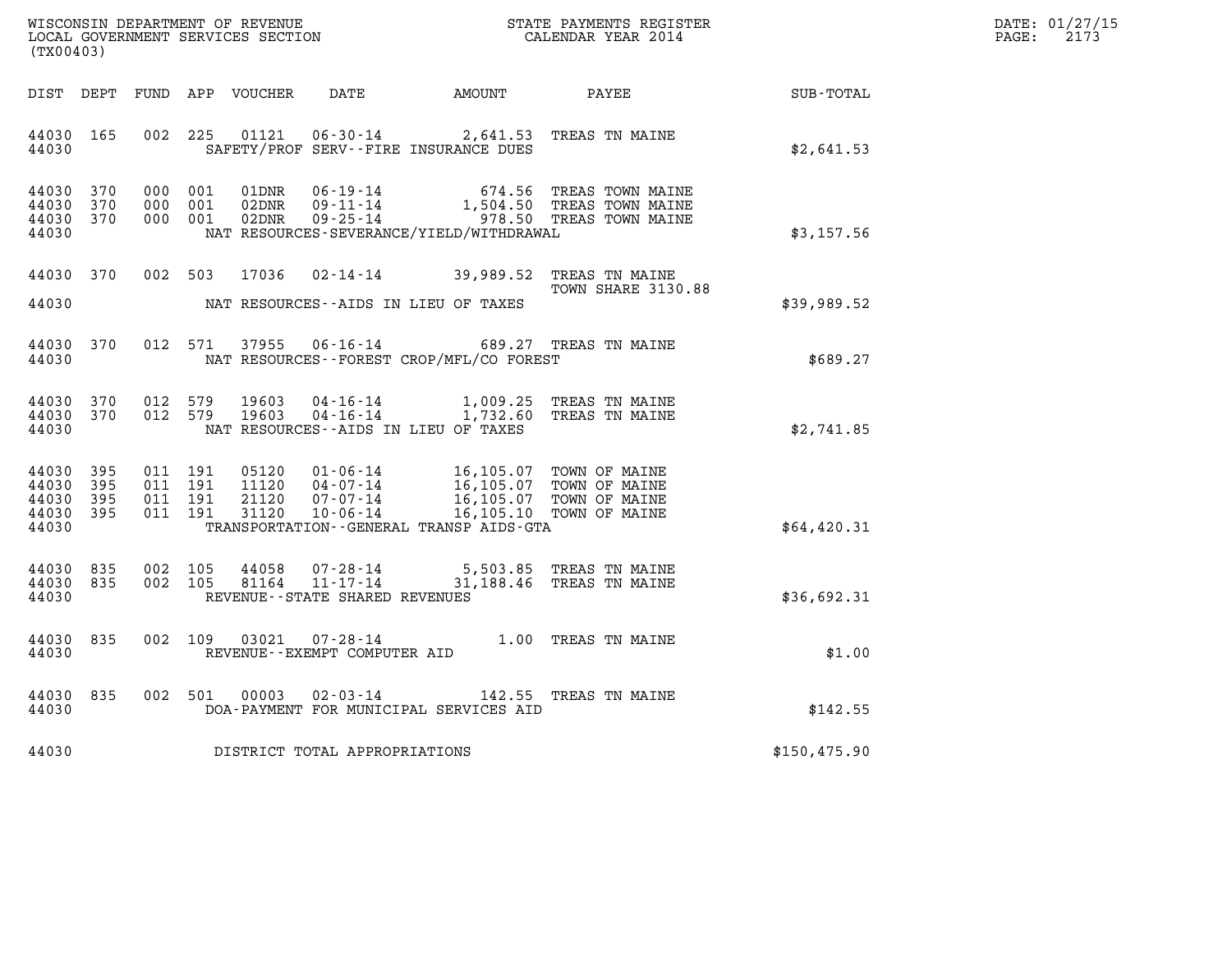| (TX00403)                       | WISCONSIN DEPARTMENT OF REVENUE<br>LOCAL GOVERNMENT SERVICES SECTION<br>CALENDAR YEAR 2014                                                                                                                                   |                 | $\mathbb{R}^n$ | DATE: 01/27/15<br>PAGE: 2174 |
|---------------------------------|------------------------------------------------------------------------------------------------------------------------------------------------------------------------------------------------------------------------------|-----------------|----------------|------------------------------|
|                                 | DIST DEPT FUND APP VOUCHER DATE AMOUNT PAYEE TOTAL                                                                                                                                                                           |                 |                |                              |
| 44032 165<br>44032              | 002 225 01122 06-30-14 1,832.90 TREAS TN MAPLE CREEK<br>SAFETY/PROF SERV--FIRE INSURANCE DUES                                                                                                                                |                 | \$1,832.90     |                              |
|                                 | 44032 370 002 503 17037 02-14-14 18.90 TREAS TN MAPLE CREEK<br>TOWN SHARE 1.47                                                                                                                                               | TOWN SHARE 1.47 |                |                              |
|                                 | 44032 NAT RESOURCES--AIDS IN LIEU OF TAXES                                                                                                                                                                                   |                 | \$18.90        |                              |
| 44032 370<br>44032              | 012 571 37956 06-16-14 156.16 TREAS TN MAPLE CREEK<br>NAT RESOURCES--FOREST CROP/MFL/CO FOREST                                                                                                                               |                 | \$156.16       |                              |
| 44032 395<br>44032 395          | 011 191 05121 01-06-14 11,585.28 TOWN OF MAPLE CREEK<br>011 191 11121 04-07-14 11,585.28 TOWN OF MAPLE CREEK<br>011 191 31121 07-07-14 11,585.28 TOWN OF MAPLE CREEK<br>011 191 31121 10-06-14 11,585.29 TOWN OF MAPLE CREEK |                 |                |                              |
| 44032 395<br>44032 395<br>44032 | TRANSPORTATION - - GENERAL TRANSP AIDS - GTA                                                                                                                                                                                 |                 | \$46,341.13    |                              |
| 44032                           | 44032 505 002 174 58920 04-30-14 34,987.00 TREAS TN MAPLE CREEK<br>DOA--TRANSMISSION LINE FEE DISTRIBUTION                                                                                                                   |                 | \$34,987.00    |                              |
| 44032 835<br>44032 835<br>44032 | 002 105 44059 07-28-14 8,318.48 TREAS TN MAPLE CREEK<br>002 105 81165 11-17-14 47,328.55 TREAS TN MAPLE CREEK<br>REVENUE--STATE SHARED REVENUES                                                                              |                 | \$55,647.03    |                              |
| 44032                           | 44032 835 002 109 03022 07-28-14 4.00 TREAS TN MAPLE CREEK<br>REVENUE--EXEMPT COMPUTER AID                                                                                                                                   |                 | \$4.00         |                              |
|                                 | 44032 DISTRICT TOTAL APPROPRIATIONS                                                                                                                                                                                          |                 | \$138,987.12   |                              |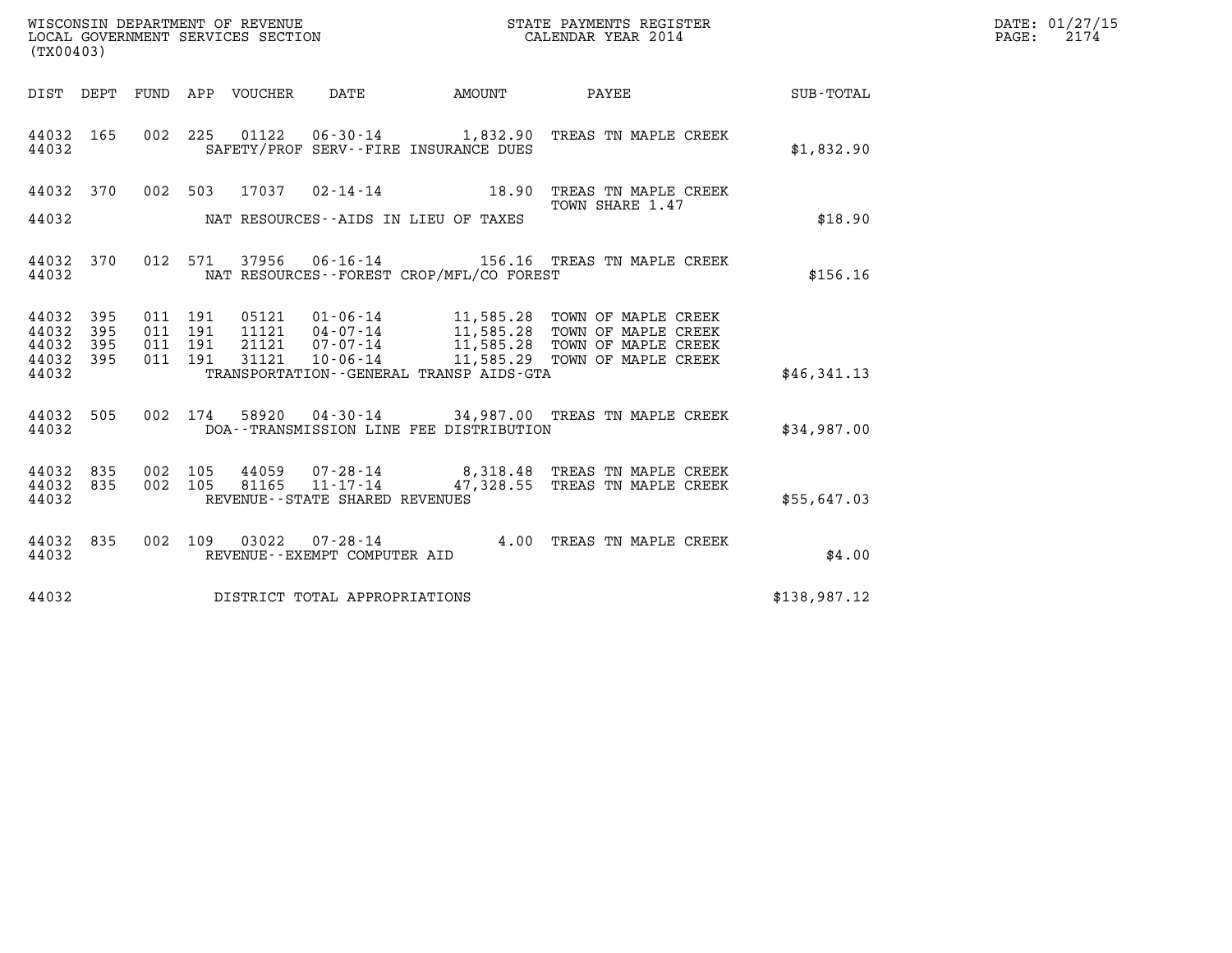| (TX00403)                                                                                             |                                                                                                                                                                                                                                 |              |               | DATE: 01/27/15<br>$\mathtt{PAGE:}$<br>2175 |
|-------------------------------------------------------------------------------------------------------|---------------------------------------------------------------------------------------------------------------------------------------------------------------------------------------------------------------------------------|--------------|---------------|--------------------------------------------|
| DIST DEPT FUND APP VOUCHER DATE                                                                       |                                                                                                                                                                                                                                 | AMOUNT PAYEE | SUB-TOTAL     |                                            |
| 44034 165<br>44034                                                                                    | 002 225 01123 06-30-14 7,673.00 TREAS TN ONEIDA<br>SAFETY/PROF SERV--FIRE INSURANCE DUES                                                                                                                                        |              | \$7,673.00    |                                            |
| 44034 370<br>44034                                                                                    | 012 571 37957 06-16-14 107.05 TREAS TN ONEIDA<br>NAT RESOURCES--FOREST CROP/MFL/CO FOREST                                                                                                                                       |              | \$107.05      |                                            |
| 011 191<br>44034 395<br>44034 395<br>011 191<br>44034 395<br>011 191<br>011 191<br>44034 395<br>44034 | 05122  01-06-14  42,239.44  TOWN OF ONEIDA<br>11122  04-07-14  42,239.44  TOWN OF ONEIDA<br>21122  07-07-14  42,239.44  TOWN OF ONEIDA<br>10-06-14 42,239.45 TOWN OF ONEIDA<br>31122<br>TRANSPORTATION--GENERAL TRANSP AIDS-GTA |              | \$168, 957.77 |                                            |
| 44034 455<br>44034                                                                                    | 002 231 01634 02-24-14 3,040.00 TREAS TN ONEIDA<br>JUSTICE - - LAW ENFORCEMENT TRAINING                                                                                                                                         |              | \$3,040.00    |                                            |
| 44034 835 002 105<br>44034 835<br>002 105<br>44034                                                    | 44060   07-28-14   39,363.92 TREAS TN ONEIDA<br>81166   11-17-14   223,199.80 TREAS TN ONEIDA<br>REVENUE - - STATE SHARED REVENUES                                                                                              |              | \$262, 563.72 |                                            |
| 44034 835<br>002 109<br>44034                                                                         | 03023  07-28-14  10.00 TREAS TN ONEIDA<br>REVENUE--EXEMPT COMPUTER AID                                                                                                                                                          |              | \$10.00       |                                            |
| 44034 835<br>44034                                                                                    | 002 501 00003 02-03-14 266.48 TREAS TN ONEIDA<br>DOA-PAYMENT FOR MUNICIPAL SERVICES AID                                                                                                                                         |              | \$266.48      |                                            |
| 44034                                                                                                 | DISTRICT TOTAL APPROPRIATIONS                                                                                                                                                                                                   |              | \$442,618.02  |                                            |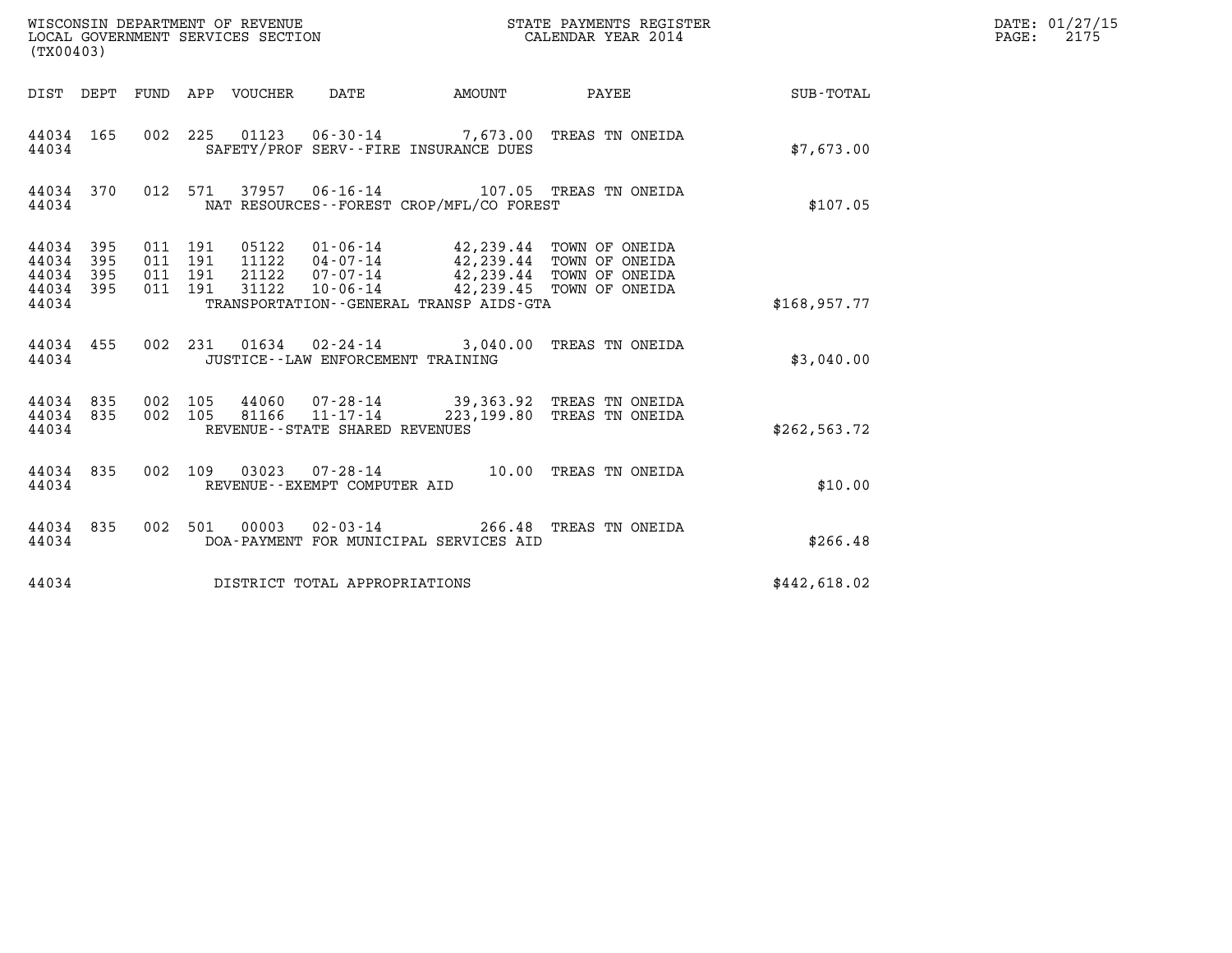| (TX00403)                                 |                          |                                          |         |       | WISCONSIN DEPARTMENT OF REVENUE<br>LOCAL GOVERNMENT SERVICES SECTION |                                          | STATE PAYMENTS REGISTER<br>CALENDAR YEAR 2014                                                                                                                               |             | DATE: 01/27/15<br>$\mathtt{PAGE:}$<br>2176 |
|-------------------------------------------|--------------------------|------------------------------------------|---------|-------|----------------------------------------------------------------------|------------------------------------------|-----------------------------------------------------------------------------------------------------------------------------------------------------------------------------|-------------|--------------------------------------------|
|                                           |                          |                                          |         |       |                                                                      |                                          | DIST DEPT FUND APP VOUCHER DATE AMOUNT PAYEE TOTAL                                                                                                                          |             |                                            |
| 44036 165<br>44036                        |                          |                                          |         |       |                                                                      | SAFETY/PROF SERV--FIRE INSURANCE DUES    | 002 225 01124 06-30-14 4,133.00 TREAS TN OSBORN                                                                                                                             | \$4,133.00  |                                            |
| 44036 370<br>44036                        |                          |                                          | 000 001 |       |                                                                      | NAT RESOURCES-SEVERANCE/YIELD/WITHDRAWAL |                                                                                                                                                                             | \$129.91    |                                            |
| 44036 370<br>44036                        |                          |                                          |         |       |                                                                      | NAT RESOURCES--FOREST CROP/MFL/CO FOREST | 012 571 37958 06-16-14 92.08 TREAS TN OSBORN                                                                                                                                | \$92.08     |                                            |
| 44036<br>44036<br>44036<br>44036<br>44036 | 395<br>395<br>395<br>395 | 011 191<br>011 191<br>011 191<br>011 191 |         | 31123 |                                                                      | TRANSPORTATION--GENERAL TRANSP AIDS-GTA  | 05123  01-06-14  14,707.85  TOWN OF OSBORN<br>11123  04-07-14  14,707.85  TOWN OF OSBORN<br>21123  07-07-14  14,707.85  TOWN OF OSBORN<br>10-06-14 14,707.88 TOWN OF OSBORN | \$58,831.43 |                                            |
| 44036 835<br>44036 835<br>44036           |                          | 002 105<br>002 105                       |         |       | REVENUE - - STATE SHARED REVENUES                                    |                                          | 44061  07-28-14  2,791.66 TREAS TN OSBORN<br>81167  11-17-14  16,066.33 TREAS TN OSBORN                                                                                     | \$18,857.99 |                                            |
| 44036 835<br>44036                        |                          |                                          |         |       | REVENUE--EXEMPT COMPUTER AID                                         |                                          | 002 109 03024 07-28-14 16.00 TREAS TN OSBORN                                                                                                                                | \$16.00     |                                            |
| 44036                                     |                          |                                          |         |       | DISTRICT TOTAL APPROPRIATIONS                                        |                                          |                                                                                                                                                                             | \$82,060.41 |                                            |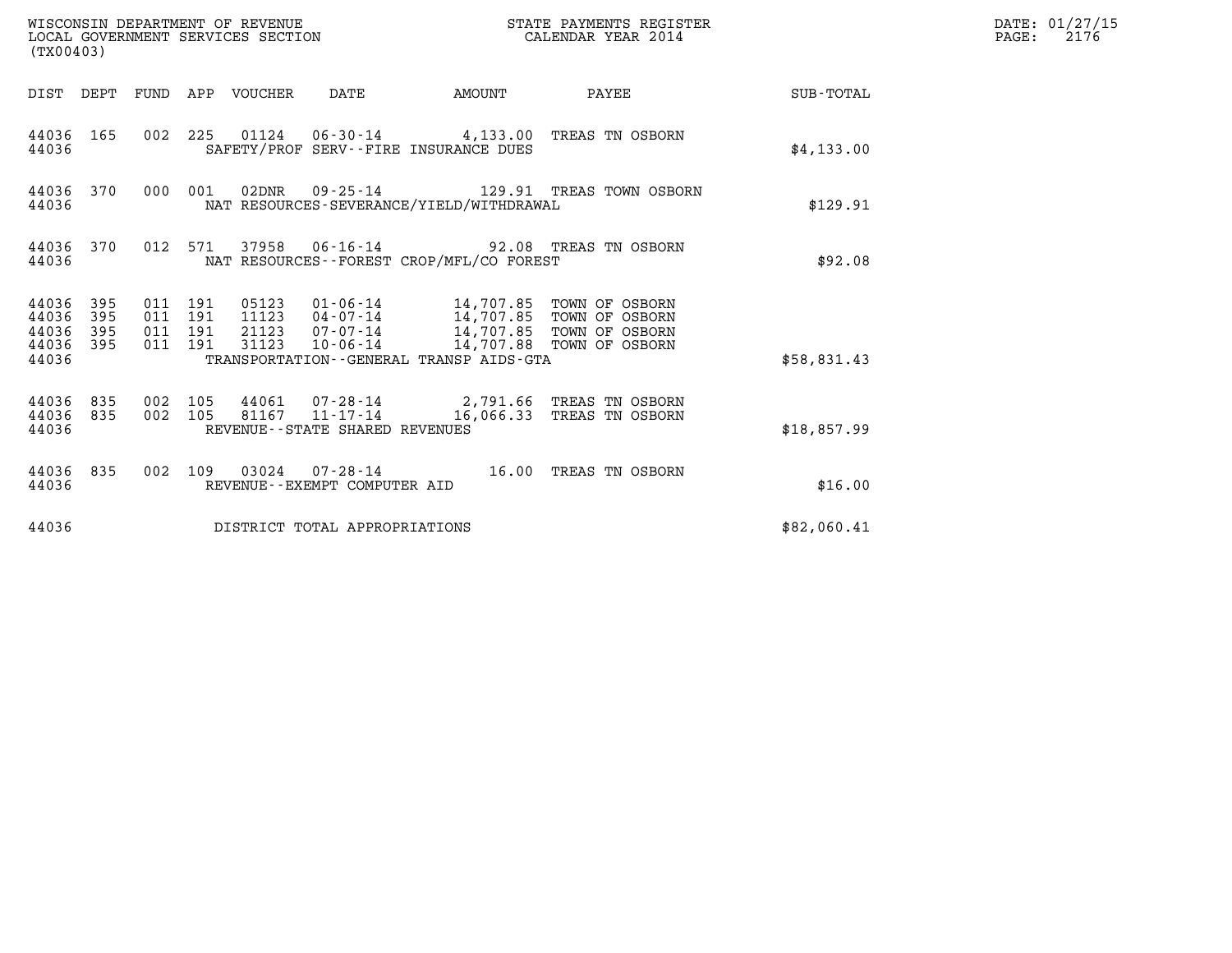| WISCONSIN DEPARTMENT OF REVENUE   | STATE PAYMENTS REGISTER | DATE: 01/27/15 |
|-----------------------------------|-------------------------|----------------|
| LOCAL GOVERNMENT SERVICES SECTION | CALENDAR YEAR 2014      | 2177<br>PAGE:  |

| WISCONSIN DEPARTMENT OF REVENUE<br>LOCAL GOVERNMENT SERVICES SECTION<br>(TX00403) | STATE PAYMENTS REGISTER<br>CALENDAR YEAR 2014                                                                              |           |                                                        |                  |
|-----------------------------------------------------------------------------------|----------------------------------------------------------------------------------------------------------------------------|-----------|--------------------------------------------------------|------------------|
| DIST<br>DEPT<br>FUND                                                              | APP<br>VOUCHER<br>DATE<br>AMOUNT                                                                                           |           | PAYEE                                                  | <b>SUB-TOTAL</b> |
| 165<br>002<br>44038<br>44038                                                      | 225<br>01125  06-30-14  4,240.82  TREAS TN SEYMOUR<br>SAFETY/PROF SERV--FIRE INSURANCE DUES                                |           |                                                        | \$4,240.82       |
| 44038<br>370<br>002                                                               | $02 - 14 - 14$<br>503<br>17038                                                                                             | 676.31    | TREAS TN SEYMOUR<br>TOWN SHARE 76.47                   |                  |
| 44038                                                                             | NAT RESOURCES--AIDS IN LIEU OF TAXES                                                                                       |           |                                                        | \$676.31         |
| 370<br>012<br>44038<br>44038                                                      | 571<br>37959  06-16-14  28.86  TREAS TN SEYMOUR<br>NAT RESOURCES - - FOREST CROP/MFL/CO FOREST                             |           |                                                        | \$28.86          |
| 44038<br>395<br>011<br>395<br>011<br>44038                                        | 191<br>05124<br>$01 - 06 - 14$<br>191<br>11124                                                                             |           | 20,354.95 TOWN OF SEYMOUR                              |                  |
| 44038<br>395<br>011<br>44038<br>395<br>011                                        | 04-07-14 20,354.95 TOWN OF SEYMOUR<br>07-07-14 20,354.95 TOWN OF SEYMOUR<br>191<br>21124<br>31124<br>$10 - 06 - 14$<br>191 | 20,354.97 | TOWN OF SEYMOUR                                        |                  |
| 44038                                                                             | TRANSPORTATION--GENERAL TRANSP AIDS-GTA                                                                                    |           |                                                        | \$81,419.82      |
| 835<br>002<br>44038<br>002<br>44038<br>835                                        | 105<br>44062<br>$11 - 17 - 14$<br>105<br>81168                                                                             | 50,985.85 | 07-28-14 8,823.06 TREAS TN SEYMOUR<br>TREAS TN SEYMOUR |                  |
| 44038                                                                             | REVENUE - - STATE SHARED REVENUES                                                                                          |           |                                                        | \$59,808.91      |
| 835<br>002<br>44038<br>44038                                                      | 03025<br>109<br>$07 - 28 - 14$<br>REVENUE - - EXEMPT COMPUTER AID                                                          | 129.00    | TREAS TN SEYMOUR                                       | \$129.00         |
| 44038                                                                             | DISTRICT TOTAL APPROPRIATIONS                                                                                              |           |                                                        | \$146,303.72     |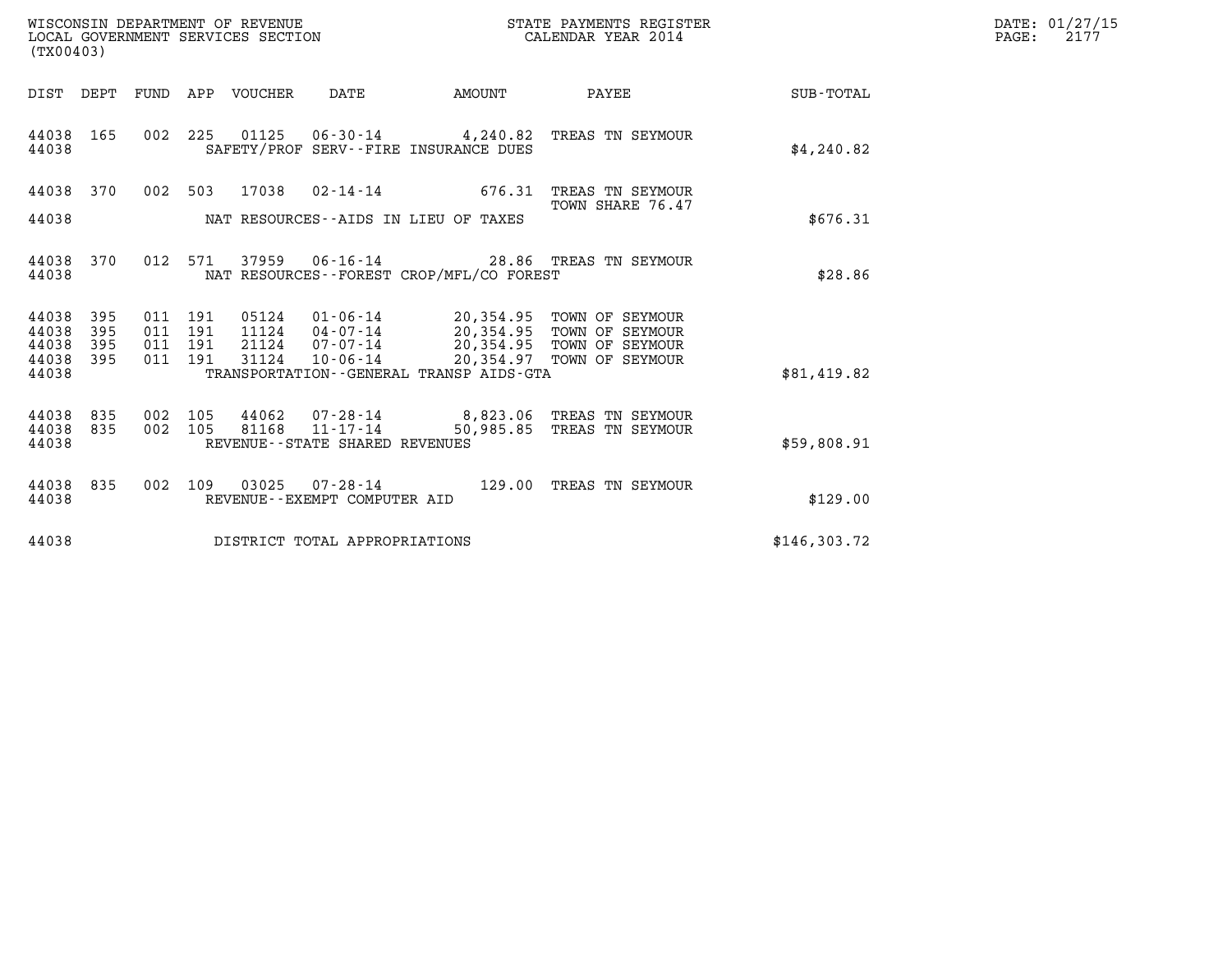| WISCONSIN DEPARTMENT OF REVENUE<br>LOCAL GOVERNMENT SERVICES SECTION<br>(TX00403) |                          |                               |         |                                  |                                |                                              | STATE PAYMENTS REGISTER<br>CALENDAR YEAR 2014                                                                                                                        |              | DATE: 01/27/15<br>2178<br>$\mathtt{PAGE:}$ |
|-----------------------------------------------------------------------------------|--------------------------|-------------------------------|---------|----------------------------------|--------------------------------|----------------------------------------------|----------------------------------------------------------------------------------------------------------------------------------------------------------------------|--------------|--------------------------------------------|
|                                                                                   |                          |                               |         | DIST DEPT FUND APP VOUCHER DATE  |                                | AMOUNT                                       | <b>PAYEE</b>                                                                                                                                                         | SUB - TOTAL  |                                            |
| 44040<br>44040                                                                    | 165                      |                               |         |                                  |                                | SAFETY/PROF SERV--FIRE INSURANCE DUES        | 002 225 01126 06-30-14 5,750.26 TREAS TN VANDENBROEK                                                                                                                 | \$5,750.26   |                                            |
| 44040 370<br>44040                                                                |                          |                               |         |                                  |                                | NAT RESOURCES--FOREST CROP/MFL/CO FOREST     | 012 571 37960 06-16-14 3.20 TREAS TN VANDENBROEK                                                                                                                     | \$3.20       |                                            |
| 44040<br>44040<br>44040<br>44040<br>44040                                         | 395<br>395<br>395<br>395 | 011 191<br>011 191<br>011 191 | 011 191 | 05125<br>11125<br>21125<br>31125 |                                | TRANSPORTATION - - GENERAL TRANSP AIDS - GTA | 01-06-14 11,304.78 TOWN OF VANDENBROEK<br>04-07-14 11,304.78 TOWN OF VANDENBROEK<br>07-07-14 11,304.78 TOWN OF VANDENBROEK<br>10-06-14 11,304.78 TOWN OF VANDENBROEK | \$45, 219.12 |                                            |
| 44040 395<br>44040                                                                |                          |                               | 011 278 |                                  |                                | TRANSPORTATION - - LRIP/TRIP/MSIP GRANTS     | 30240  11-05-14  14,794.00 TREAS TN VANDENBROEK                                                                                                                      | \$14,794.00  |                                            |
| 44040<br>44040<br>44040                                                           | 835<br>835               | 002 105                       | 002 105 |                                  | REVENUE--STATE SHARED REVENUES |                                              | 44063 07-28-14 2,835.99 TREAS TN VANDENBROEK<br>81169    11-17-14    16,070.63    TREAS TN VANDENBROEK                                                               | \$18,906.62  |                                            |
| 44040 835<br>44040                                                                |                          |                               |         |                                  | REVENUE--EXEMPT COMPUTER AID   |                                              | 002 109 03026 07-28-14 112.00 TREAS TN VANDENBROEK                                                                                                                   | \$112.00     |                                            |
| 44040                                                                             |                          |                               |         |                                  | DISTRICT TOTAL APPROPRIATIONS  |                                              |                                                                                                                                                                      | \$84,785.20  |                                            |
|                                                                                   |                          |                               |         |                                  |                                |                                              |                                                                                                                                                                      |              |                                            |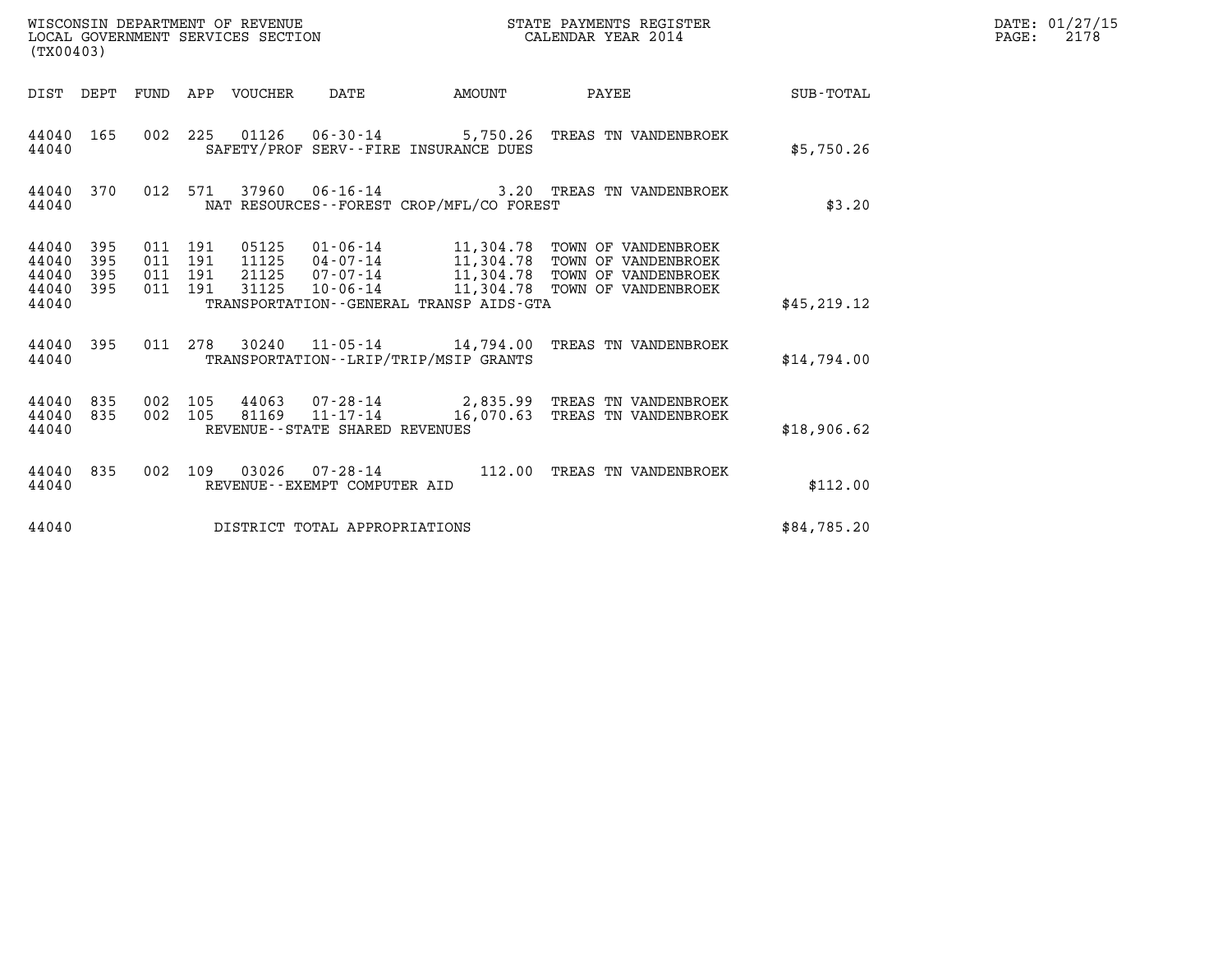| DATE: | 01/27/15 |
|-------|----------|
| PAGE: | 2179     |

| WISCONSIN DEPARTMENT OF REVENUE<br>LOCAL GOVERNMENT SERVICES SECTION<br>(TX00403)                 |                                                                                                                                                                                                                                  | STATE PAYMENTS REGISTER<br>CALENDAR YEAR 2014                                   | DATE: 01/27/15<br>PAGE:<br>2179 |
|---------------------------------------------------------------------------------------------------|----------------------------------------------------------------------------------------------------------------------------------------------------------------------------------------------------------------------------------|---------------------------------------------------------------------------------|---------------------------------|
| DIST<br>DEPT<br>FUND                                                                              | APP VOUCHER<br>DATE<br>AMOUNT                                                                                                                                                                                                    | PAYEE<br>SUB-TOTAL                                                              |                                 |
| 44106 165<br>002<br>44106                                                                         | 225<br>01127<br>06-30-14 646.90 TREAS VIL BEAR CREEK<br>SAFETY/PROF SERV--FIRE INSURANCE DUES                                                                                                                                    | \$646.90                                                                        |                                 |
| 44106<br>395<br>011<br>44106<br>395<br>011<br>44106<br>011<br>395<br>44106<br>395<br>011<br>44106 | 191<br>05126<br>01-06-14 2,618.67 VILLAGE OF BEAR CREEK<br>191<br>11126<br>04-07-14 2,618.67 VILLAGE OF BEAR CREEK<br>21126<br>191<br>$07 - 07 - 14$<br>31126<br>191<br>10-06-14<br>TRANSPORTATION - - GENERAL TRANSP AIDS - GTA | 2,618.67 VILLAGE OF BEAR CREEK<br>2,618.68 VILLAGE OF BEAR CREEK<br>\$10,474.69 |                                 |
| 44106<br>835<br>002<br>002 105<br>44106<br>835<br>44106                                           | 44064<br>105<br>07-28-14 31,906.91 TREAS VIL BEAR CREEK<br>81170<br>180,970.14<br>11-17-14<br>REVENUE--STATE SHARED REVENUES                                                                                                     | TREAS VIL BEAR CREEK<br>\$212,877.05                                            |                                 |
| 44106<br>835<br>002<br>44106                                                                      | 03027<br>109<br>07-28-14<br>52.00<br>REVENUE--EXEMPT COMPUTER AID                                                                                                                                                                | TREAS VIL BEAR CREEK<br>\$52.00                                                 |                                 |
| 44106                                                                                             | DISTRICT TOTAL APPROPRIATIONS                                                                                                                                                                                                    | \$224,050.64                                                                    |                                 |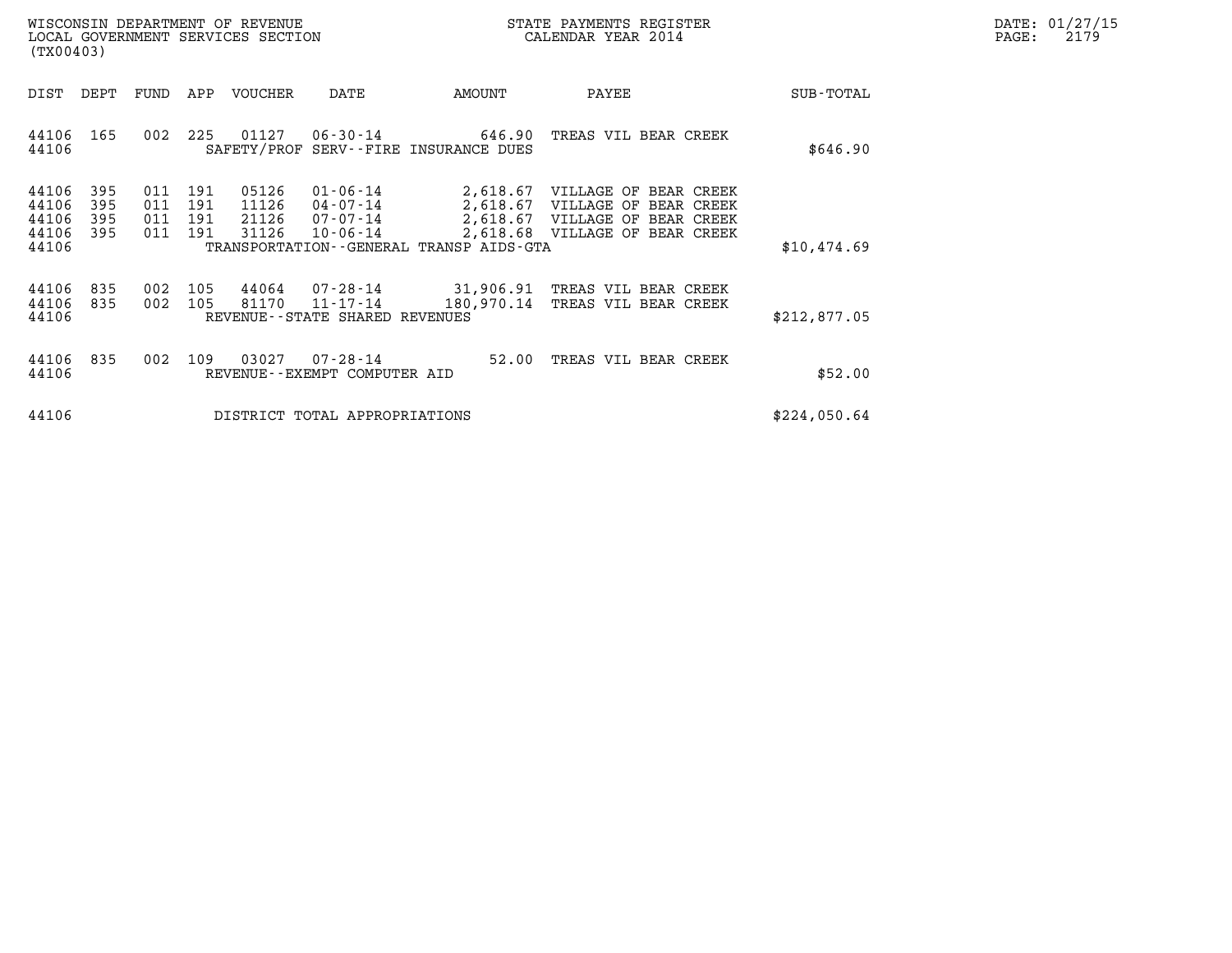| WISCONSIN DEPARTMENT OF REVENUE<br>LOCAL GOVERNMENT SERVICES SECTION<br>CALENDAR YEAR 2014<br>(TX00403) |                        |                   |         |       |                                   |                                              |                                                                                                                               |              | DATE: 01/27/15<br>$\mathtt{PAGE:}$<br>2180 |
|---------------------------------------------------------------------------------------------------------|------------------------|-------------------|---------|-------|-----------------------------------|----------------------------------------------|-------------------------------------------------------------------------------------------------------------------------------|--------------|--------------------------------------------|
|                                                                                                         |                        |                   |         |       |                                   | DIST DEPT FUND APP VOUCHER DATE AMOUNT PAYEE |                                                                                                                               | SUB-TOTAL    |                                            |
| 44107 165<br>44107                                                                                      |                        | 002 225           |         | 01128 |                                   | SAFETY/PROF SERV--FIRE INSURANCE DUES        | 06-30-14 2,785.28 TREAS VIL BLACK CREEK                                                                                       | \$2,785.28   |                                            |
|                                                                                                         |                        |                   |         |       |                                   |                                              | 44107 370 002 503 17039 02-14-14 644.13 TREAS VIL BLACK CREEK<br>TOWN SHARE 197.65                                            |              |                                            |
| 44107                                                                                                   |                        |                   |         |       |                                   | NAT RESOURCES--AIDS IN LIEU OF TAXES         |                                                                                                                               | \$644.13     |                                            |
| 44107                                                                                                   |                        |                   |         |       |                                   | TRANSPORTATION - - HIGHWAY SAFETY - FEDERAL  | 44107 395 011 185 04770 02-24-14 3,745.00 TREAS VIL BLACK CREEK                                                               | \$3,745.00   |                                            |
| 44107 395<br>44107 395                                                                                  |                        | 011 191           | 011 191 |       |                                   |                                              |                                                                                                                               |              |                                            |
| 44107<br>44107 395<br>44107                                                                             | - 395                  | 011 191           | 011 191 |       |                                   | TRANSPORTATION--GENERAL TRANSP AIDS-GTA      |                                                                                                                               | \$59,028.85  |                                            |
|                                                                                                         | 44107                  |                   |         |       |                                   | TRANSPORTATION - - LRIP/TRIP/MSIP GRANTS     | 44107 395 011 278 01942 01-23-14 99,462.75 TREAS VIL BLACK CREEK                                                              | \$99,462.75  |                                            |
|                                                                                                         | 44107 455<br>44107     |                   |         |       | JUSTICE--LAW ENFORCEMENT TRAINING |                                              | 002 231 01113 02-11-14 960.00 TREAS VIL BLACK CREEK                                                                           | \$960.00     |                                            |
| 44107                                                                                                   | 44107 835              | 44107 835 002 105 |         |       | REVENUE--STATE SHARED REVENUES    |                                              | 002  105  44065  07-28-14  69,861.16  TREAS  VIL BLACK CREEK<br>002  105  81171  11-17-14  281,160.51  TREAS  VIL BLACK CREEK | \$351,021.67 |                                            |
| 44107                                                                                                   | 44107 835<br>44107 835 | 002 109           | 002 109 |       | REVENUE--EXEMPT COMPUTER AID      |                                              | 03028  07-28-14   344.00   TREAS VIL BLACK CREEK<br>05231  07-28-14   1,856.00   TREAS VIL BLACK CREEK                        | \$2,200.00   |                                            |
| 44107                                                                                                   | 44107 835              |                   |         |       | REVENUE--LOTTERY CREDIT -         |                                              | 021 363 36254 03-24-14 685.56 TREAS VIL BLACK CREEK                                                                           | \$685.56     |                                            |
| 44107                                                                                                   |                        |                   |         |       | DISTRICT TOTAL APPROPRIATIONS     |                                              |                                                                                                                               | \$520,533.24 |                                            |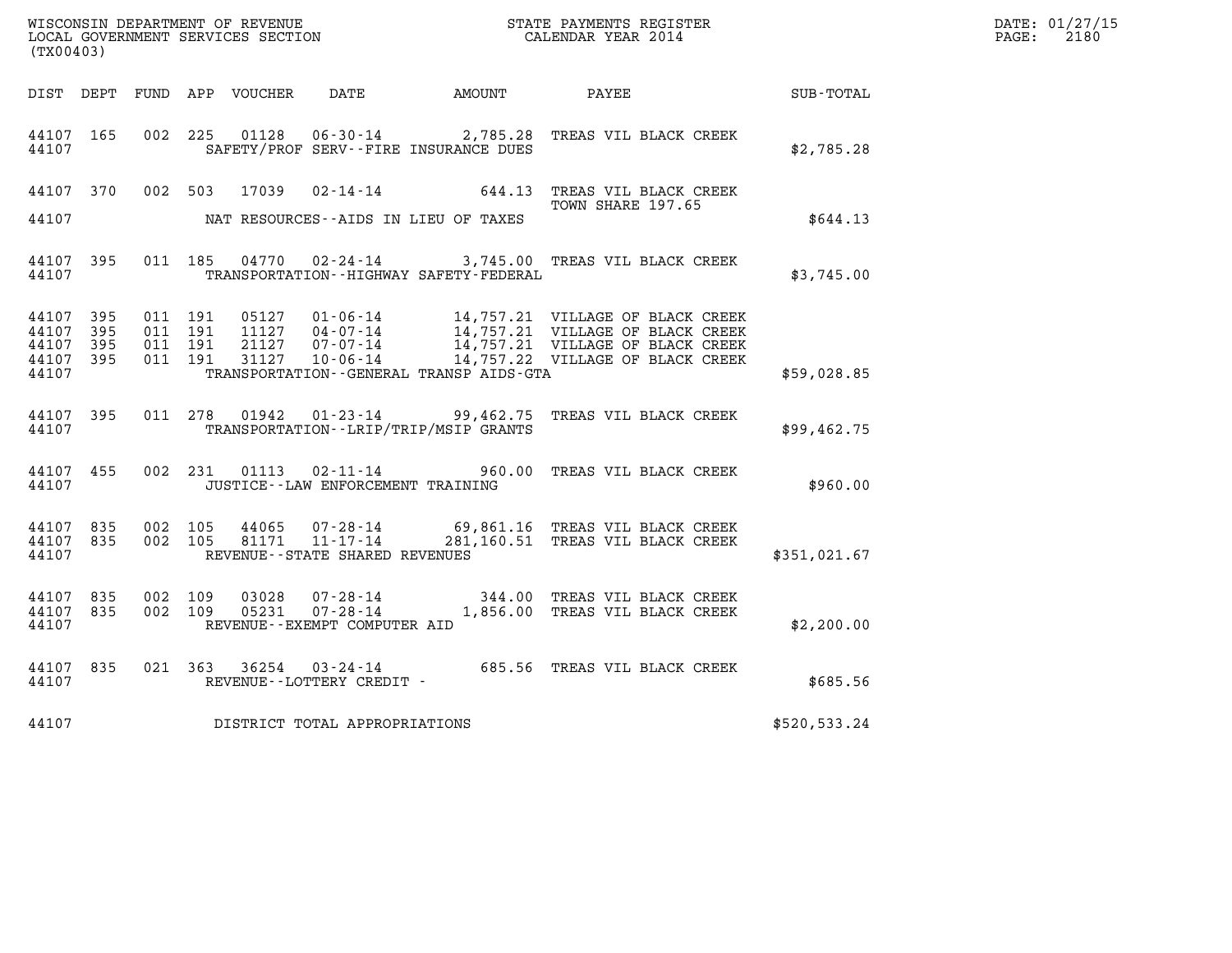| DATE: | 01/27/15 |
|-------|----------|
| PAGE: | 2181     |

| (TX00403)                                                       | WISCONSIN DEPARTMENT OF REVENUE<br>LOCAL GOVERNMENT SERVICES SECTION                | STATE PAYMENTS REGISTER<br>CALENDAR YEAR 2014                                                                                                                                                                                                      |              | DATE: 01/27/15<br>$\mathtt{PAGE:}$<br>2181 |
|-----------------------------------------------------------------|-------------------------------------------------------------------------------------|----------------------------------------------------------------------------------------------------------------------------------------------------------------------------------------------------------------------------------------------------|--------------|--------------------------------------------|
|                                                                 | <b>AMOUNT</b><br>DIST DEPT FUND APP VOUCHER DATE                                    | PAYEE SUB-TOTAL                                                                                                                                                                                                                                    |              |                                            |
| 44111 165<br>44111                                              | SAFETY/PROF SERV--FIRE INSURANCE DUES                                               | 002 225 01129 06-30-14 11,266.91 TREAS VIL COMBINED LOCKS                                                                                                                                                                                          | \$11, 266.91 |                                            |
| 44111 370<br>44111 370<br>44111                                 | 074 658 02060<br>NAT RESOURCES--URBAN NON-POINT GRANTS                              | 074 658 00930 10-20-14 24,899.48 TREAS VIL COMBINED LOCKS<br>03-27-14 13,668.65 TREAS VIL COMBINED LOCKS                                                                                                                                           | \$38,568.13  |                                            |
| 44111 395<br>44111<br>395<br>44111<br>395<br>44111 395<br>44111 | 011 191<br>011 191<br>011 191<br>011 191<br>TRANSPORTATION--GENERAL TRANSP AIDS-GTA | 05128  01-06-14  45,754.88  VILLAGE OF COMBINED LOCKS<br>11128    04-07-14    45,754.88    VILLAGE OF COMBINED LOCKS<br>21128    07-07-14    45,754.88    VILLAGE OF COMBINED LOCKS<br>31128    10-06-14    45,754.90    VILLAGE OF COMBINED LOCKS | \$183.019.54 |                                            |
| 44111 465<br>44111                                              | MILITARY AFFAIRS - - EMERGENCY MANAGEMENT                                           | 072  365  00649  01-24-14  34,942.56  TREAS VIL COMBINED LOCKS                                                                                                                                                                                     | \$34,942.56  |                                            |
| 44111 835<br>002<br>44111 835<br>44111                          | 105<br>002 105<br>REVENUE--STATE SHARED REVENUES                                    | 44066  07-28-14  67,727.53  TREAS VIL COMBINED LOCKS<br>81172  11-17-14  349,500.69  TREAS VIL COMBINED LOCKS                                                                                                                                      | \$417,228.22 |                                            |
| 44111<br>835<br>44111                                           | 002 109<br>REVENUE--EXEMPT COMPUTER AID                                             | 03029  07-28-14  3,605.00  TREAS VIL COMBINED LOCKS                                                                                                                                                                                                | \$3,605.00   |                                            |
| 44111                                                           | DISTRICT TOTAL APPROPRIATIONS                                                       |                                                                                                                                                                                                                                                    | \$688,630.36 |                                            |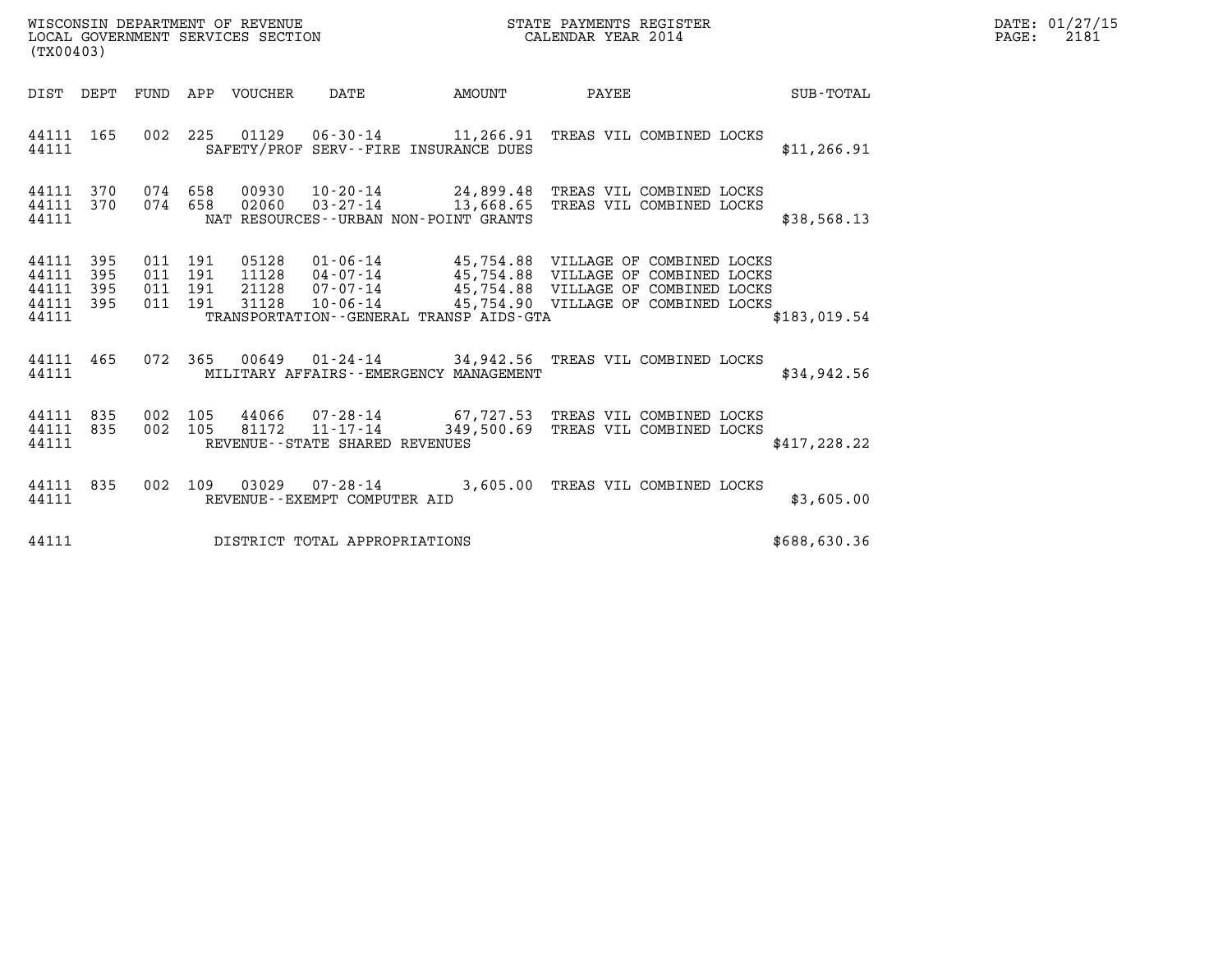| WISCONSIN DEPARTMENT OF REVENUE<br>LOCAL GOVERNMENT SERVICES SECTION<br>(TX00403) |                          |                                          |         |                                 |                                |                                              | STATE PAYMENTS REGISTER<br>CALENDAR YEAR 2014                                                                                                                                                                        |              | DATE: 01/27/15<br>$\mathtt{PAGE:}$<br>2182 |
|-----------------------------------------------------------------------------------|--------------------------|------------------------------------------|---------|---------------------------------|--------------------------------|----------------------------------------------|----------------------------------------------------------------------------------------------------------------------------------------------------------------------------------------------------------------------|--------------|--------------------------------------------|
|                                                                                   |                          |                                          |         | DIST DEPT FUND APP VOUCHER DATE |                                |                                              | AMOUNT PAYEE SUB-TOTAL                                                                                                                                                                                               |              |                                            |
| 44136 165<br>44136                                                                |                          |                                          |         |                                 |                                | SAFETY/PROF SERV--FIRE INSURANCE DUES        | 002 225 01130 06-30-14 7,439.40 TREAS VIL HORTONVILLE                                                                                                                                                                | \$7,439.40   |                                            |
| 44136 370<br>44136                                                                |                          |                                          |         |                                 |                                | NAT RESOURCES - - FOREST CROP/MFL/CO FOREST  | 012 571 37961 06-16-14 13.47 TREAS VIL HORTONVILLE                                                                                                                                                                   | \$13.47      |                                            |
| 44136<br>44136<br>44136<br>44136<br>44136                                         | 395<br>395<br>395<br>395 | 011 191<br>011 191<br>011 191<br>011 191 |         |                                 |                                | TRANSPORTATION - - GENERAL TRANSP AIDS - GTA | 05129  01-06-14  27,420.23  VILLAGE OF HORTONVILLE<br>11129  04-07-14  27,420.23  VILLAGE OF HORTONVILLE<br>21129  07-07-14  27,420.23  VILLAGE OF HORTONVILLE<br>31129  10-06-14  27,420.23  VILLAGE OF HORTONVILLE | \$109.680.92 |                                            |
| 44136 455<br>44136                                                                |                          |                                          |         |                                 |                                | JUSTICE - - LAW ENFORCEMENT TRAINING         | 002 231 01446 02-19-14 960.00 TREAS VIL HORTONVILLE                                                                                                                                                                  | \$960.00     |                                            |
| 44136 835<br>44136 835<br>44136                                                   |                          | 002 105                                  | 002 105 |                                 | REVENUE--STATE SHARED REVENUES |                                              | 44067  07-28-14  70,159.41  TREAS VIL HORTONVILLE<br>81173  11-17-14  397, 672.17  TREAS VIL HORTONVILLE                                                                                                             | \$467,831.58 |                                            |
| 44136 835<br>44136 835<br>44136                                                   |                          | 002 109<br>002 109                       |         |                                 | REVENUE--EXEMPT COMPUTER AID   |                                              | 03030  07-28-14  3,218.00 TREAS VIL HORTONVILLE<br>05232  07-28-14  270.00 TREAS VIL HORTONVILLE                                                                                                                     | \$3,488.00   |                                            |
| 44136                                                                             |                          |                                          |         |                                 | DISTRICT TOTAL APPROPRIATIONS  |                                              |                                                                                                                                                                                                                      | \$589,413.37 |                                            |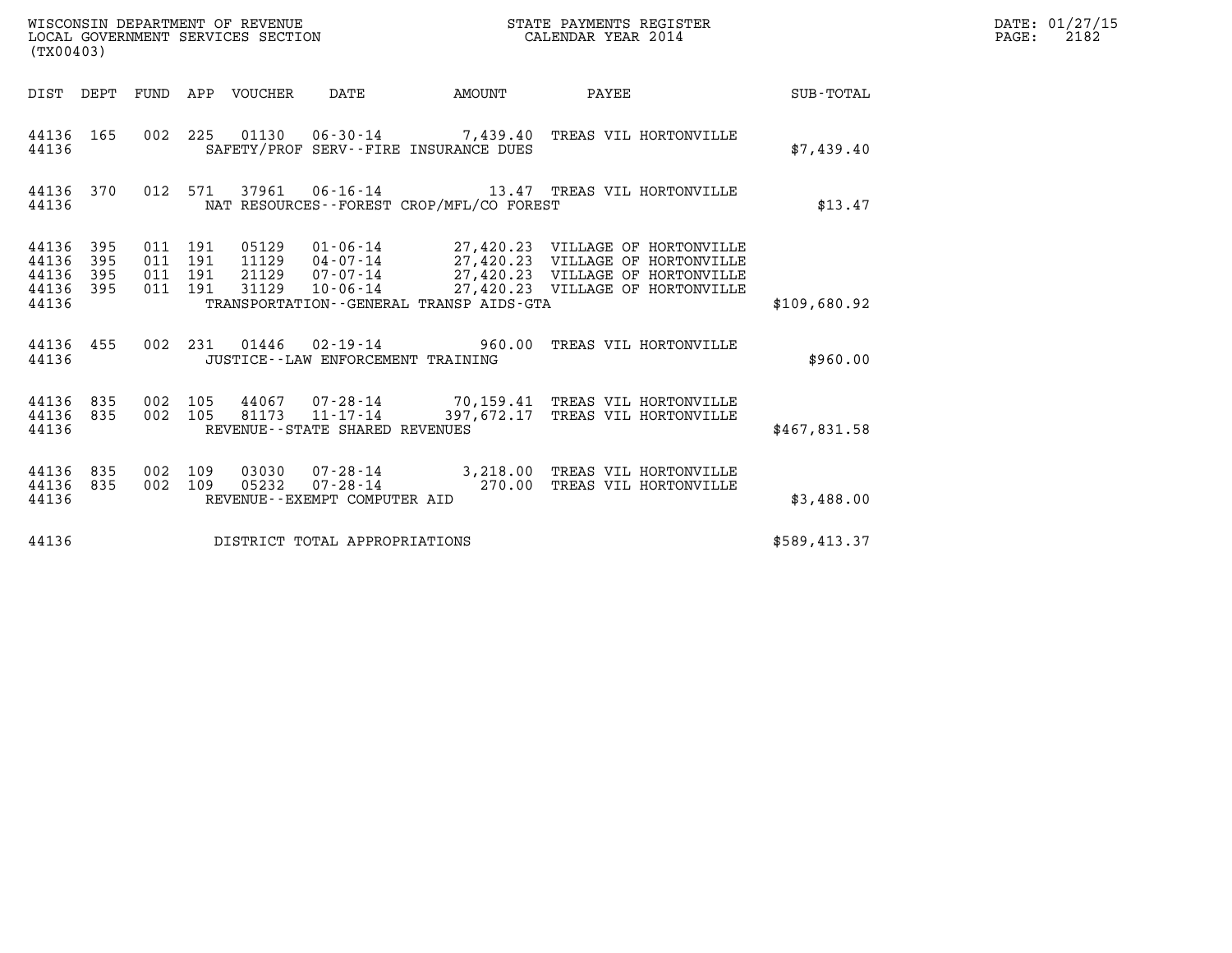| DATE:             | 01/27/15 |
|-------------------|----------|
| $\mathtt{PAGE}$ : | 2183     |

| WISCONSIN DEPARTMENT OF REVENUE<br>LOCAL GOVERNMENT SERVICES SECTION<br>(TX00403)                                                                                                                                                          |            | STATE PAYMENTS REGISTER<br>CALENDAR YEAR 2014                                      |              | DATE: 01/27/15<br>$\mathtt{PAGE:}$<br>2183 |
|--------------------------------------------------------------------------------------------------------------------------------------------------------------------------------------------------------------------------------------------|------------|------------------------------------------------------------------------------------|--------------|--------------------------------------------|
| FUND APP VOUCHER<br>DIST DEPT<br>DATE                                                                                                                                                                                                      | AMOUNT     | PAYEE                                                                              | SUB-TOTAL    |                                            |
| 225<br>01131  06-30-14  19,532.91 TREAS VIL KIMBERLY<br>44141<br>165<br>002<br>SAFETY/PROF SERV--FIRE INSURANCE DUES<br>44141                                                                                                              |            |                                                                                    | \$19,532.91  |                                            |
| 44141<br>395<br>011 191<br>05130<br>44141<br>395<br>011 191<br>11130  04-07-14  87,831.14  VILLAGE OF KIMBERLY<br>44141<br>395<br>011 191<br>21130<br>44141<br>395<br>011 191<br>31130<br>44141<br>TRANSPORTATION--GENERAL TRANSP AIDS-GTA |            | 01-06-14  87,831.14  VILLAGE OF KIMBERLY<br>10-06-14 87,831.14 VILLAGE OF KIMBERLY | \$351,324.56 |                                            |
| 00698  02-11-14  55,083.27  TREAS VIL KIMBERLY<br>44141<br>465<br>072 365<br>44141<br>MILITARY AFFAIRS - - EMERGENCY MANAGEMENT                                                                                                            |            |                                                                                    | \$55,083.27  |                                            |
| 44141<br>835<br>105<br>44068  07-28-14  131,633.05  TREAS VIL KIMBERLY<br>002<br>44141<br>835<br>002<br>105<br>81174<br>$11 - 17 - 14$<br>44141<br>REVENUE--STATE SHARED REVENUES                                                          | 368,458.12 | TREAS VIL KIMBERLY                                                                 | \$500.091.17 |                                            |
| 44141<br>835<br>002<br>109<br>03031<br>44141<br>835<br>002<br>109<br>05233<br>07-28-14<br>44141<br>REVENUE - - EXEMPT COMPUTER AID                                                                                                         | 57,636.00  | 07-28-14 16,195.00 TREAS VIL KIMBERLY<br>TREAS VIL KIMBERLY                        | \$73,831.00  |                                            |
| 44141<br>DISTRICT TOTAL APPROPRIATIONS                                                                                                                                                                                                     |            |                                                                                    | \$999,862.91 |                                            |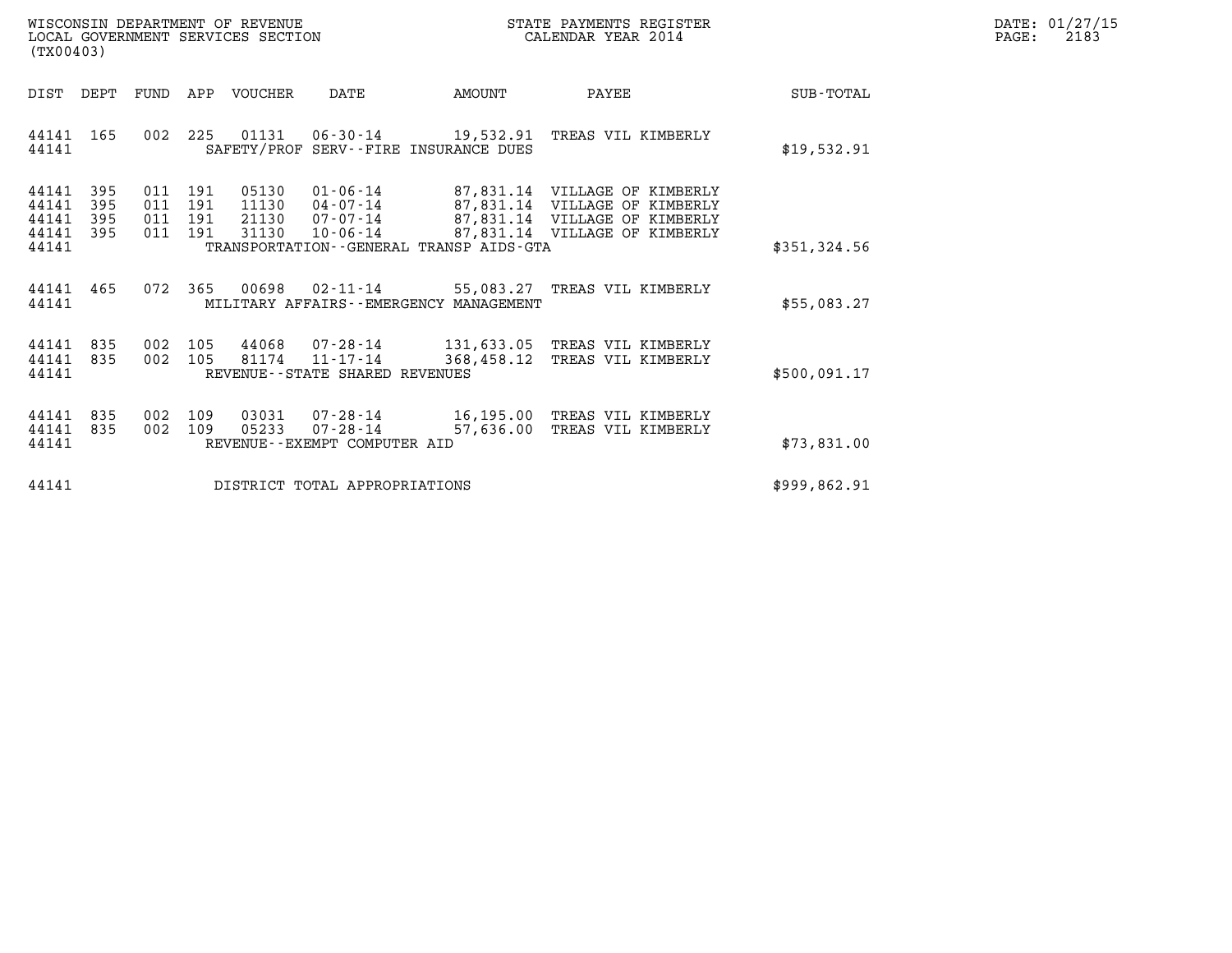| DATE: | 01/27/15 |
|-------|----------|
| PAGE: | 2184     |

| WISCONSIN DEPARTMENT OF REVENUE<br>LOCAL GOVERNMENT SERVICES SECTION<br>(TX00403) |            |                                          |                                          |                                           |                                                        | STATE PAYMENTS REGISTER<br>CALENDAR YEAR 2014 |                                                                                                                                                                                                        |                | DATE: 01/27/15<br>$\mathtt{PAGE:}$<br>2184 |
|-----------------------------------------------------------------------------------|------------|------------------------------------------|------------------------------------------|-------------------------------------------|--------------------------------------------------------|-----------------------------------------------|--------------------------------------------------------------------------------------------------------------------------------------------------------------------------------------------------------|----------------|--------------------------------------------|
| DIST DEPT                                                                         |            |                                          |                                          | FUND APP VOUCHER                          | DATE                                                   | <b>AMOUNT</b>                                 | PAYEE                                                                                                                                                                                                  | SUB-TOTAL      |                                            |
| 44146<br>44146                                                                    | 165        |                                          | 002 225                                  | 01132                                     |                                                        | SAFETY/PROF SERV--FIRE INSURANCE DUES         | 06-30-14 27,349.67 TREAS VIL LITTLE CHUTE                                                                                                                                                              | \$27,349.67    |                                            |
| 44146 395<br>44146<br>44146 395<br>44146 395<br>44146                             | 395        |                                          | 011 162<br>011 162<br>011 162<br>011 162 | 06071<br>12071<br>22071<br>32071          |                                                        | TRANSPORTATION--CONNECTING HIGHWAY AIDS       | 01-06-14 7,862.95 VILLAGE OF LITTLE CHUTE<br>04-07-14 7,862.95 VILLAGE OF LITTLE CHUTE<br>07-07-14 7,862.95 VILLAGE OF LITTLE CHUTE<br>10-06-14 7,862.98 VILLAGE OF LITTLE CHUTE                       | \$31,451.83    |                                            |
| 44146 395<br>44146<br>44146<br>44146 395<br>44146 395<br>44146                    | 395<br>395 | 011 185<br>011 185<br>011 185<br>011 185 | 011 185                                  | 16067<br>19531<br>22929<br>25143<br>31460 | 09 - 24 - 14<br>11 - 19 - 14                           | TRANSPORTATION - - HIGHWAY SAFETY - FEDERAL   | 06-26-14 1,984.45 TREAS VIL LITTLE CHUTE<br>07-29-14 1,000.88 TREAS VIL LITTLE CHUTE<br>09-02-14 1,264.65 TREAS VIL LITTLE CHUTE<br>2,799.25 TREAS VIL LITTLE CHUTE<br>5,297.89 TREAS VIL LITTLE CHUTE | \$12,347.12    |                                            |
| 44146 395<br>44146<br>44146 395<br>44146 395<br>44146                             | 395        | 011 191<br>011 191<br>011 191            | 011 191                                  | 05131<br>11131<br>21131<br>31131          |                                                        | TRANSPORTATION--GENERAL TRANSP AIDS-GTA       |                                                                                                                                                                                                        | \$439,384.68   |                                            |
| 44146 455<br>44146 455<br>44146                                                   |            | 002                                      | 231<br>002 231                           | 01392<br>01746                            | 10-14-14<br>JUSTICE -- LAW ENFORCEMENT TRAINING        |                                               | 02-19-14 4,640.00 TREAS VIL LITTLE CHUTE<br>3,010.00 TREAS VIL LITTLE CHUTE                                                                                                                            | \$7,650.00     |                                            |
| 44146 835<br>44146 835<br>44146                                                   |            | 002 105                                  | 002 105                                  | 44069<br>81175                            | 07-28-14<br>11-17-14<br>REVENUE--STATE SHARED REVENUES |                                               | 306,642.37 TREAS VIL LITTLE CHUTE<br>1,291,859.60 TREAS VIL LITTLE CHUTE                                                                                                                               | \$1,598,501.97 |                                            |
| 44146 835<br>44146 835<br>44146                                                   |            | 002 109<br>002 109                       |                                          | 03032<br>05234                            | 07-28-14<br>REVENUE--EXEMPT COMPUTER AID               |                                               | 07-28-14 17,347.00 TREAS VIL LITTLE CHUTE<br>29,085.00 TREAS VIL LITTLE CHUTE                                                                                                                          | \$46,432.00    |                                            |
| 44146<br>44146                                                                    | 835        |                                          |                                          |                                           | 021 363 36255 03-24-14<br>REVENUE - - LOTTERY CREDIT - |                                               | 11,357.64 TREAS VIL LITTLE CHUTE                                                                                                                                                                       | \$11,357.64    |                                            |
| 44146                                                                             |            |                                          |                                          |                                           | DISTRICT TOTAL APPROPRIATIONS                          |                                               |                                                                                                                                                                                                        | \$2,174,474.91 |                                            |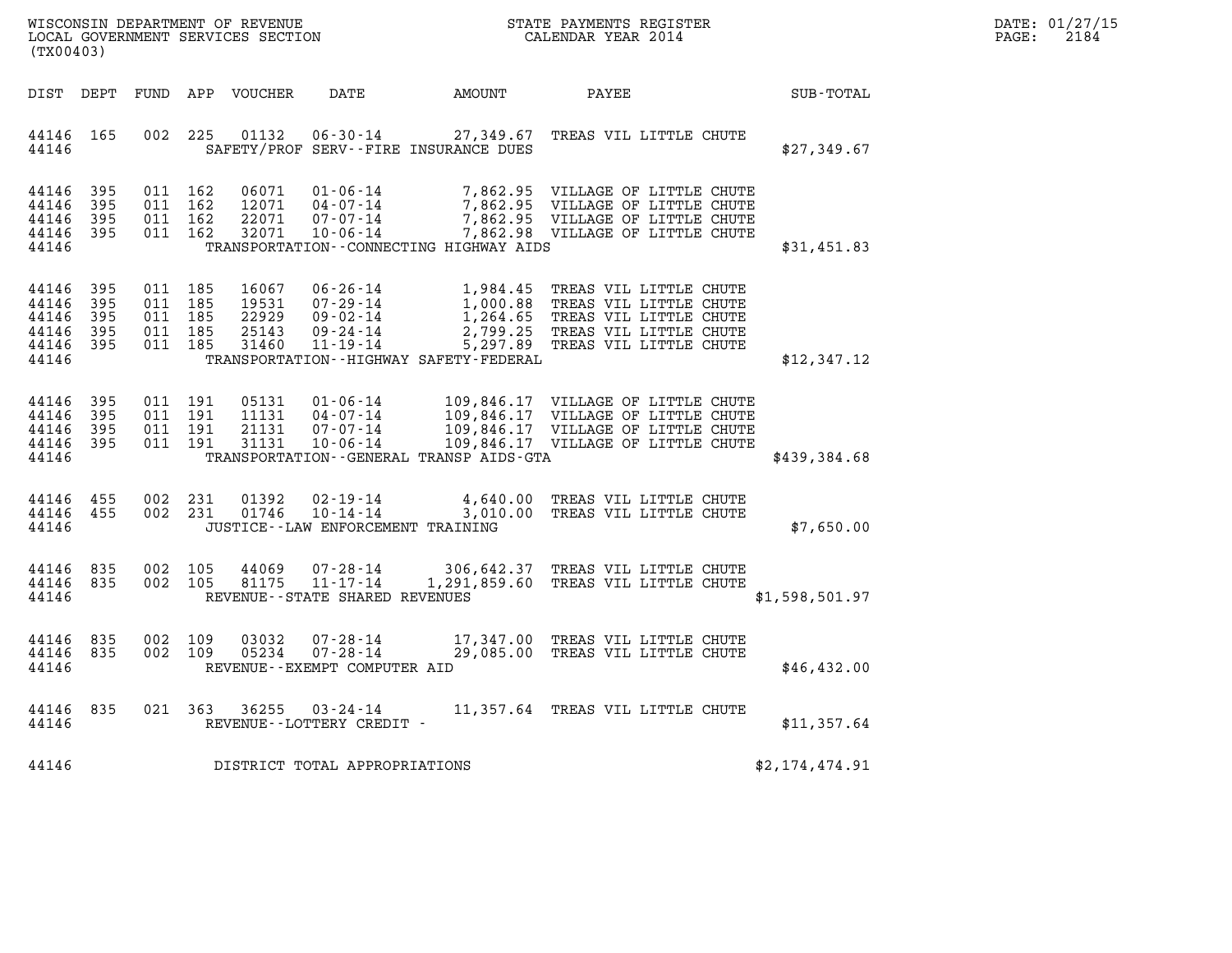| WISCONSIN DEPARTMENT OF REVENUE   | STATE PAYMENTS REGISTER | DATE: 01/27/15 |
|-----------------------------------|-------------------------|----------------|
| LOCAL GOVERNMENT SERVICES SECTION | CALENDAR YEAR 2014      | 2185<br>PAGE:  |

| WISCONSIN DEPARTMENT OF REVENUE<br>LOCAL GOVERNMENT SERVICES SECTION<br>(TX00403)                 | STATE PAYMENTS REGISTER<br>CALENDAR YEAR 2014                                                                                                                       |           |                                                                                                                          |                  |
|---------------------------------------------------------------------------------------------------|---------------------------------------------------------------------------------------------------------------------------------------------------------------------|-----------|--------------------------------------------------------------------------------------------------------------------------|------------------|
| DIST<br>DEPT<br><b>FUND</b>                                                                       | APP<br><b>VOUCHER</b><br>DATE                                                                                                                                       | AMOUNT    | PAYEE                                                                                                                    | <b>SUB-TOTAL</b> |
| 002<br>44155<br>165<br>44155                                                                      | 225<br>01133 06-30-14 359.39<br>SAFETY/PROF SERV--FIRE INSURANCE DUES                                                                                               |           | TREAS VIL NICHOLS                                                                                                        | \$359.39         |
| 395<br>44155<br>011<br>395<br>011<br>44155<br>44155<br>395<br>011<br>44155<br>395<br>011<br>44155 | 05132<br>01-06-14<br>191<br>191<br>11132<br>$04 - 07 - 14$<br>191<br>21132<br>07-07-14<br>191<br>31132<br>$10 - 06 - 14$<br>TRANSPORTATION--GENERAL TRANSP AIDS-GTA |           | 1,869.09 VILLAGE OF NICHOLS<br>1,869.09 VILLAGE OF NICHOLS<br>1,869.09 VILLAGE OF NICHOLS<br>1,869.12 VILLAGE OF NICHOLS | \$7,476.39       |
| 835<br>44155<br>002<br>835<br>002<br>44155<br>44155                                               | 105<br>44070  07-28-14  14,979.85  TREAS VIL NICHOLS<br>105<br>81176<br>11-17-14<br>REVENUE - - STATE SHARED REVENUES                                               | 84,828.78 | TREAS VIL NICHOLS                                                                                                        | \$99,808.63      |
| 002<br>44155<br>835<br>44155                                                                      | 109<br>03033<br>$07 - 28 - 14$<br>REVENUE - - EXEMPT COMPUTER AID                                                                                                   | 79.00     | TREAS VIL NICHOLS                                                                                                        | \$79.00          |
| 021<br>44155<br>835<br>44155                                                                      | 363<br>36256<br>$03 - 24 - 14$<br>REVENUE - - LOTTERY CREDIT -                                                                                                      | 1,358.08  | TREAS VIL NICHOLS                                                                                                        | \$1,358.08       |
| 44155                                                                                             | DISTRICT TOTAL APPROPRIATIONS                                                                                                                                       |           |                                                                                                                          | \$109,081.49     |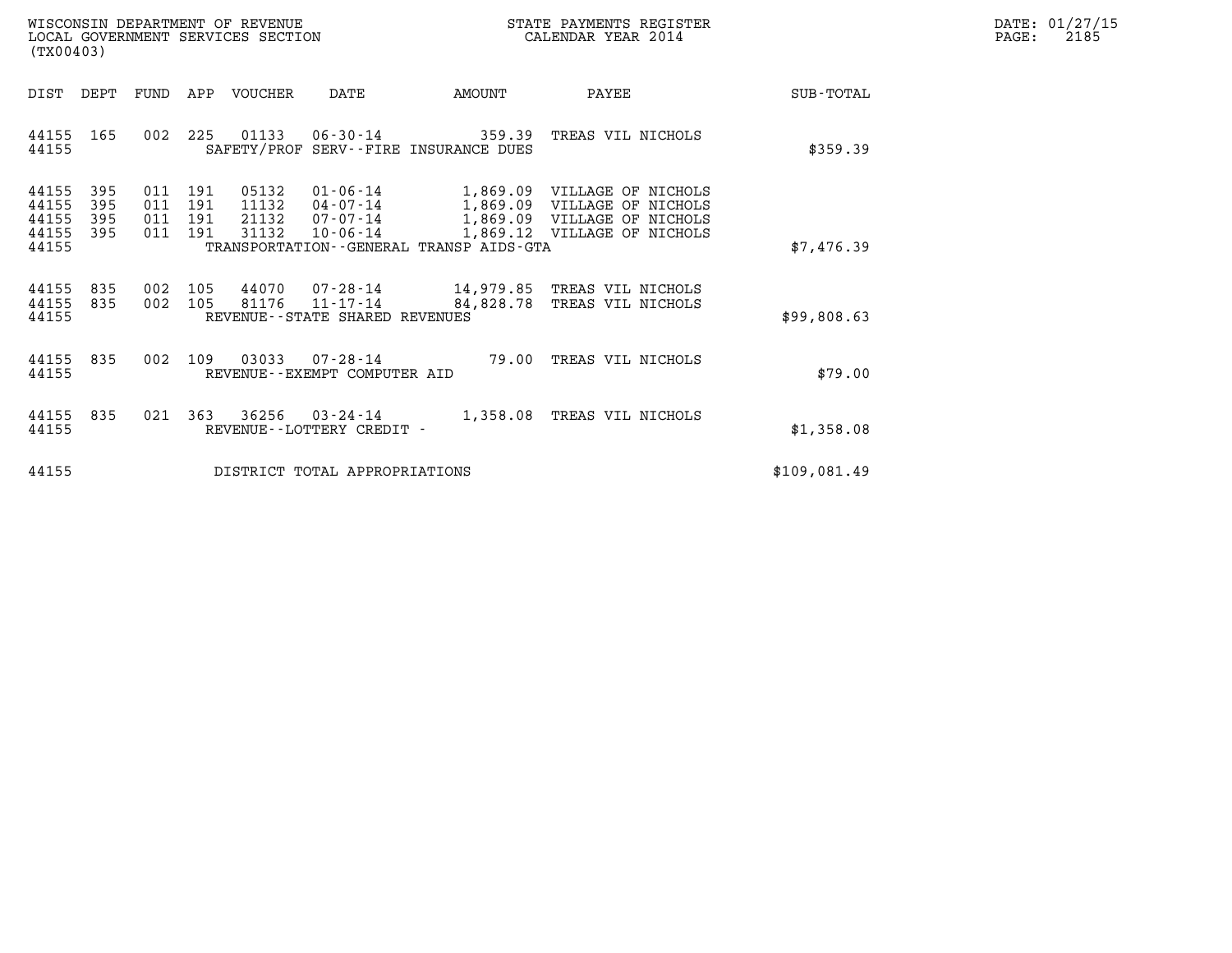| DATE: | 01/27/15 |
|-------|----------|
| PAGE: | 2186     |

| (TX00403)                                                 |  |                                         |                                          |                            |                                      |                                             |                                                                                                                                                                                                      |              | DATE: 01/27/15<br>$\mathtt{PAGE:}$<br>2186 |
|-----------------------------------------------------------|--|-----------------------------------------|------------------------------------------|----------------------------|--------------------------------------|---------------------------------------------|------------------------------------------------------------------------------------------------------------------------------------------------------------------------------------------------------|--------------|--------------------------------------------|
|                                                           |  |                                         |                                          | DIST DEPT FUND APP VOUCHER |                                      |                                             | DATE AMOUNT PAYEE SUB-TOTAL                                                                                                                                                                          |              |                                            |
| 44181 165<br>44181                                        |  |                                         |                                          |                            |                                      | SAFETY/PROF SERV--FIRE INSURANCE DUES       | 002 225 01134 06-30-14 1,635.23 TREAS VIL SHIOCTON                                                                                                                                                   | \$1,635.23   |                                            |
| 44181 370<br>44181 370                                    |  | 44181 370 002 503<br>002 503<br>002 503 |                                          |                            |                                      |                                             | 17040  02-14-14  720.18  TREAS VIL SHIOCTON<br>17040  02-14-14  948.30  TREAS VIL SHIOCTON<br>17040  02-14-14  19.62  TREAS VIL SHIOCTON<br>TOWN SHARE 478.34                                        |              |                                            |
| 44181                                                     |  |                                         |                                          |                            |                                      | NAT RESOURCES--AIDS IN LIEU OF TAXES        |                                                                                                                                                                                                      | \$1,688.10   |                                            |
| 44181 370<br>44181                                        |  |                                         |                                          |                            |                                      | NAT RESOURCES-GENERAL OPERATIONS-FEDERAL    | 002 941 01265 12-11-14 45,000.00 TREAS VIL SHIOCTON                                                                                                                                                  | \$45,000.00  |                                            |
| 44181 370<br>44181                                        |  |                                         |                                          |                            |                                      | NAT RESOURCES - - FOREST CROP/MFL/CO FOREST | 012 571 37962 06-16-14 8.66 TREAS VIL SHIOCTON                                                                                                                                                       | \$8.66       |                                            |
| 44181 395<br>44181                                        |  |                                         |                                          | 011 185 12505              |                                      | TRANSPORTATION - - HIGHWAY SAFETY - FEDERAL | 05-19-14 4,000.00 TREAS VIL SHIOCTON                                                                                                                                                                 | \$4,000.00   |                                            |
| 44181 395<br>44181 395<br>44181 395<br>44181 395<br>44181 |  |                                         | 011 191<br>011 191<br>011 191<br>011 191 |                            |                                      | TRANSPORTATION--GENERAL TRANSP AIDS-GTA     | 05133  01-06-14  8,026.10  VILLAGE OF SHIOCTON<br>11133  04-07-14  8,026.10  VILLAGE OF SHIOCTON<br>21133  07-07-14  8,026.10  VILLAGE OF SHIOCTON<br>31133  10-06-14  8,026.11  VILLAGE OF SHIOCTON | \$32,104.41  |                                            |
| 44181 395<br>44181                                        |  |                                         |                                          | 011 278 34102              |                                      | TRANSPORTATION - - LRIP/TRIP/MSIP GRANTS    | 12-12-14 50,636.45 TREAS VIL SHIOCTON                                                                                                                                                                | \$50,636.45  |                                            |
| 44181 435<br>44181                                        |  |                                         |                                          |                            |                                      | HS--AMBULANCE FUNDING ASSISTANCE GRANTS     | 005 162 01HSD 09-08-14 4,133.31 TREAS VILL SHIOCTON                                                                                                                                                  | \$4,133.31   |                                            |
| 44181                                                     |  |                                         |                                          |                            |                                      | HS--PREPAID MEDICAL TRANSPORT REIMBURSE     | 44181 435 005 163 01LGS 11-17-14 1,000.00 SHIOCTON BOVINA FIRE DEPT                                                                                                                                  | \$1,000.00   |                                            |
| 44181                                                     |  |                                         |                                          |                            | JUSTICE - - LAW ENFORCEMENT TRAINING |                                             | 44181 455 002 231 01738 02-26-14 480.00 TREAS VIL SHIOCTON                                                                                                                                           | \$480.00     |                                            |
| 44181 835 002 105<br>44181 835<br>44181                   |  | 002 105                                 |                                          |                            | REVENUE - - STATE SHARED REVENUES    |                                             | 44071  07-28-14  58,172.33  TREAS VIL SHIOCTON<br>81177  11-17-14  292,089.66  TREAS VIL SHIOCTON                                                                                                    | \$350,261.99 |                                            |
| 44181 835<br>44181                                        |  |                                         |                                          |                            | REVENUE--EXEMPT COMPUTER AID         |                                             | 002 109 03034 07-28-14 193.00 TREAS VIL SHIOCTON                                                                                                                                                     | \$193.00     |                                            |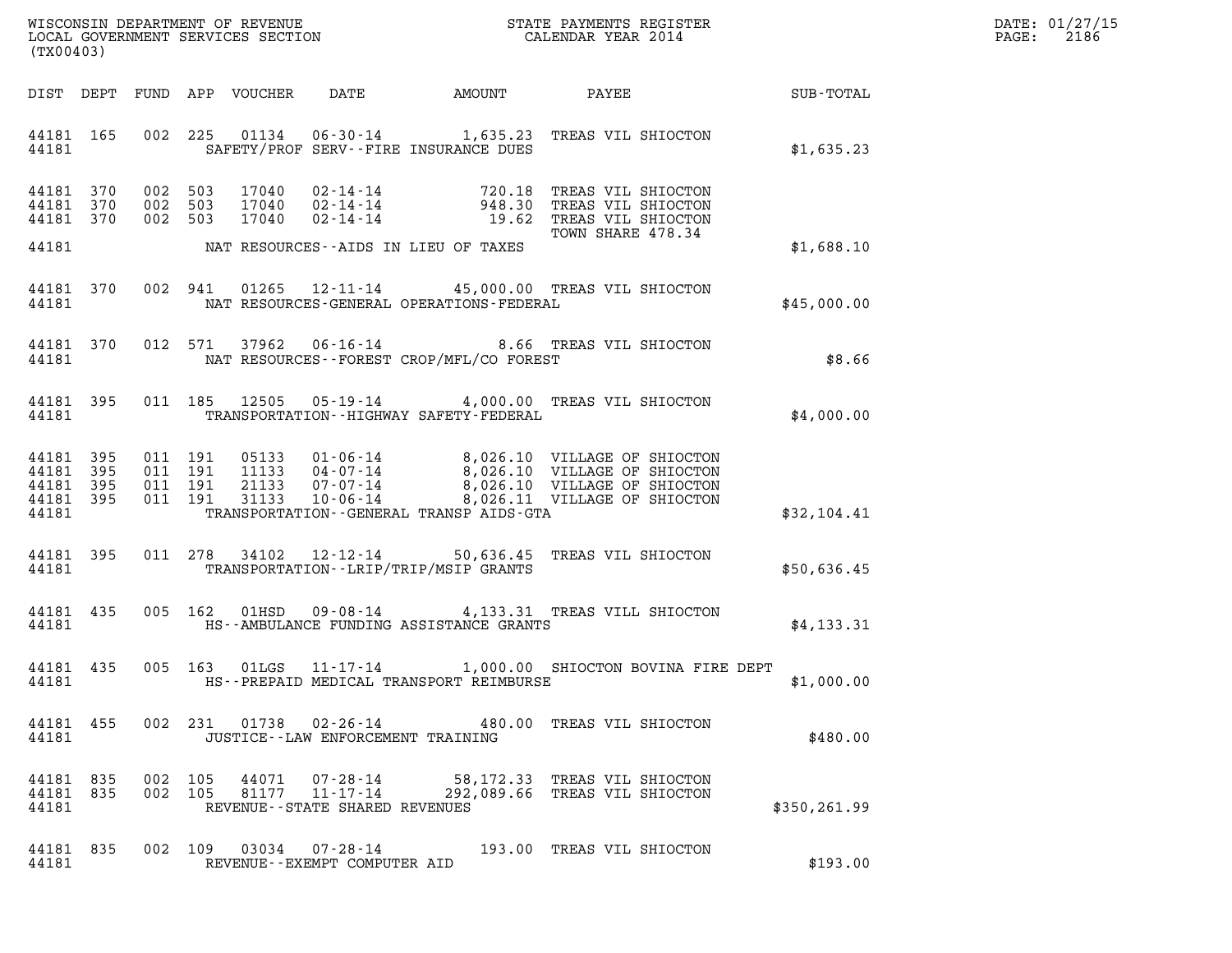| WISCONSIN DEPARTMENT OF REVENUE<br>LOCAL GOVERNMENT SERVICES SECTION<br>(TX00403) |      |     |         |                                                |          | STATE PAYMENTS REGISTER<br>CALENDAR YEAR 2014 |              | DATE: 01/27/15<br>2187<br>PAGE: |
|-----------------------------------------------------------------------------------|------|-----|---------|------------------------------------------------|----------|-----------------------------------------------|--------------|---------------------------------|
| DEPT<br>DIST                                                                      | FUND | APP | VOUCHER | DATE                                           | AMOUNT   | PAYEE                                         | SUB-TOTAL    |                                 |
| 835<br>44181<br>44181                                                             | 021  | 363 | 36257   | $03 - 24 - 14$<br>REVENUE - - LOTTERY CREDIT - | 4,798.08 | TREAS VIL SHIOCTON                            | \$4,798.08   |                                 |
| 44181                                                                             |      |     |         | DISTRICT TOTAL APPROPRIATIONS                  |          |                                               | \$495,939.23 |                                 |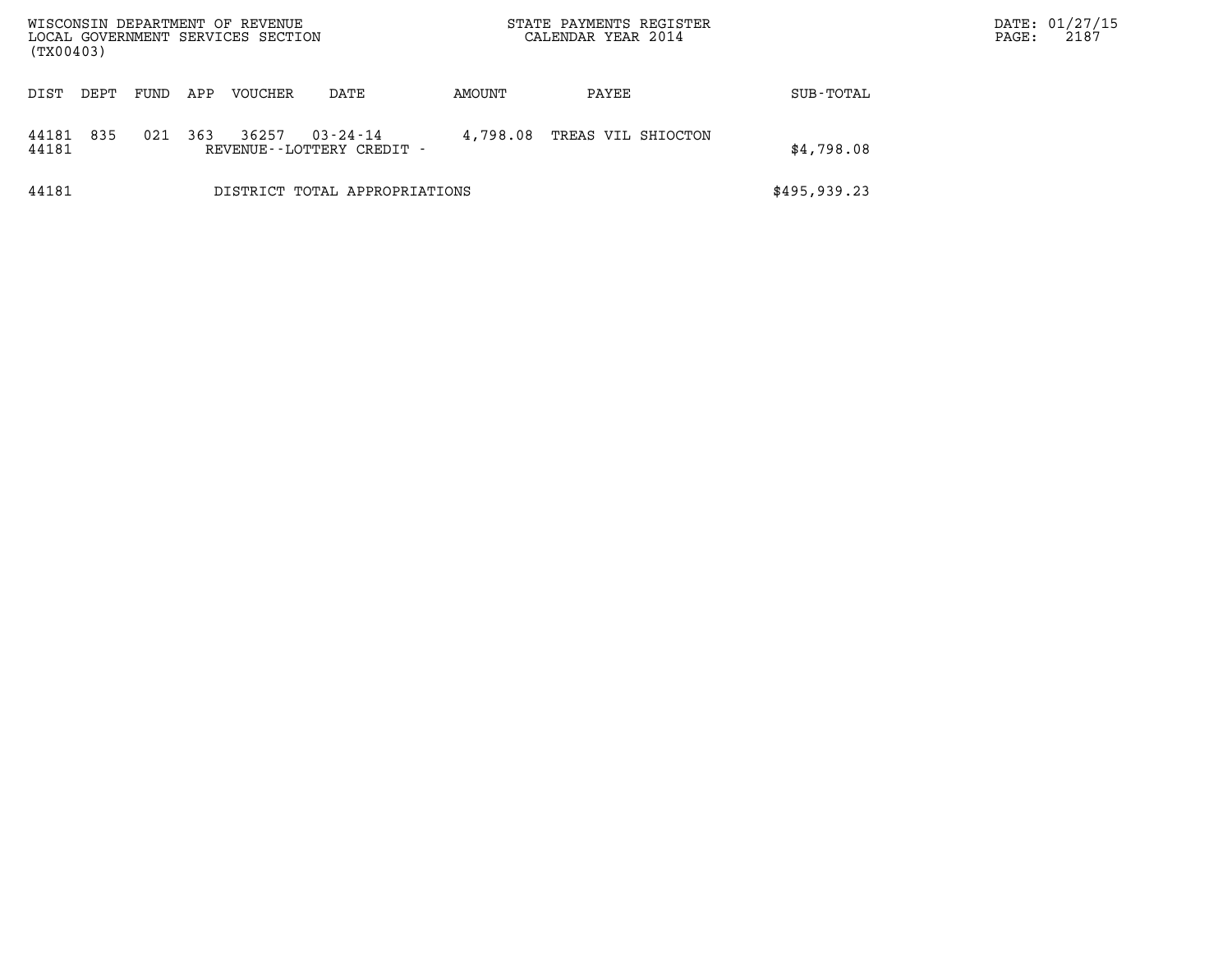| DATE: | 01/27/15 |
|-------|----------|
| PAGE: | 2188     |

| WISCONSIN DEPARTMENT OF REVENUE<br>LOCAL GOVERNMENT SERVICES SECTION<br>(TX00403)                                                                                                                                                                                                                                                                                                                                                                                                                                            | STATE PAYMENTS REGISTER<br>CALENDAR YEAR 2014                                                                                                                                                                                                                                                                                                                                  | DATE: 01/27/15<br>2188<br>PAGE: |
|------------------------------------------------------------------------------------------------------------------------------------------------------------------------------------------------------------------------------------------------------------------------------------------------------------------------------------------------------------------------------------------------------------------------------------------------------------------------------------------------------------------------------|--------------------------------------------------------------------------------------------------------------------------------------------------------------------------------------------------------------------------------------------------------------------------------------------------------------------------------------------------------------------------------|---------------------------------|
| <b>AMOUNT</b><br>DIST DEPT<br>FUND APP VOUCHER<br>DATE                                                                                                                                                                                                                                                                                                                                                                                                                                                                       | SUB-TOTAL<br>PAYEE                                                                                                                                                                                                                                                                                                                                                             |                                 |
| 44201 165<br>002 225<br>44201<br>SAFETY/PROF SERV--FIRE INSURANCE DUES                                                                                                                                                                                                                                                                                                                                                                                                                                                       | 01135  06-30-14  197,359.68  TREAS CITY APPLETON<br>\$197,359.68                                                                                                                                                                                                                                                                                                               |                                 |
| 44201 395<br>011 162<br>06072<br>44201<br>395<br>011 162<br>12072<br>44201 395<br>011 162<br>22072<br>44201 395<br>011 162<br>32072<br>44201<br>TRANSPORTATION - - CONNECTING HIGHWAY AIDS                                                                                                                                                                                                                                                                                                                                   | 01-06-14<br>04-07-14<br>07-07-14<br>07-07-14<br>07-06-14<br>06-06-14<br>06-06-14<br>06-06-14<br>06-06-14<br>06-06-14<br>06-06-14<br>06-050.81<br>07-07-14<br>06-050.81<br>07-07-14<br>06-06-14<br>06-050.81<br>07-07-14<br>06-06-14<br>\$224, 203.24                                                                                                                           |                                 |
| 44201 395<br>011 175<br>05555<br>$03 - 05 - 14$<br>44201<br>TRANSPORTATION - - PARATRANSIT AIDS, STATE                                                                                                                                                                                                                                                                                                                                                                                                                       | 103,586.00 TREAS CITY APPLETON<br>\$103,586.00                                                                                                                                                                                                                                                                                                                                 |                                 |
| 44201 395<br>011 176<br>16042<br>011 176<br>44201 395<br>24042<br>44201 395<br>011 176<br>26042<br>011 176<br>44201 395<br>42042<br>TRANSPORTATION--BICYCLE & PEDESTRIAN AID<br>44201                                                                                                                                                                                                                                                                                                                                        | 06-04-14 535,606.00 CITY OF APPLETON<br>07-07-14 535,605.00 CITY OF APPLETON<br>09-30-14 535,605.00 CITY OF APPLETON<br>12-30-14 321,363.00 CITY OF APPLETON<br>\$1,928,179.00                                                                                                                                                                                                 |                                 |
| 44201 395<br>011 182<br>03245<br>44201 395<br>011 182<br>11792<br>05-12-14<br>44201 395<br>011 182<br>30949<br>$11 - 14 - 14$<br>44201<br>TRANSPORTATION - - TRANSIT AIDS - FEDERAL                                                                                                                                                                                                                                                                                                                                          | 02-10-14 50,986.00 TREAS CITY APPLETON<br>3,748.55 TREAS CITY APPLETON<br>17,671.08 TREAS CITY APPLETON<br>\$72,405.63                                                                                                                                                                                                                                                         |                                 |
| 44201 395<br>011 185<br>04771<br>44201<br>395<br>011 185<br>08056<br>011 185<br>44201<br>395<br>09953<br>44201<br>395<br>011 185<br>12506<br>44201<br>395<br>011 185<br>17157<br>44201<br>395<br>011 185<br>17401<br>44201<br>395<br>011 185<br>18836<br>44201<br>395<br>011 185<br>18836<br>44201 395<br>011 185<br>22208<br>44201<br>395<br>011 185<br>22208<br>44201 395<br>011 185<br>25637<br>$09 - 29 - 14$<br>44201 395<br>011 185<br>29400<br>$10 - 31 - 14$<br>44201<br>TRANSPORTATION - - HIGHWAY SAFETY - FEDERAL | 02-24-14 2,493.86 TREAS CITY APPLETON<br>02-24-14<br>03-31-14<br>3,078.72 TREAS CITY APPLETON<br>04-21-14<br>2,241.45 TREAS CITY APPLETON<br>05-19-14<br>2,407.13 TREAS CITY APPLETON<br>07-09-14<br>4,444.07 TREAS CITY APPLETON<br>07-23-14<br>07-23-14<br>363.00 TREAS CITY APPLETON<br>08-2<br>1,069.52 TREAS CITY APPLETON<br>1,575.50 TREAS CITY APPLETON<br>\$23,030.19 |                                 |
| 44201 395<br>011 191<br>05134<br>$01 - 06 - 14$<br>44201 395<br>011 191<br>11134<br>$04 - 07 - 14$<br>44201 395<br>011 191<br>21134<br>$07 - 07 - 14$<br>44201 395<br>011 191<br>31134<br>$10 - 06 - 14$<br>44201<br>TRANSPORTATION - - GENERAL TRANSP AIDS - GTA                                                                                                                                                                                                                                                            | 596,298.47 CITY OF APPLETON<br>596,298.47 CITY OF APPLETON<br>596,298.47 CITY OF APPLETON<br>596,298.48 CITY OF APPLETON<br>\$2,385,193.89                                                                                                                                                                                                                                     |                                 |
| 44201 395<br>011 278<br>01915<br>$01 - 23 - 14$<br>44201<br>TRANSPORTATION--LRIP/TRIP/MSIP GRANTS                                                                                                                                                                                                                                                                                                                                                                                                                            | 155,725.95 TREAS CITY APPLETON<br>\$155,725.95                                                                                                                                                                                                                                                                                                                                 |                                 |
| 44201 435<br>005 000<br>90412<br>$01 - 01 - 14$                                                                                                                                                                                                                                                                                                                                                                                                                                                                              | 5,867.00 CITY OF APPLETON                                                                                                                                                                                                                                                                                                                                                      |                                 |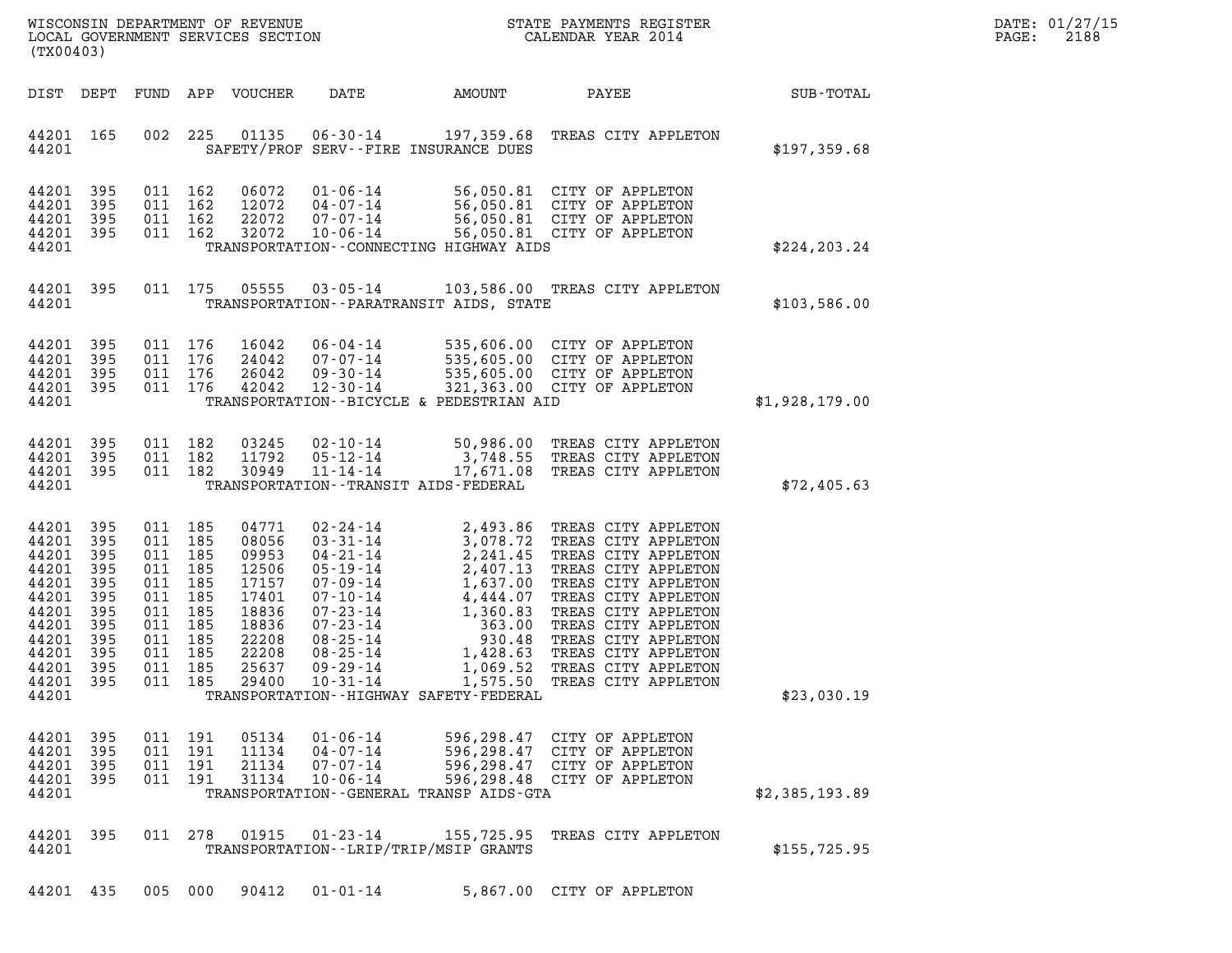| (TX00403)                                                                                                                           |                                                                                                |                                                                                                |                                                                                                |                                                                                                                            |                                                                                                                                                                                                                                                                                            |                                                                                                                                                                                                     |                                                                                                                                                                                                                                                                                                                                |              |
|-------------------------------------------------------------------------------------------------------------------------------------|------------------------------------------------------------------------------------------------|------------------------------------------------------------------------------------------------|------------------------------------------------------------------------------------------------|----------------------------------------------------------------------------------------------------------------------------|--------------------------------------------------------------------------------------------------------------------------------------------------------------------------------------------------------------------------------------------------------------------------------------------|-----------------------------------------------------------------------------------------------------------------------------------------------------------------------------------------------------|--------------------------------------------------------------------------------------------------------------------------------------------------------------------------------------------------------------------------------------------------------------------------------------------------------------------------------|--------------|
| DIST                                                                                                                                | DEPT                                                                                           | FUND                                                                                           | APP                                                                                            | VOUCHER                                                                                                                    | DATE                                                                                                                                                                                                                                                                                       | AMOUNT                                                                                                                                                                                              | PAYEE                                                                                                                                                                                                                                                                                                                          | SUB-TOTAL    |
| 44201<br>44201<br>44201<br>44201<br>44201<br>44201<br>44201                                                                         | 435<br>435<br>435<br>435<br>435<br>435                                                         | 005<br>005<br>005<br>005<br>005<br>005                                                         | 000<br>000<br>000<br>000<br>000<br>000                                                         | 90415<br>90416<br>90420<br>90502<br>90508<br>90509                                                                         | $02 - 01 - 14$<br>$03 - 01 - 14$<br>06-01-14<br>08-01-14<br>10-01-14<br>$11 - 01 - 14$<br>HEALTH SERVICES - - STATE/FED AIDS                                                                                                                                                               |                                                                                                                                                                                                     | 5,869.00 CITY OF APPLETON<br>44,854.00 CITY OF APPLETON<br>30,295.00 CITY OF APPLETON<br>19,008.00 CITY OF APPLETON<br>14,082.00 CITY OF APPLETON<br>1,707.00 CITY OF APPLETON                                                                                                                                                 | \$121,682.00 |
| 44201<br>44201<br>44201<br>44201<br>44201<br>44201<br>44201                                                                         | 437<br>437<br>437<br>437<br>437<br>437                                                         | 005<br>005<br>005<br>005<br>005<br>005                                                         | 000<br>000<br>000<br>000<br>000<br>000                                                         | 00000<br>00000<br>00000<br>00000<br>00000<br>00000                                                                         | $06 - 13 - 14$<br>$07 - 31 - 14$<br>08-29-14<br>09-30-14<br>12-16-14<br>$12 - 30 - 14$<br>CHILDREN & FAMILIES - - STATE/FEDERAL AIDS                                                                                                                                                       |                                                                                                                                                                                                     | 2,889.00 APPLETON HEALTH DEPARTMEN<br>963.00 APPLETON HEALTH DEPARTMEN<br>963.00 APPLETON HEALTH DEPARTMEN<br>1,284.00 APPLETON HEALTH DEPARTMEN<br>2,568.00 APPLETON HEALTH DEPARTMEN<br>642.00 APPLETON HEALTH DEPARTMEN                                                                                                     | \$9,309.00   |
| 44201<br>44201                                                                                                                      | 455                                                                                            | 002                                                                                            | 231                                                                                            | 01081                                                                                                                      | $02 - 11 - 14$<br>JUSTICE--LAW ENFORCEMENT TRAINING                                                                                                                                                                                                                                        | 16,960.00                                                                                                                                                                                           | TREAS CITY APPLETON                                                                                                                                                                                                                                                                                                            | \$16,960.00  |
| 44201<br>44201<br>44201                                                                                                             | 455<br>455                                                                                     | 002<br>002                                                                                     | 275<br>275                                                                                     | 02056<br>03200                                                                                                             | $03 - 18 - 14$<br>$05 - 29 - 14$<br>DOJ--UNIFORM BEAT PATROL OFFICER GRANT                                                                                                                                                                                                                 | 60,717.00                                                                                                                                                                                           | 60,717.00 TREAS CITY APPLETON<br>TREAS CITY APPLETON                                                                                                                                                                                                                                                                           | \$121,434.00 |
| 44201<br>44201<br>44201<br>44201<br>44201                                                                                           | 465<br>465<br>465<br>465                                                                       | 002<br>002<br>002<br>002                                                                       | 306<br>306<br>306<br>306                                                                       | 00041<br>00784<br>00981<br>01383                                                                                           | $10 - 29 - 14$<br>$02 - 25 - 14$<br>$04 - 14 - 14$<br>$07 - 25 - 14$<br>MILITARY AFFAIRS-EMER MGMT--HAZMAT AIDS                                                                                                                                                                            | 11,268.85                                                                                                                                                                                           | 11,268.85 TREAS CITY APPLETON<br>11,268.85 TREAS CITY APPLETON<br>11,268.85 TREAS CITY APPLETON<br>TREAS CITY APPLETON                                                                                                                                                                                                         | \$45,075.40  |
| 44201<br>44201<br>44201<br>44201<br>44201<br>44201<br>44201<br>44201<br>44201<br>44201<br>44201<br>44201<br>44201<br>44201<br>44201 | 505<br>505<br>505<br>505<br>505<br>505<br>505<br>505<br>505<br>505<br>505<br>505<br>505<br>505 | 002<br>002<br>002<br>002<br>002<br>002<br>002<br>002<br>002<br>002<br>002<br>002<br>002<br>002 | 703<br>703<br>703<br>703<br>703<br>703<br>703<br>703<br>703<br>703<br>703<br>703<br>703<br>703 | 01775<br>01775<br>02386<br>03758<br>03758<br>03758<br>04657<br>04657<br>05960<br>05960<br>07387<br>07387<br>08763<br>09216 | $09 - 25 - 14$<br>$09 - 25 - 14$<br>$10 - 23 - 14$<br>$12 - 15 - 14$<br>$12 - 15 - 14$<br>$12 - 15 - 14$<br>$01 - 13 - 14$<br>$01 - 13 - 14$<br>$02 - 25 - 14$<br>$02 - 25 - 14$<br>$04 - 10 - 14$<br>$04 - 10 - 14$<br>$05 - 29 - 14$<br>$06 - 16 - 14$<br>DOA--HOUSING ASSISTANCE GRANTS | 3,898.00<br>574.00<br>5,159.00<br>$\begin{array}{r} 6,155.00 \\ 5,535.00 \\ 3,572.00 \\ 869.00 \\ 7,702.00 \\ \end{array}$<br>6,466.44<br>3,446.48<br>5,400.00<br>5,285.00<br>3,021.00<br>14,371.00 | TREAS CITY APPLETON<br>TREAS CITY APPLETON<br>TREAS CITY APPLETON<br>TREAS CITY APPLETON<br>TREAS CITY APPLETON<br>TREAS CITY APPLETON<br>TREAS CITY APPLETON<br>TREAS CITY APPLETON<br>TREAS CITY APPLETON<br>TREAS CITY APPLETON<br>TREAS CITY APPLETON<br>TREAS CITY APPLETON<br>TREAS CITY APPLETON<br>TREAS CITY APPLETON | \$66,376.00  |
| 44201<br>44201                                                                                                                      | 505<br>505                                                                                     | 002<br>002                                                                                     | 707<br>707                                                                                     | 01775<br>01775                                                                                                             | $09 - 25 - 14$<br>$09 - 25 - 14$                                                                                                                                                                                                                                                           | 713.00<br>709.00                                                                                                                                                                                    | TREAS CITY APPLETON<br>TREAS CITY APPLETON                                                                                                                                                                                                                                                                                     |              |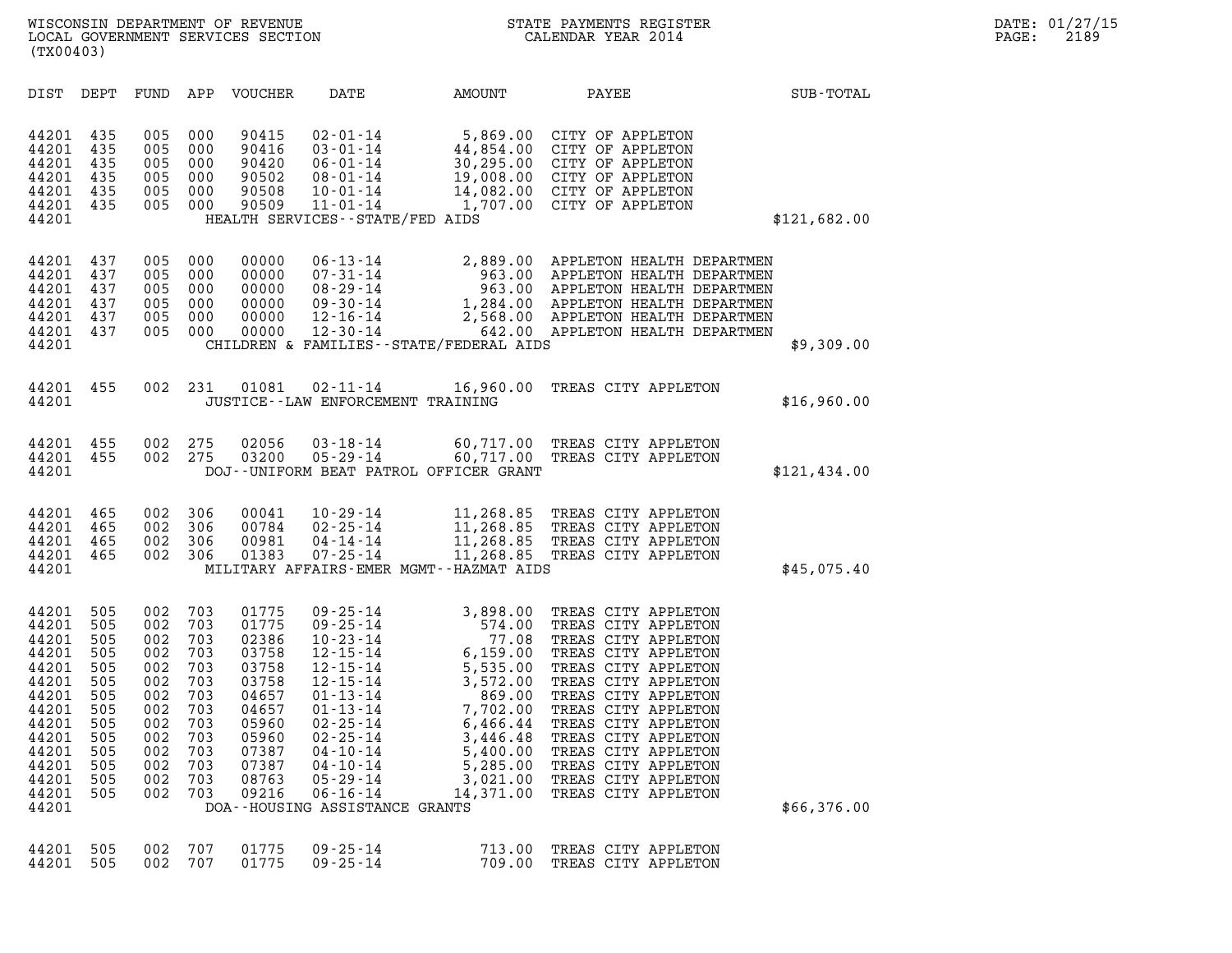| (TX00403)                                                                                                                                                                                                                                                                                                                                                                     |                                                                                                                                                                                                                                                                                             |                                                                                                                                                                                                                                                                                             |                                                                                                                                                                                                                                                                                             |                                                                                                                                                                                                                                                                                                                                                                               |                                                                                                                            |                                                                                                                                                                                                                                                                                                                                                                                                                                                   |                                                                                                                                                               |             |
|-------------------------------------------------------------------------------------------------------------------------------------------------------------------------------------------------------------------------------------------------------------------------------------------------------------------------------------------------------------------------------|---------------------------------------------------------------------------------------------------------------------------------------------------------------------------------------------------------------------------------------------------------------------------------------------|---------------------------------------------------------------------------------------------------------------------------------------------------------------------------------------------------------------------------------------------------------------------------------------------|---------------------------------------------------------------------------------------------------------------------------------------------------------------------------------------------------------------------------------------------------------------------------------------------|-------------------------------------------------------------------------------------------------------------------------------------------------------------------------------------------------------------------------------------------------------------------------------------------------------------------------------------------------------------------------------|----------------------------------------------------------------------------------------------------------------------------|---------------------------------------------------------------------------------------------------------------------------------------------------------------------------------------------------------------------------------------------------------------------------------------------------------------------------------------------------------------------------------------------------------------------------------------------------|---------------------------------------------------------------------------------------------------------------------------------------------------------------|-------------|
| DIST                                                                                                                                                                                                                                                                                                                                                                          | DEPT                                                                                                                                                                                                                                                                                        | FUND APP                                                                                                                                                                                                                                                                                    |                                                                                                                                                                                                                                                                                             | VOUCHER                                                                                                                                                                                                                                                                                                                                                                       | DATE                                                                                                                       | AMOUNT                                                                                                                                                                                                                                                                                                                                                                                                                                            | PAYEE                                                                                                                                                         | SUB-TOTAL   |
| 44201<br>44201<br>44201<br>44201<br>44201<br>44201<br>44201<br>44201                                                                                                                                                                                                                                                                                                          | 505<br>505<br>505<br>505<br>505<br>505<br>505                                                                                                                                                                                                                                               | 002<br>002<br>002<br>002<br>002<br>002<br>002                                                                                                                                                                                                                                               | 707<br>707<br>707<br>707<br>707<br>707<br>707                                                                                                                                                                                                                                               | 02386<br>04657<br>05960<br>07387<br>07387<br>08763<br>09216                                                                                                                                                                                                                                                                                                                   | DOA--HOUSING ASSISTANCE GRANTS                                                                                             | $\begin{tabular}{lllllllllllll} 10-23-14 & .04 \quad \text{TREAS CITY APPLICATION} \\ 01-13-14 & 13,055.75 \quad \text{TREAS CITY APPLICATION} \\ 02-25-14 & 320.21 \quad \text{TREAS CITY APPLICATION} \\ 04-10-14 & 712.00 \quad \text{TREAS CITY APPLICATION} \\ 04-10-14 & 1,052.00 \quad \text{TREAS CITY APPLICATION} \\ 05-29-14 & 503.00 \quad \text{TREAS CITY APPLICATION} \\ 06-16-14 & 711.00 \quad \text{TREAS CITY APPLICATION} \\$ |                                                                                                                                                               | \$17,776.00 |
| 44201<br>44201<br>44201<br>44201<br>44201<br>44201<br>44201<br>44201<br>44201<br>44201<br>44201<br>44201<br>44201<br>44201<br>44201<br>44201<br>44201<br>44201<br>44201<br>44201<br>44201<br>44201<br>44201<br>44201<br>44201<br>44201<br>44201<br>44201<br>44201<br>44201<br>44201<br>44201<br>44201<br>44201<br>44201<br>44201<br>44201<br>44201<br>44201<br>44201<br>44201 | 505<br>505<br>505<br>505<br>505<br>505<br>505<br>505<br>505<br>505<br>505<br>505<br>505<br>505<br>505<br>505<br>505<br>505<br>505<br>505<br>505<br>505<br>505<br>505<br>505<br>505<br>505<br>505<br>505<br>505<br>505<br>505<br>505<br>505<br>505<br>505<br>505<br>505<br>505<br>505<br>505 | 002<br>002<br>002<br>002<br>002<br>002<br>002<br>002<br>002<br>002<br>002<br>002<br>002<br>002<br>002<br>002<br>002<br>002<br>002<br>002<br>002<br>002<br>002<br>002<br>002<br>002<br>002<br>002<br>002<br>002<br>002<br>002<br>002<br>002<br>002<br>002<br>002<br>002<br>002<br>002<br>002 | 745<br>745<br>745<br>745<br>745<br>745<br>745<br>745<br>745<br>745<br>745<br>745<br>745<br>745<br>745<br>745<br>745<br>745<br>745<br>745<br>745<br>745<br>745<br>745<br>745<br>745<br>745<br>745<br>745<br>745<br>745<br>745<br>745<br>745<br>745<br>745<br>745<br>745<br>745<br>745<br>745 | 01775<br>01775<br>01775<br>01775<br>01775<br>01775<br>01775<br>01775<br>01775<br>01775<br>01775<br>02386<br>02386<br>03758<br>03758<br>03758<br>03758<br>03758<br>03758<br>03758<br>03758<br>03758<br>03758<br>03758<br>03758<br>03758<br>03758<br>03758<br>03758<br>04657<br>04657<br>04657<br>04657<br>04657<br>05960<br>05960<br>05960<br>05960<br>05960<br>05960<br>05960 | $02 - 25 - 14$<br>$02 - 25 - 14$<br>$02 - 25 - 14$<br>$02 - 25 - 14$<br>$02 - 25 - 14$<br>$02 - 25 - 14$<br>$02 - 25 - 14$ | 8,368.00<br>3,063.00<br>2,176.00<br>393.00<br>558.00<br>643.00<br>643.00                                                                                                                                                                                                                                                                                                                                                                          | TREAS CITY APPLETON<br>TREAS CITY APPLETON<br>TREAS CITY APPLETON<br>TREAS CITY APPLETON<br>TREAS CITY APPLETON<br>TREAS CITY APPLETON<br>TREAS CITY APPLETON |             |
| 44201<br>44201                                                                                                                                                                                                                                                                                                                                                                | 505<br>505                                                                                                                                                                                                                                                                                  | 002<br>002                                                                                                                                                                                                                                                                                  | 745<br>745                                                                                                                                                                                                                                                                                  | 05960<br>05960                                                                                                                                                                                                                                                                                                                                                                | $02 - 25 - 14$<br>$02 - 25 - 14$                                                                                           | 2,248.00<br>2,994.00                                                                                                                                                                                                                                                                                                                                                                                                                              | TREAS CITY APPLETON<br>TREAS CITY APPLETON                                                                                                                    |             |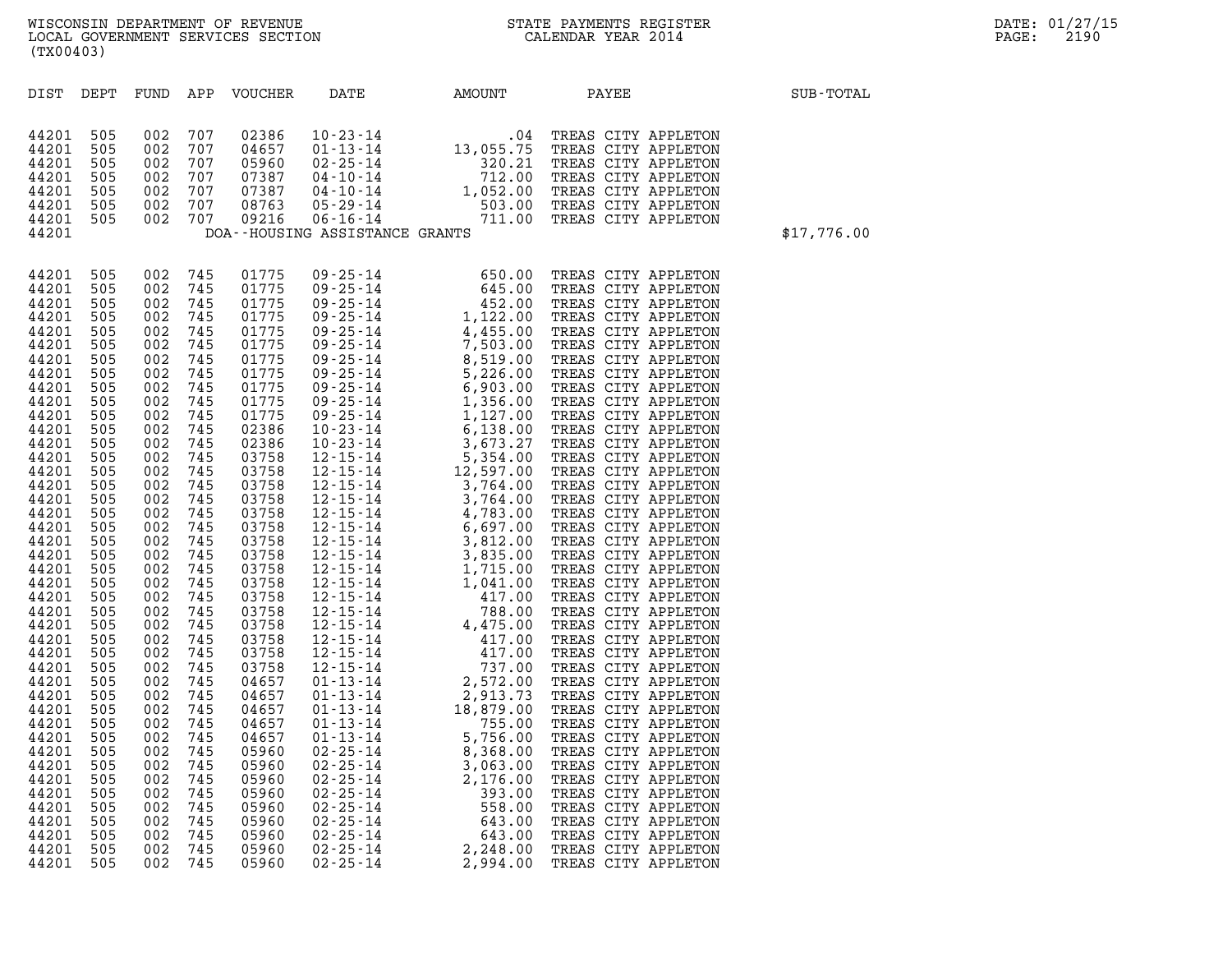| (TX00403)                                                                                                                                                                                                                                                                                                                                             |                                                                                                                                                                                                                                                                                                                                                                                                                                                                                                 |                                                                                                                                                                                                                                                                                                                                                                                                                    |           |                                                                                                                                                                                                                                             |                 |
|-------------------------------------------------------------------------------------------------------------------------------------------------------------------------------------------------------------------------------------------------------------------------------------------------------------------------------------------------------|-------------------------------------------------------------------------------------------------------------------------------------------------------------------------------------------------------------------------------------------------------------------------------------------------------------------------------------------------------------------------------------------------------------------------------------------------------------------------------------------------|--------------------------------------------------------------------------------------------------------------------------------------------------------------------------------------------------------------------------------------------------------------------------------------------------------------------------------------------------------------------------------------------------------------------|-----------|---------------------------------------------------------------------------------------------------------------------------------------------------------------------------------------------------------------------------------------------|-----------------|
| DIST<br>DEPT                                                                                                                                                                                                                                                                                                                                          | FUND<br>APP<br><b>VOUCHER</b>                                                                                                                                                                                                                                                                                                                                                                                                                                                                   | DATE                                                                                                                                                                                                                                                                                                                                                                                                               | AMOUNT    | PAYEE                                                                                                                                                                                                                                       | SUB-TOTAL       |
| 44201<br>505<br>44201<br>505<br>44201<br>505<br>44201<br>505<br>44201<br>505<br>44201<br>505<br>44201<br>505<br>44201<br>505<br>44201<br>505<br>44201<br>505<br>44201<br>505<br>44201<br>505<br>44201<br>505<br>44201<br>505<br>44201<br>505<br>44201<br>505<br>44201<br>505<br>44201<br>505<br>44201<br>505<br>44201<br>505<br>44201<br>505<br>44201 | 002<br>05960<br>745<br>002<br>745<br>07387<br>002<br>745<br>07387<br>002<br>745<br>07387<br>002<br>745<br>07387<br>002<br>745<br>07387<br>002<br>745<br>07387<br>002<br>745<br>07387<br>002<br>745<br>07387<br>002<br>745<br>07387<br>002<br>745<br>07387<br>002<br>745<br>08763<br>002<br>745<br>08763<br>002<br>745<br>08763<br>002<br>745<br>08763<br>002<br>745<br>08763<br>002<br>745<br>09216<br>002<br>745<br>09216<br>002<br>745<br>09216<br>002<br>745<br>09216<br>002<br>745<br>09216 | $02 - 25 - 14$<br>$04 - 10 - 14$<br>$04 - 10 - 14$<br>$04 - 10 - 14$<br>$04 - 10 - 14$<br>$04 - 10 - 14$<br>$04 - 10 - 14$<br>$04 - 10 - 14$<br>$04 - 10 - 14$<br>$04 - 10 - 14$<br>$04 - 10 - 14$<br>$05 - 29 - 14$<br>$05 - 29 - 14$<br>$05 - 29 - 14$<br>$05 - 29 - 14$<br>$05 - 29 - 14$<br>$06 - 16 - 14$<br>$06 - 16 - 14$<br>06-16-14<br>$06 - 16 - 14$<br>$06 - 16 - 14$<br>DOA--HOUSING ASSISTANCE GRANTS |           | 610.00 TREAS CITY APPLETON<br>3,738.00 TREAS CITY APPLETON<br>643.00 TREAS CITY APPLETON<br>643.00 TREAS CITY APPLETON<br>643.00 TREAS CITY APPLETON<br>538.00 TREAS CITY APPLETON<br>1,570.00 TREAS CITY APPLETON<br>1,570.00 TREAS CITY A | \$198,336.00    |
| 835<br>44201<br>44201<br>835<br>44201                                                                                                                                                                                                                                                                                                                 | 002<br>105<br>44072<br>002<br>105<br>81178                                                                                                                                                                                                                                                                                                                                                                                                                                                      | $07 - 28 - 14$<br>$11 - 17 - 14$<br>REVENUE - - STATE SHARED REVENUES                                                                                                                                                                                                                                                                                                                                              |           | 2,572,875.68 TREAS CITY APPLETON<br>8,285,186.51 TREAS CITY APPLETON                                                                                                                                                                        | \$10,858,062.19 |
| 44201<br>835<br>44201<br>835<br>44201<br>835<br>44201<br>835<br>44201<br>835<br>44201<br>835<br>44201                                                                                                                                                                                                                                                 | 002<br>109<br>02160<br>002<br>109<br>03035<br>002<br>109<br>03653<br>002<br>109<br>05033<br>002<br>109<br>05235<br>002<br>109<br>05372                                                                                                                                                                                                                                                                                                                                                          | $07 - 28 - 14$<br>$07 - 28 - 14$<br>$07 - 28 - 14$<br>$07 - 28 - 14$<br>07-28-14<br>$07 - 28 - 14$<br>REVENUE - - EXEMPT COMPUTER AID                                                                                                                                                                                                                                                                              | 59,372.00 | 13,079.00 TREAS CITY APPLETON<br>337,112.00 TREAS CITY APPLETON<br>2,944.00 TREAS CITY APPLETON<br>81,739.00 TREAS CITY APPLETON<br>8,558.00 TREAS CITY APPLETON<br>TREAS CITY APPLETON                                                     | \$502,804.00    |
| 44201<br>835<br>44201<br>835<br>44201<br>835<br>44201<br>835<br>44201<br>835<br>44201<br>835<br>44201                                                                                                                                                                                                                                                 | 002<br>302<br>10013<br>002<br>302<br>10084<br>002<br>302<br>10138<br>002<br>302<br>11013<br>002<br>302<br>11084<br>002<br>302<br>11137                                                                                                                                                                                                                                                                                                                                                          | $07 - 28 - 14$<br>$07 - 28 - 14$<br>$07 - 28 - 14$<br>$07 - 28 - 14$<br>$07 - 28 - 14$<br>$07 - 28 - 14$<br>REVENUE-FIRST DOLLAR/SCHOOL LEVY CREDITS                                                                                                                                                                                                                                                               | 8,058.61  | 842,532.80 TREAS CITY APPLETON<br>842,532.80 TREAS CITY APPLETON<br>5,826,627.52 TREAS CITY APPLETON<br>107,419.15 TREAS CITY APPLETON<br>203,607.55 TREAS CITY APPLETON<br>1,256,880.19 TREAS CITY APPLETON<br>TREAS CITY APPLETON         | \$8,245,125.82  |
| 44201 835<br>44201                                                                                                                                                                                                                                                                                                                                    | 002 501<br>00003                                                                                                                                                                                                                                                                                                                                                                                                                                                                                | DOA-PAYMENT FOR MUNICIPAL SERVICES AID                                                                                                                                                                                                                                                                                                                                                                             |           | 02-03-14 7,250.95 TREAS CITY APPLETON                                                                                                                                                                                                       | \$7,250.95      |
| 44201 835<br>44201 835                                                                                                                                                                                                                                                                                                                                | 021<br>35987<br>- 363<br>021<br>363<br>37294                                                                                                                                                                                                                                                                                                                                                                                                                                                    | 03-24-14<br>$03 - 24 - 14$                                                                                                                                                                                                                                                                                                                                                                                         |           | 3,949.26 TREAS CITY APPLETON<br>296,789.14 TREAS CITY APPLETON                                                                                                                                                                              |                 |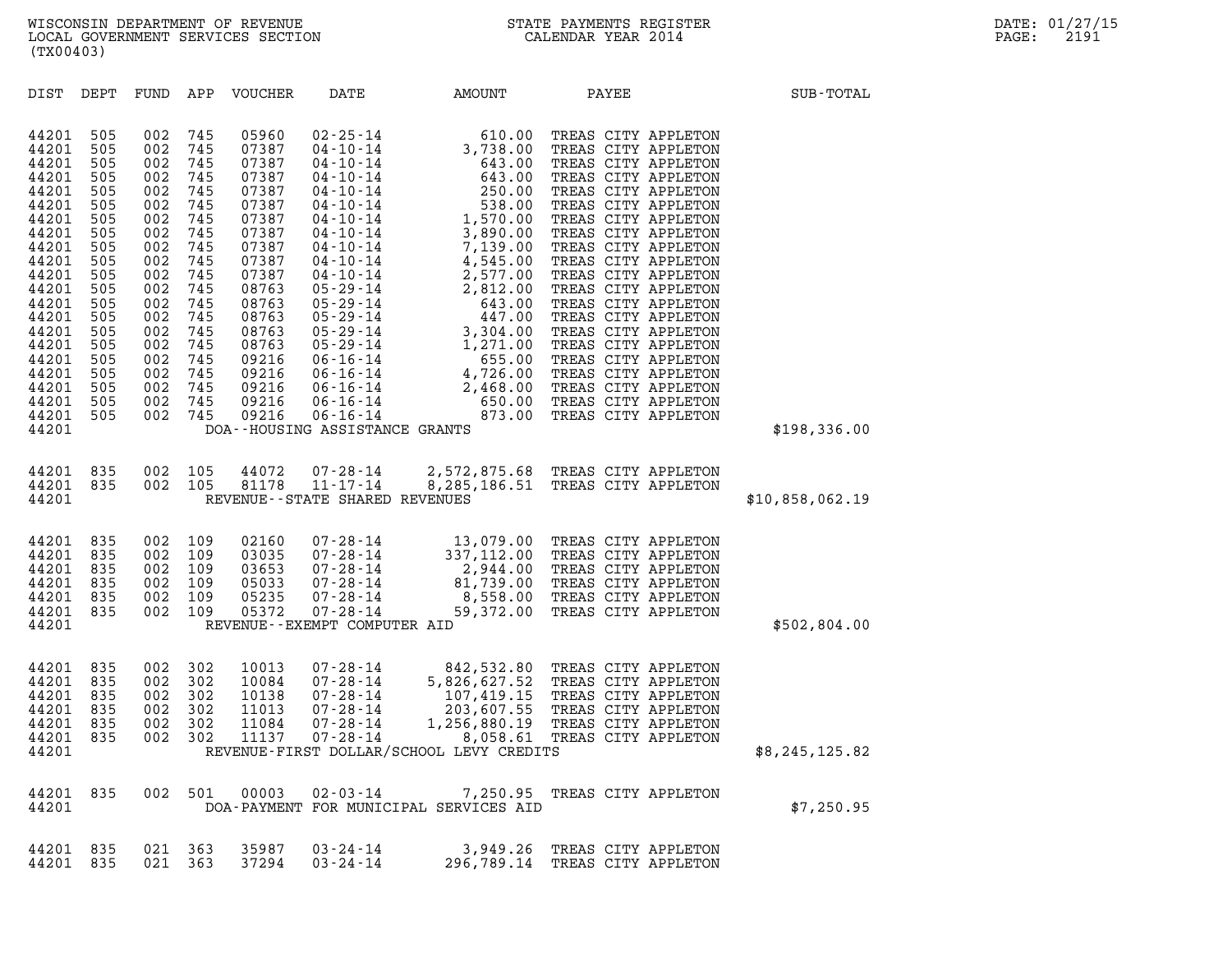| (TX00403)               |            |            |            | WISCONSIN DEPARTMENT OF REVENUE<br>LOCAL GOVERNMENT SERVICES SECTION |                                                      |                          | STATE PAYMENTS REGISTER<br>CALENDAR YEAR 2014 |                | DATE: 01/27/15<br>2192<br>PAGE: |
|-------------------------|------------|------------|------------|----------------------------------------------------------------------|------------------------------------------------------|--------------------------|-----------------------------------------------|----------------|---------------------------------|
| DIST                    | DEPT       | FUND       | APP        | VOUCHER                                                              | DATE                                                 | AMOUNT                   | PAYEE                                         | SUB-TOTAL      |                                 |
| 44201<br>44201<br>44201 | 835<br>835 | 021<br>021 | 363<br>363 | 37365<br>37417                                                       | 03-24-14<br>03-24-14<br>REVENUE - - LOTTERY CREDIT - | 1,641,235.12<br>3,630.24 | TREAS CITY APPLETON<br>TREAS CITY APPLETON    | \$1,945,603.76 |                                 |
| 44201                   |            |            |            |                                                                      | DISTRICT TOTAL APPROPRIATIONS                        | \$27, 245, 478.70        |                                               |                |                                 |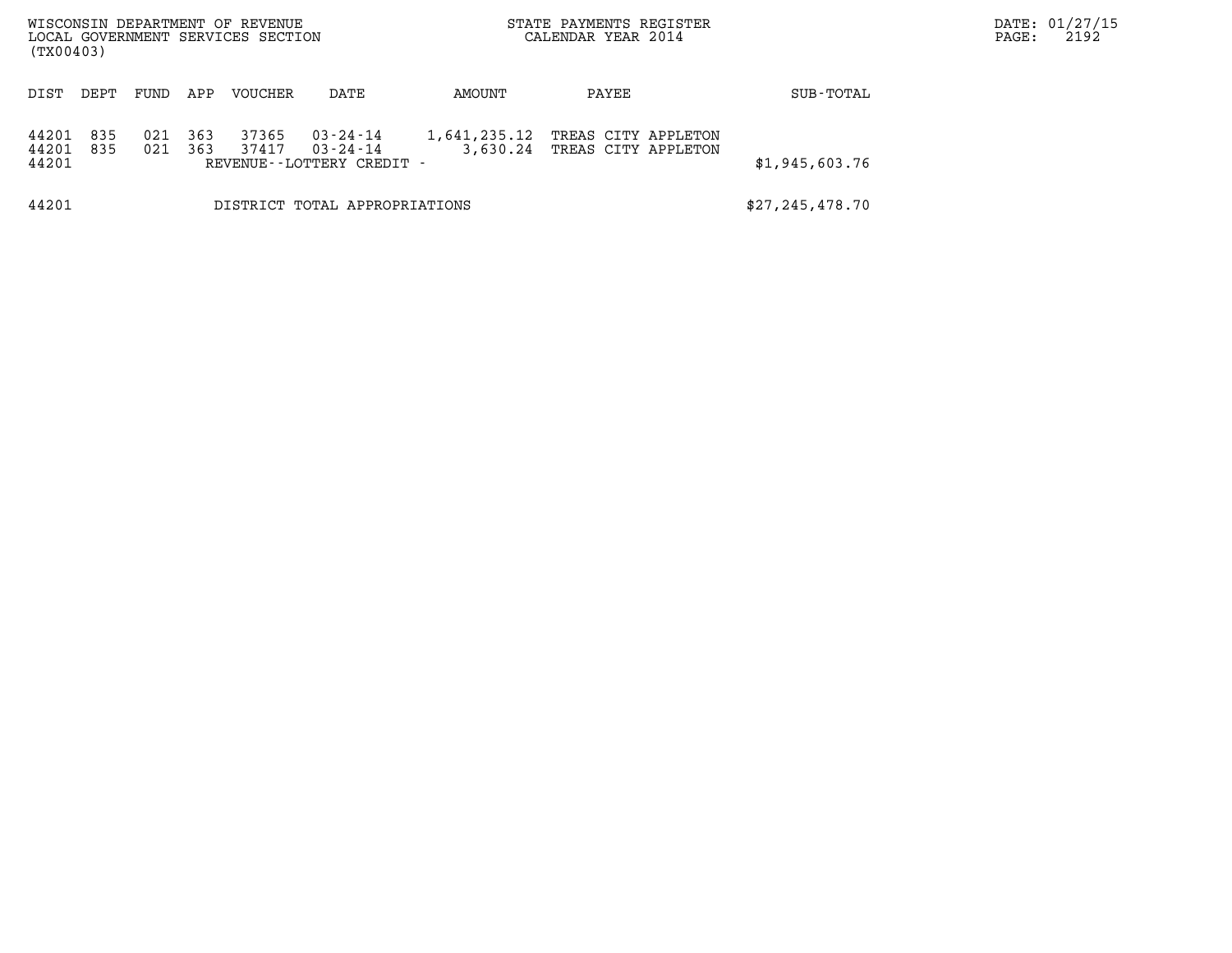| DATE:             | 01/27/15 |
|-------------------|----------|
| $\mathtt{PAGE}$ : | 2193     |

| (TX00403)                                                                              |                                                               |                                                                                                 |         |                                                                               |                                     |                                             |                                                                                                                                                                                                                                                            | DATE: 01/27/15<br>$\mathtt{PAGE}$ :<br>2193 |  |
|----------------------------------------------------------------------------------------|---------------------------------------------------------------|-------------------------------------------------------------------------------------------------|---------|-------------------------------------------------------------------------------|-------------------------------------|---------------------------------------------|------------------------------------------------------------------------------------------------------------------------------------------------------------------------------------------------------------------------------------------------------------|---------------------------------------------|--|
|                                                                                        |                                                               |                                                                                                 |         | DIST DEPT FUND APP VOUCHER                                                    |                                     |                                             | DATE AMOUNT PAYEE SUB-TOTAL                                                                                                                                                                                                                                |                                             |  |
| 44241 165<br>44241                                                                     |                                                               |                                                                                                 |         |                                                                               |                                     | SAFETY/PROF SERV--FIRE INSURANCE DUES       | 002 225 01136 06-30-14 39,461.16 TREAS CITY KAUKAUNA                                                                                                                                                                                                       | \$39,461.16                                 |  |
| 44241<br>44241<br>44241<br>44241<br>44241                                              | 395<br>395<br>395<br>- 395                                    | 011 162<br>011 162<br>011 162<br>011 162                                                        |         | 06073<br>12073<br>22073<br>32073                                              |                                     | TRANSPORTATION - - CONNECTING HIGHWAY AIDS  | 01-06-14<br>04-07-14<br>07-07-14<br>07-07-14<br>07-06-14<br>07-06-14<br>00-06-14<br>021,072.00 CITY OF KAUKAUNA                                                                                                                                            | \$84,287.97                                 |  |
| 44241<br>44241<br>44241<br>44241<br>44241<br>44241<br>44241<br>44241<br>44241<br>44241 | 395<br>395<br>395<br>395<br>395<br>395<br>395<br>395<br>- 395 | 011 185<br>011 185<br>011 185<br>011 185<br>011 185<br>011 185<br>011 185<br>011 185<br>011 185 |         | 02558<br>04116<br>12507<br>16828<br>16828<br>22669<br>22669<br>26676<br>29401 |                                     | TRANSPORTATION - - HIGHWAY SAFETY - FEDERAL | 02-03-14<br>02-18-14<br>05-19-14<br>05-19-14<br>07-03-14<br>07-03-14<br>1,144.77 TREAS CITY KAUKAUNA<br>07-03-14<br>1,144.77 TREAS CITY KAUKAUNA<br>08-28-14<br>1,020.00 TREAS CITY KAUKAUNA<br>08-28-14<br>10-08-14<br>10-08-14<br>265.50 TREAS CITY KAUK | \$5,369.36                                  |  |
| 44241<br>44241<br>44241<br>44241<br>44241                                              | 395<br>395<br>395<br>395                                      | 011 191<br>011 191<br>011 191<br>011 191                                                        |         | 05135<br>11135<br>21135<br>31135                                              |                                     | TRANSPORTATION--GENERAL TRANSP AIDS-GTA     | 01-06-14 223,568.39 CITY OF KAUKAUNA<br>04-07-14 223,568.39 CITY OF KAUKAUNA<br>07-07-14 223,568.39 CITY OF KAUKAUNA<br>10-06-14 223,568.41 CITY OF KAUKAUNA                                                                                               | \$894,273.58                                |  |
| 44241 395<br>44241                                                                     |                                                               |                                                                                                 | 011 278 |                                                                               |                                     | TRANSPORTATION - - LRIP/TRIP/MSIP GRANTS    | 35463 12-30-14 66,000.00 TREAS CITY KAUKAUNA                                                                                                                                                                                                               | \$66,000.00                                 |  |
| 44241 435<br>44241                                                                     |                                                               |                                                                                                 | 005 162 |                                                                               |                                     | HS--AMBULANCE FUNDING ASSISTANCE GRANTS     | 01HSD  09-08-14  6,056.69 TREAS CITY KAUKAUNA                                                                                                                                                                                                              | \$6,056.69                                  |  |
| 44241 435<br>44241                                                                     |                                                               |                                                                                                 | 005 163 | 01LGS                                                                         |                                     | HS--PREPAID MEDICAL TRANSPORT REIMBURSE     | $11 - 17 - 14$ $13,300.00$ KAUKAUNA RESCUE SERVICE                                                                                                                                                                                                         | \$13,300.00                                 |  |
| 44241                                                                                  |                                                               |                                                                                                 |         |                                                                               | JUSTICE -- LAW ENFORCEMENT TRAINING |                                             | 44241 455 002 231 01481 02-20-14 3,680.00 TREAS CITY KAUKAUNA                                                                                                                                                                                              | \$3,680.00                                  |  |
| 44241 835<br>44241                                                                     |                                                               |                                                                                                 |         |                                                                               | REVENUE--STATE SHARED REVENUES      |                                             | 44241 835 002 105 44073 07-28-14 578,883.76 TREAS CITY KAUKAUNA<br>002 105 81179 11-17-14 1,838,233.11 TREAS CITY KAUKAUNA                                                                                                                                 | \$2,417,116.87                              |  |
| 44241 835<br>44241 835                                                                 |                                                               | 002 109                                                                                         | 002 109 | 03036<br>05236                                                                | $07 - 28 - 14$                      |                                             | 07-28-14 24,158.00 TREAS CITY KAUKAUNA<br>10,575.00 TREAS CITY KAUKAUNA                                                                                                                                                                                    |                                             |  |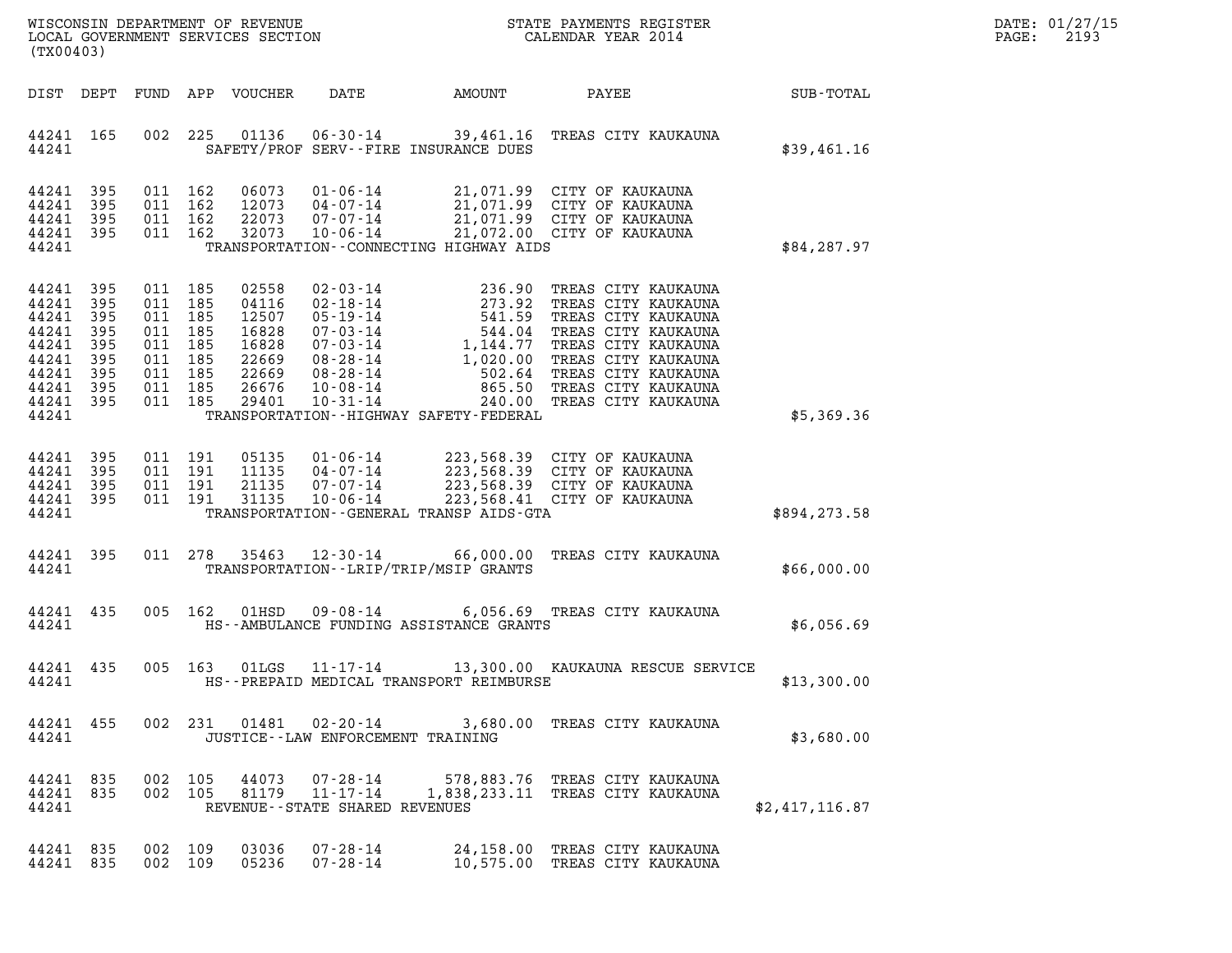| WISCONSIN DEPARTMENT OF REVENUE<br>(TX00403) |                                             |     | LOCAL GOVERNMENT SERVICES SECTION |                               | STATE PAYMENTS REGISTER<br>CALENDAR YEAR 2014 |       |                | $\mathtt{PAGE}$ : | DATE: 01/27/15<br>2194 |
|----------------------------------------------|---------------------------------------------|-----|-----------------------------------|-------------------------------|-----------------------------------------------|-------|----------------|-------------------|------------------------|
| DIST<br>DEPT                                 | FUND                                        | APP | VOUCHER                           | DATE                          | AMOUNT                                        | PAYEE | SUB-TOTAL      |                   |                        |
| 44241                                        | \$34,733.00<br>REVENUE--EXEMPT COMPUTER AID |     |                                   |                               |                                               |       |                |                   |                        |
| 44241                                        |                                             |     |                                   | DISTRICT TOTAL APPROPRIATIONS |                                               |       | \$3,564,278.63 |                   |                        |